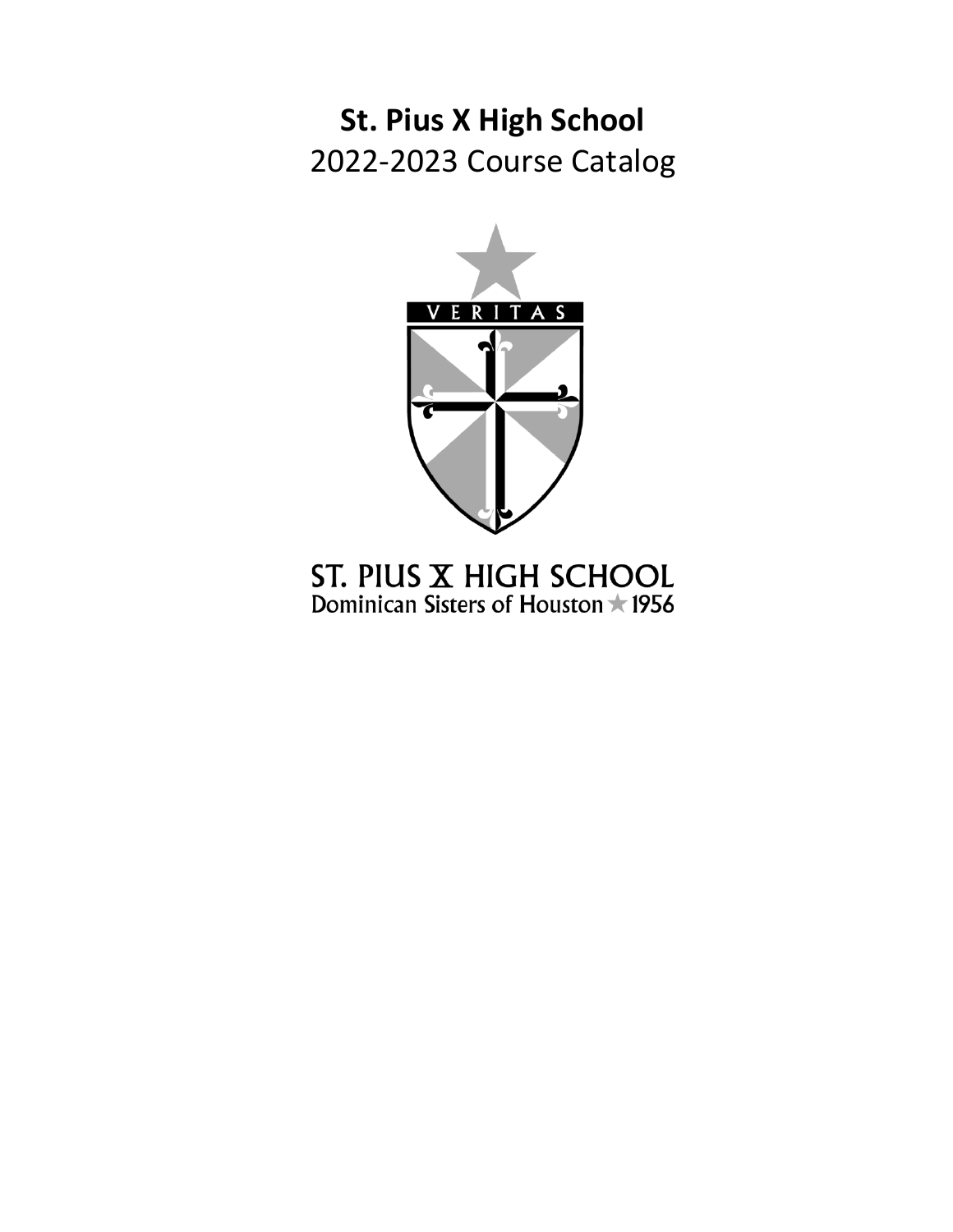# **St. Pius X High School 2022-2023 Course Catalog Table of Contents**

| Introduction                         | $\overline{2}$ |
|--------------------------------------|----------------|
| <b>Graduation Requirements</b>       | $\overline{2}$ |
| <b>Course Selection Process</b>      | 2              |
| <b>Course Change Requests</b>        | 3              |
| Honors/AP Course Guidelines          | 3              |
| <b>AP Exam</b>                       | 3              |
| <b>Grade Point Values</b>            | 3              |
| Program of Study                     | 4              |
| Theology                             | 5              |
| English                              | $\overline{7}$ |
| English Language Arts/Communications | 10             |
| Foreign Language                     | 12             |
| <b>Mathematics</b>                   | 15             |
| Science                              | 18             |
| <b>Social Studies</b>                | 22             |
| <b>Fine Arts</b>                     | 26             |
| <b>Business</b>                      | 33             |
| <b>Computer Science</b>              | 34             |
| <b>Physical Education/Athletics</b>  | 36             |
| <b>Study Labs</b>                    | 39             |
| AP Agreement                         | 40             |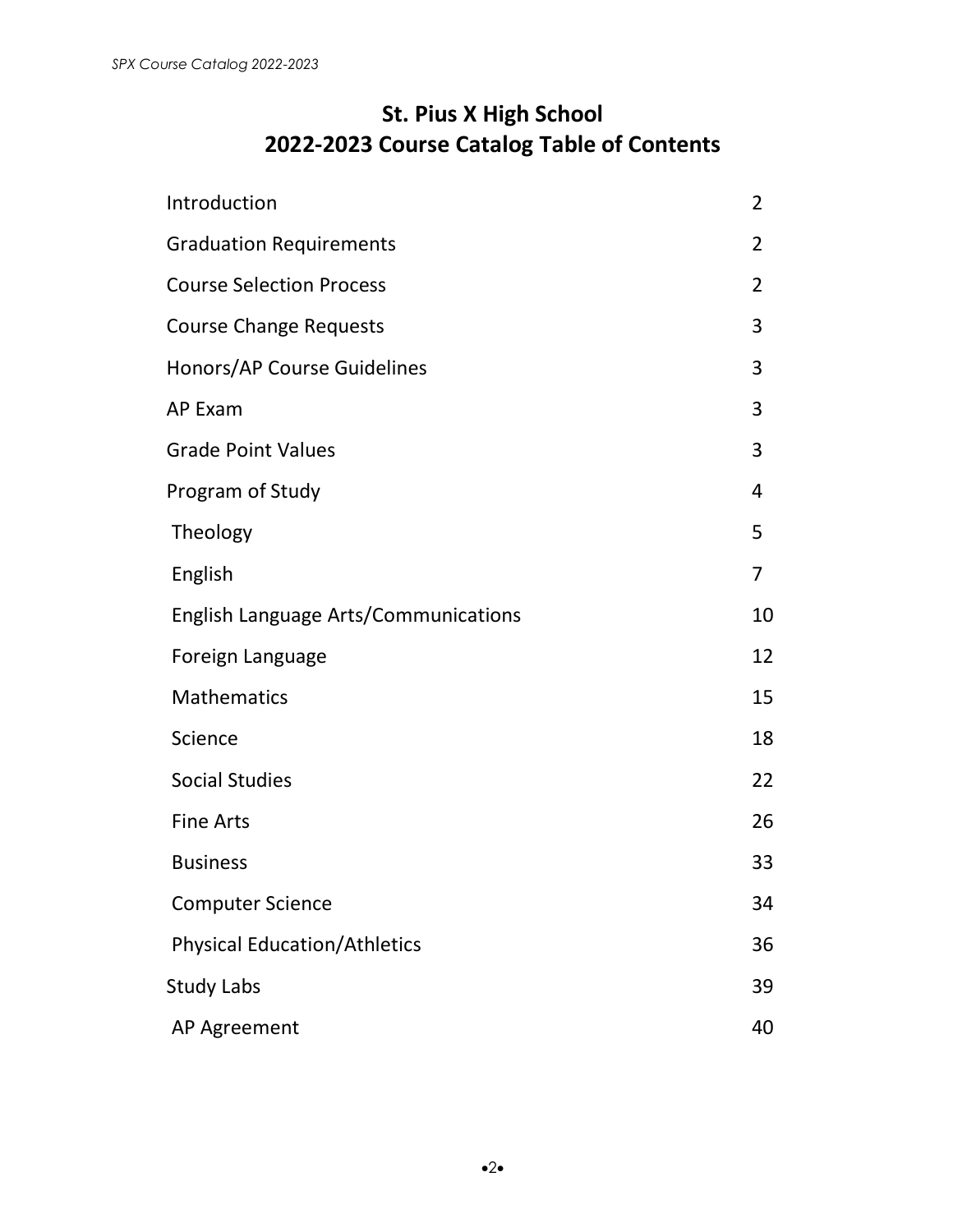# Course Selections in the 2022-2023 School Year

#### INTRODUCTION

The curriculum of St. Pius X High School includes the core subject areas of theology, English, foreign languages, mathematics, science, and social studies. The elective program offers students the opportunity to pursue more intently the field of their choice and explore other areas of interest. All courses are designed with the development of wellrounded, critical-thinking, Veritas men and women in mind. SPX frequently reviews and revises course offerings to meet the needs of students and prepare them for college and today's society.

### GRADUATION REQUIREMENTS

Students must meet the following requirements of 28 units of credit for graduation from St. Pius X High School:

| 4 credits           |
|---------------------|
| 4 credits           |
| 4 credits           |
| 4 credits           |
| 4 credits           |
| 2 credits           |
| 1 1/2 credits $*$   |
| $1/2$ credit        |
| $1/2$ credit        |
| $1/2$ credit        |
| 1 credit            |
| $1/2$ credit **     |
| 2 credits (minimum) |
|                     |

\*Beginning with the class of 2024, 1/2 credit of Physical Education can be earned by satisfactorily completing a season of a designated SPX co-curricular. The other 1/2 Physical Education credit must be taken as a course such as Strength and Conditioning, PE, and/or Dance class. Beginning with the class of 2025, students will earn 1 Physical Education credit.

\*\*Beginning with the class of 2025, students must earn 1/2 credit of Computer Applications.

# COURSE SELECTION PROCESS

Each student meets with his/her counselor during the spring semester to discuss course selections for the following year. Prior to the meeting, each student will view the courses for which the student's current core teachers have approved, based on the department's honors/AP enrollment prerequisites. Preliminary honors/AP core course placement will be made using the student's first semester grade and most recent available test scores.

If a student's performance drastically changes during the second semester, they run the risk of a change in placement to the subsequent year.

Students will have the opportunity to select electives of their interest. St. Pius X High School will make every effort to place students in their requested electives. If a requested course conflicts with another class, the student will be placed in another elective option.

#### **Student schedules are not created or changed based on requests for specific teachers or specific semesters.**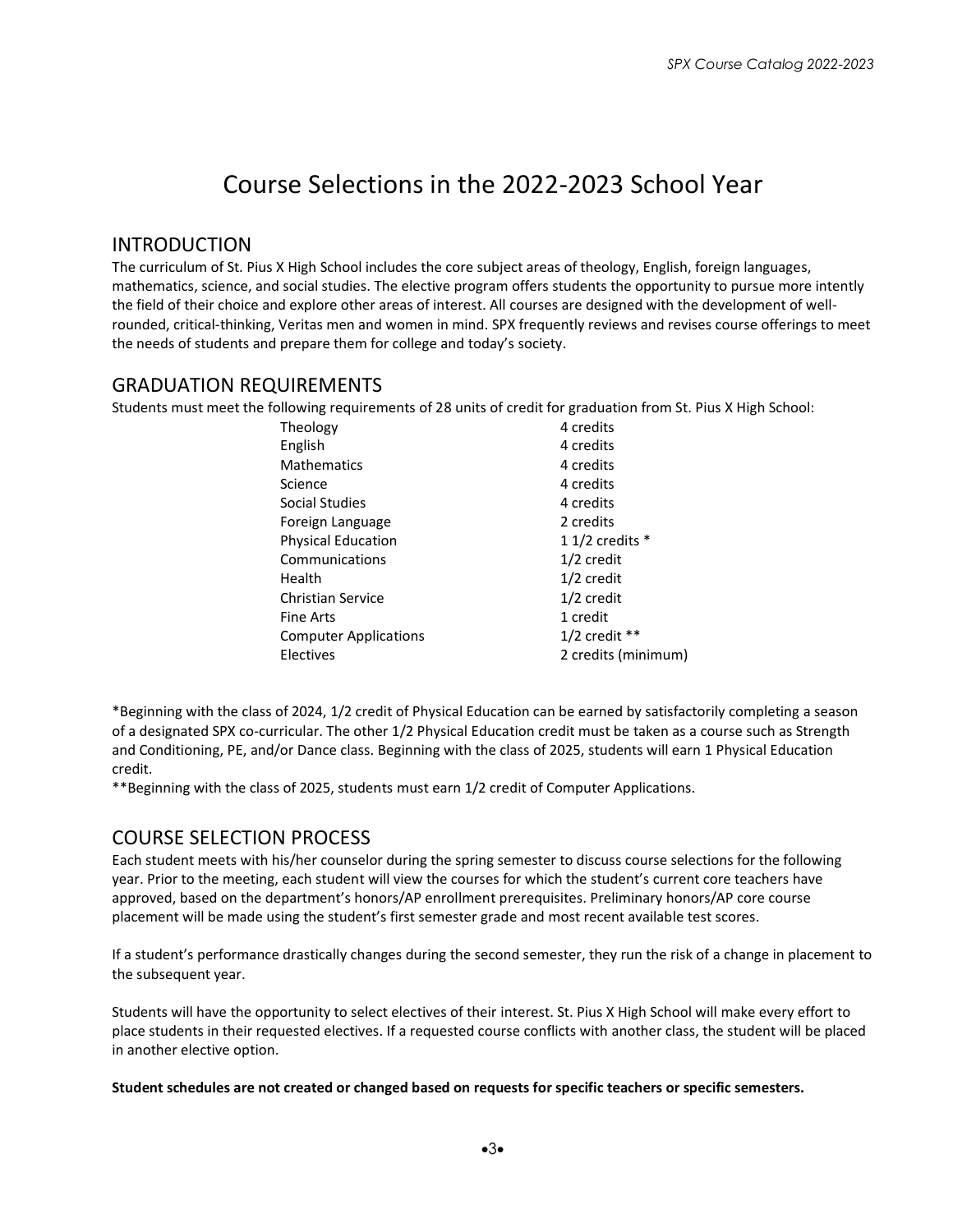Following spring course selections, each student's parent/guardian will be invited to schedule a meeting with their child's counselor to discuss their student's course selections and four-year plan.

### COURSE CHANGE REQUESTS

Course selections made during the spring course selection period and registration are considered permanent for the following academic year. After the announced deadline (April 1, 2022), student schedules will not be changed, and the student must complete the course for a grade. On occasion, a student's schedule change may be considered after the deadline, pending certain conditions and procedures as outlined in the Student/Parent/Guardian Handbook.

### HONORS/ADVANCED PLACEMENT COURSE GUIDELINES

Honors/AP courses are designed to meet the needs of students who want an advanced college preparatory curriculum, have an innate interest in learning, and possess a high level of responsibility, aptitude, and achievement. Course content and concepts are explored in greater depth compared to college preparatory level courses and more independent work is expected of the student.

For a student to take an honors/AP level course, the student must understand that honors/AP courses require considerably more homework and studying than a college preparatory course. Work will be assigned and graded accordingly. Students will not be registered for an honors/AP course unless he/she meets all prerequisites.

Honors/AP courses have a limited number of students; actual offerings will depend on student interests and qualifications. Once a student is enrolled in an honors/AP course, he or she will remain in the course until the completion of the course. On occasion a student's counselor and/or the Dean of Academics will meet with the student and parents to discuss removal from the course if they are not showing sufficient progress.

Students who do not qualify for honors placement based on their test scores and/or teacher recommendation may complete the placement [appeal form.](https://forms.office.com/Pages/ResponsePage.aspx?id=5cnbesyz3UKphwPJhk1IlGLXLb8PFg9FvfeVIQ2TzHhUMkpFSDJFRTNSTzdPOE00WTU2S0ZRWTlDNi4u) The appeal is for **students only**; parents may support their student in the process, but the appeal and any interviews need to be completed by the student.

Being mindful of a balanced and healthy workload, students should keep in mind their co-curricular activities, jobs, and other responsibilities, when making scheduling decisions. Students requesting more than four AP/honors courses will be required to obtain approval from the Dean of Academics.

All students enrolling in an AP course are required to complete the AP acknowledge form, which can be found at the end of the course catalog or obtained from the counseling office.

### AP EXAM

Enrollment in any AP class has the requirement of actively and conscientiously taking the AP Exam. Students who are not putting forth a good faith effort in the class may be removed from the course. Students are responsible for the fee associated with each AP Exam. Students who meet federal income requirements, may request reduced fee information through their counselor.

| <b>GRADE</b>        | HONORS/AP COLLEGE PREPARATORY |                  |
|---------------------|-------------------------------|------------------|
|                     |                               |                  |
| A - Excellent       | 5.0                           | 4.0              |
| B - Above average   | 4.0                           | 3.0 <sub>2</sub> |
| $C - Average$       | 3.0                           | 2.0              |
| $D -$ Below average | 2.0                           | 1.0 <sub>1</sub> |
| $F - Fail$          | 0.0                           | 0.0              |

#### GRADE POINT VALUES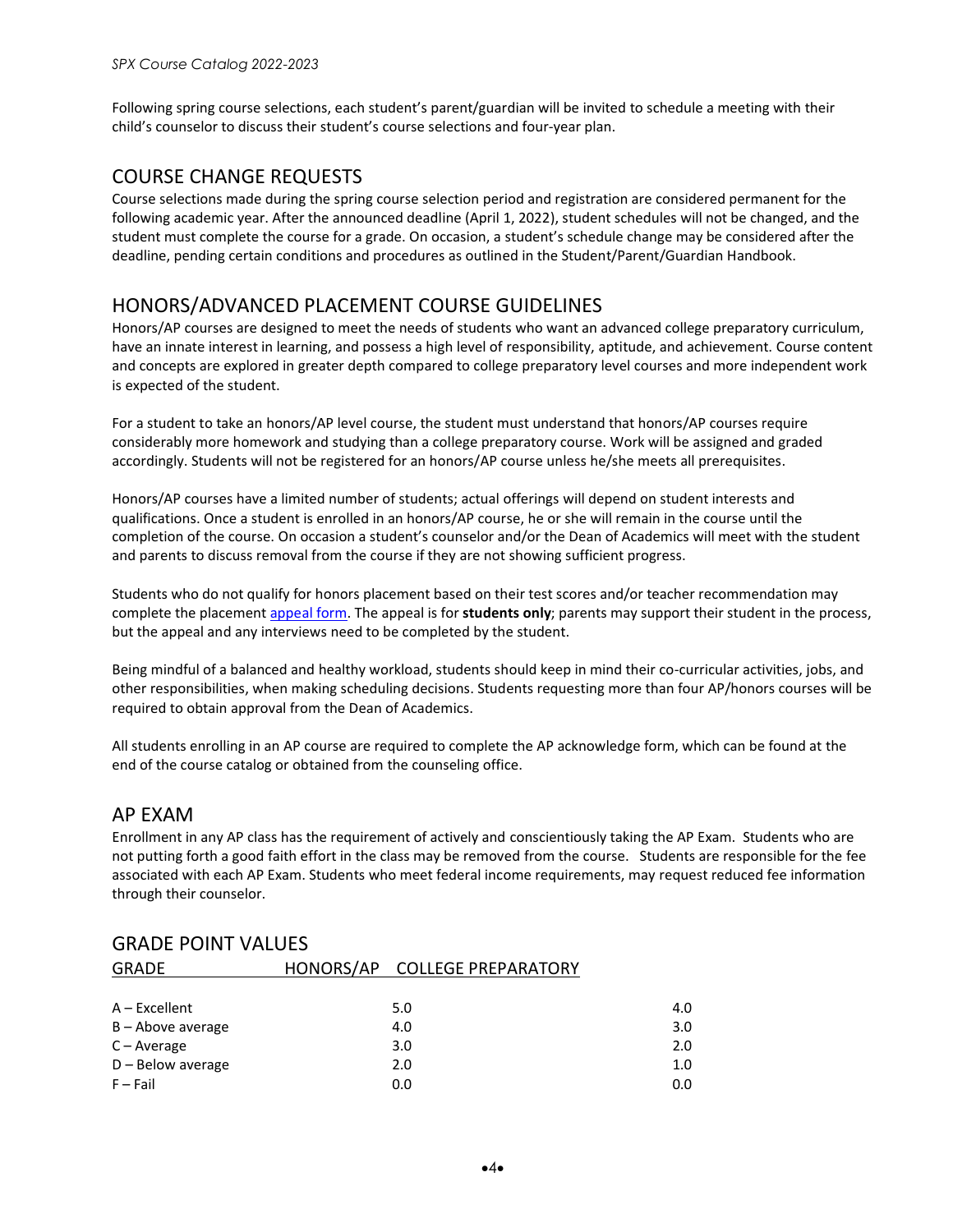Course offerings are divided into two categories: Honors/AP and College Preparatory. These groupings are the basis for grade point values. St. Pius X High School is a non-ranking school. Students in the top 10% of their class will be notified of their standing and colleges and universities will be provided this information.

#### HONORS/AP COURSES

English: Honors English I, Honors English II, AP Language, AP Literature

Social Studies: Honors Ancient World History and Geography, AP World History: Modern, AP U.S. History, U.S. History Dual Credit, AP Government, Honors Economics, AP Psychology

Science: Honors Biology I, AP Biology, Honors Chemistry, AP Chemistry, AP Physics, AP Physics II

Foreign Language: Honors Mandarin IV, AP Latin, AP Spanish, AP French

Mathematics: Honors Algebra I, Honors Geometry/Trigonometry, Honors Algebra II, Honors Pre-calculus,

AP Calculus AB, AP Statistics

Computer Science: AP Computer Science Principles, AP Computer Science A

#### COLLEGE PREPARATORY COURSES

All courses not listed under Honors/AP Courses are considered college preparatory level and carry academic grade point value.

### PROGRAM OF STUDY

#### FRESHMAN

Theology I English I/Honors English I Mathematics Biology/Honors Biology Ancient World History and Geography/Hon. Ancient World History and Geography Foreign Language I Other: Computer Applications, P.E., Health, Communications, etc.

#### SOPHOMORE

Theology II English II/Honors English II Mathematics Science Modern World History and Geography/AP Modern World History and Geography Foreign Language II Other: P.E., Drill Team, Cheerleading, Band, Fine Art, etc.

#### JUNIOR

Theology III English III/ English III Challenging /AP English III **Mathematics** Science U.S. History/Dual Credit U.S. History/AP U.S. History Other: Fine Art, Language, Computer Science, etc.

#### **SENIOR**

Theology Electives (2) 1 unit English IV/AP English IV Government/AP Government/Economics/Honors Economics Mathematics Science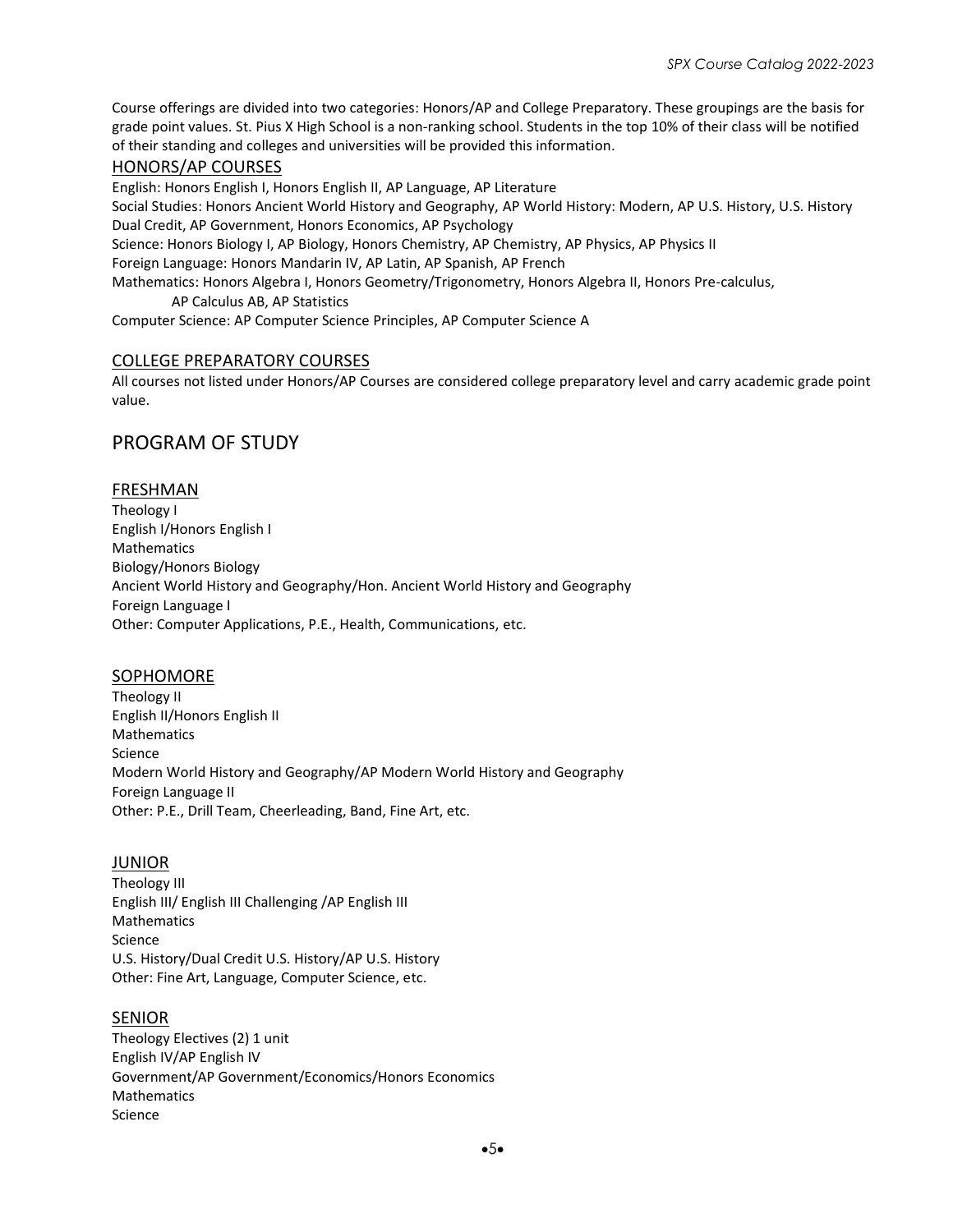Other: Fine Art, Language, Computer Science, etc.

# **THEOLOGY**

| TH 112 Theology I                                                                     | <b>Sacred Scripture and Revelation of Jesus Christ</b><br>1 credit - Freshman                                                                                           |  |  |
|---------------------------------------------------------------------------------------|-------------------------------------------------------------------------------------------------------------------------------------------------------------------------|--|--|
| <b>CONTENT:</b>                                                                       | The purpose of this course is to give students a general knowledge and appreciation                                                                                     |  |  |
|                                                                                       | of Sacred Scripture. Through their study of the Bible, they will come to encounter                                                                                      |  |  |
|                                                                                       | the living Word of God, Jesus Christ. In this course they will learn about the Bible,                                                                                   |  |  |
|                                                                                       | authored by God through Inspiration, and its value to people throughout the world.                                                                                      |  |  |
|                                                                                       | The students will pay particular attention to the Gospels, where they may grow to                                                                                       |  |  |
|                                                                                       | know and love Jesus Christ as the living Word of God, and the Second Person of the                                                                                      |  |  |
|                                                                                       |                                                                                                                                                                         |  |  |
|                                                                                       | Blessed Trinity. Students will understand that Jesus Christ is the ultimate Revelation                                                                                  |  |  |
|                                                                                       | to us from God. In learning about who he is, the students will also learn who he calls                                                                                  |  |  |
|                                                                                       | them to be.                                                                                                                                                             |  |  |
| <b>PREREQUISITES:</b>                                                                 | None                                                                                                                                                                    |  |  |
| <b>LENGTH OF COURSE:</b>                                                              | One year                                                                                                                                                                |  |  |
| TH 122 Theology II                                                                    | The Mission of Jesus Christ and Its Continuation in the Church                                                                                                          |  |  |
| 1 credit - Sophomore                                                                  |                                                                                                                                                                         |  |  |
| <b>CONTENT:</b>                                                                       | The purpose of this course is to allow students to examine all that God has done for<br>humanity through His Son, Jesus Christ. Students will learn that from the first |  |  |
|                                                                                       | moment of creation, God planned for humanity to share in Divine life as children of                                                                                     |  |  |
|                                                                                       | God the Father, sisters and brothers of the Son, and united in the Holy Spirit.                                                                                         |  |  |
|                                                                                       | Students will learn how all human beings share in this redemption through Christ                                                                                        |  |  |
|                                                                                       | and will also be introduced to how they can encounter the living Jesus Christ through                                                                                   |  |  |
|                                                                                       | the Church as an extension of Christ's mission. They will be introduced to different                                                                                    |  |  |
|                                                                                       | methods of examining the Church. This course will help students understand how to                                                                                       |  |  |
|                                                                                       |                                                                                                                                                                         |  |  |
|                                                                                       | encounter Christ today in a full and real way through the Sacraments and liturgy of                                                                                     |  |  |
| the Church, especially in the Eucharist. Students will also examine the Sacraments as |                                                                                                                                                                         |  |  |
|                                                                                       | an encounter with God and Sacramental grace as God's of way of assisting us in                                                                                          |  |  |
|                                                                                       | living a Christian life. In this course, students will learn not so much about the events                                                                               |  |  |
|                                                                                       | in the life of the Church, but about the sacred nature of the Church.                                                                                                   |  |  |
| <b>PREREQUISITES:</b>                                                                 | Theology I                                                                                                                                                              |  |  |
| <b>LENGTH OF COURSE:</b>                                                              | One year                                                                                                                                                                |  |  |
| TH 131 Theology III                                                                   | <b>Moral and Sacramental Life in Christ</b><br>1 credit - Junior                                                                                                        |  |  |
| <b>CONTENT:</b>                                                                       | This course focuses on the essential message of Christ's moral teaching and the                                                                                         |  |  |
|                                                                                       | importance of love of God and love of neighbor. Students will learn the foundation                                                                                      |  |  |
|                                                                                       | of the Church's Moral Doctrine (Natural Law and Christ's Teachings) and the                                                                                             |  |  |
|                                                                                       | Principles of Catholic Social Justice. Students will learn to apply the Church's Moral                                                                                  |  |  |
|                                                                                       | Doctrine and Principles of Social Justice to modern issues and issues that they face                                                                                    |  |  |
|                                                                                       | daily (international human rights violations, concern for others, relationships and                                                                                     |  |  |
|                                                                                       | sexuality, racism, and social injustice, etc.).                                                                                                                         |  |  |
|                                                                                       |                                                                                                                                                                         |  |  |
| <b>PREREQUISITES:</b>                                                                 | Theology I and II                                                                                                                                                       |  |  |
| <b>LENGTH OF COURSE:</b>                                                              | One year                                                                                                                                                                |  |  |
| <b>TH 135</b>                                                                         | <b>Christian Service-Learning Program</b><br>1/2 credit - Junior/Senior                                                                                                 |  |  |
| <b>CONTENT:</b>                                                                       | This independent study course enables students to engage in direct social service to                                                                                    |  |  |
|                                                                                       | those with need through awareness and praxis. In this course, students serve in an                                                                                      |  |  |
|                                                                                       | , with a second of $f$ and $\overline{f}$ . In account of the second and the second or an all the                                                                       |  |  |

approved social service agency for 75 hours of service learning and justice outreach completed independently outside of regular school hours. The service experience is enhanced through adequate formation, prayer and reflection, awareness activities,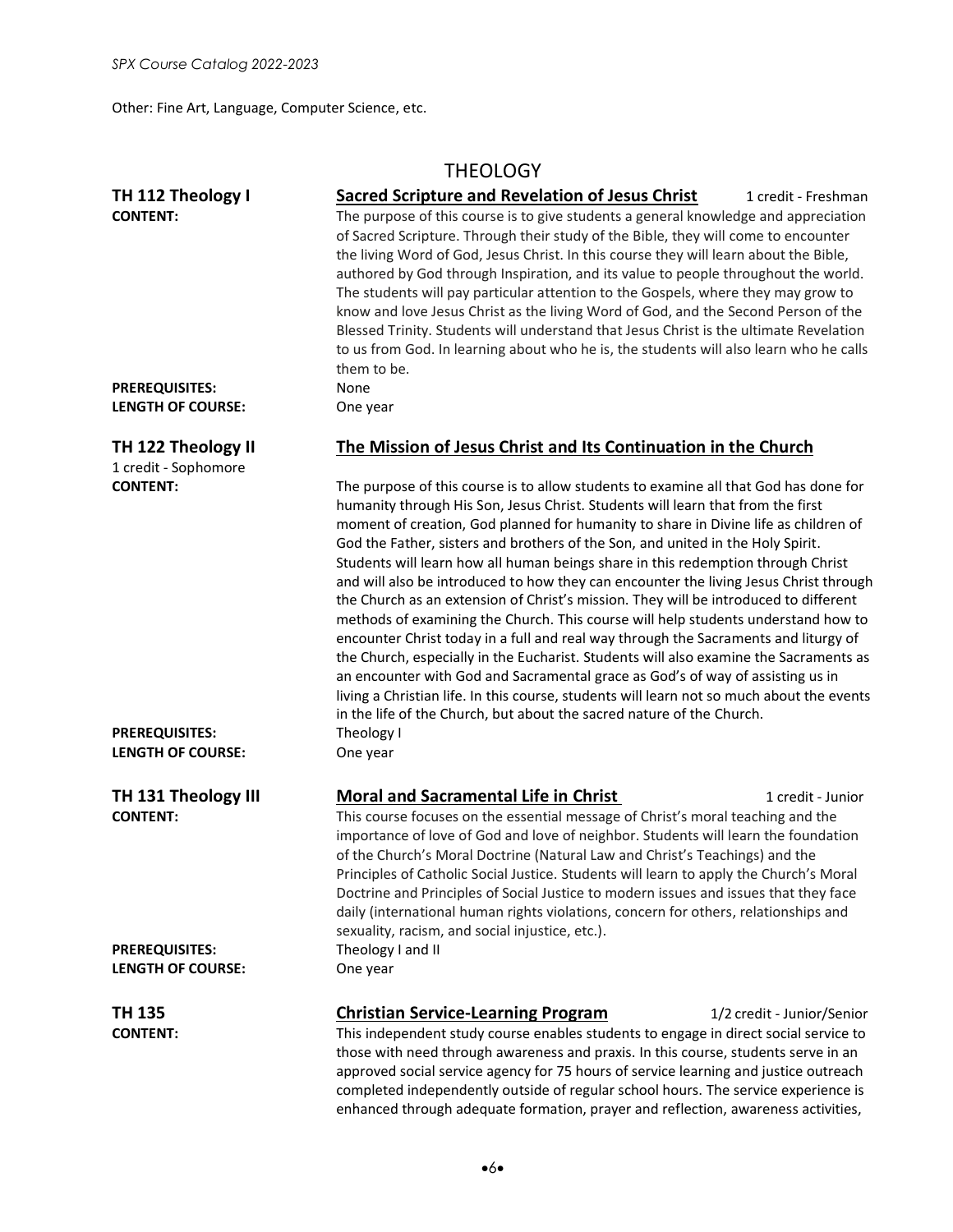| <b>PREREQUISITES:</b><br><b>LENGTH OF COURSE:</b><br><b>TH 126</b><br><b>CONTENT:</b> | guidance, discernment, and small group meetings.<br>Second semester junior standing<br>Second semester junior year through fall semester senior year<br><b>Healing Racism</b><br>1/2 credit - Senior Elective<br>This elective course will provide seniors with the opportunity to reflect upon and<br>address the problem of racism in our communities. Using active learning, role-<br>playing, and reflection in a safe environment, students will be challenged to address<br>prejudices and stereotypes and to provide practical solutions to the problem of<br>racism. Students will examine racism as it has been manifested in our history and in<br>our own personal lives. We will explore the Church's teachings on human dignity and<br>the call to respect all human life. Using the four pillars of Dominican Life as our<br>framework (Prayer, Study, Community, and Preaching), the students and teacher will<br>be empowered to celebrate the community's diverse gifts and heritage and embody<br>social justice and service. |
|---------------------------------------------------------------------------------------|-------------------------------------------------------------------------------------------------------------------------------------------------------------------------------------------------------------------------------------------------------------------------------------------------------------------------------------------------------------------------------------------------------------------------------------------------------------------------------------------------------------------------------------------------------------------------------------------------------------------------------------------------------------------------------------------------------------------------------------------------------------------------------------------------------------------------------------------------------------------------------------------------------------------------------------------------------------------------------------------------------------------------------------------------|
| <b>PREREQUISITES:</b><br><b>LENGTH OF COURSE:</b>                                     | Theology I, II, and III<br>One semester                                                                                                                                                                                                                                                                                                                                                                                                                                                                                                                                                                                                                                                                                                                                                                                                                                                                                                                                                                                                         |
| TH 146<br><b>CONTENT:</b>                                                             | Death, Dying, and Resurrection<br>1/2 credit - Senior Elective<br>This course is a study of the Church's teaching on judgment and the end of time.<br>Students will discover what the dying process is like and consider how to accompany<br>someone as they die. Learn the stages of grief and how to work through them in this<br>course.                                                                                                                                                                                                                                                                                                                                                                                                                                                                                                                                                                                                                                                                                                     |
| <b>PREREQUISITES:</b><br>LENGTH OF COURSE:                                            | Theology I, II, and III<br>One semester                                                                                                                                                                                                                                                                                                                                                                                                                                                                                                                                                                                                                                                                                                                                                                                                                                                                                                                                                                                                         |
| <b>TH154</b><br><b>CONTENT:</b>                                                       | <b>Church History</b><br>1/2 credit - Senior Elective<br>The purpose of this course is to supply the students with knowledge of the eras,<br>issues, tragedies, and triumphs of the Church's history from apostolic times to<br>present. Students will be introduced to the fact that the Church was founded by<br>Christ through the Apostles and is sustained by Him throughout history through the<br>Holy Spirit. The students will come to know that the Church is the living Body of<br>Christ today and, as such, has both divine and human elements. Students will learn<br>about the Church's 2,000 years of history and about how the Church is led and<br>governed by the successors of the Apostles.                                                                                                                                                                                                                                                                                                                                |
| <b>PREREQUISITES:</b><br><b>LENGTH OF COURSE:</b>                                     | Theology I, II, and III<br>One semester                                                                                                                                                                                                                                                                                                                                                                                                                                                                                                                                                                                                                                                                                                                                                                                                                                                                                                                                                                                                         |
| <b>TH 128</b><br><b>CONTENT:</b>                                                      | <b>Creating Justice: Catholic Social Teaching</b><br>1/2 credit - Senior Elective<br>The purpose of this course is to introduce students to the Church's social teachings. In<br>this course, students are to learn how Christ's concern for others, especially the poor<br>and needy, is present today in the Church's social teaching and mission. The course<br>will offer dedicated units on the issues of racism, economics, and politics.                                                                                                                                                                                                                                                                                                                                                                                                                                                                                                                                                                                                 |
| <b>PREREQUISITES:</b><br><b>LENGTH OF COURSE:</b>                                     | Theology I, II, and III<br>One semester                                                                                                                                                                                                                                                                                                                                                                                                                                                                                                                                                                                                                                                                                                                                                                                                                                                                                                                                                                                                         |
| TH 127<br><b>CONTENT:</b>                                                             | World Religions and Interfaith Dialogue, 1/2 credit - Senior Elective<br>This course will help students understand the way the Catholic Church relates to<br>non-Catholic Christians as well as to other religions of the world. Building on the<br>foundational truth that Jesus Christ established the Catholic Church, and entrusted<br>to her the fullness of God's Revelation, the course is intended to help students to<br>recognize the ways in which important spiritual truths can also be found in other                                                                                                                                                                                                                                                                                                                                                                                                                                                                                                                             |

religions. The students will explore religious traditions from around the world (Judaism, Islam, Hinduism, Buddhism, Confucianism, Taoism), emphasizing the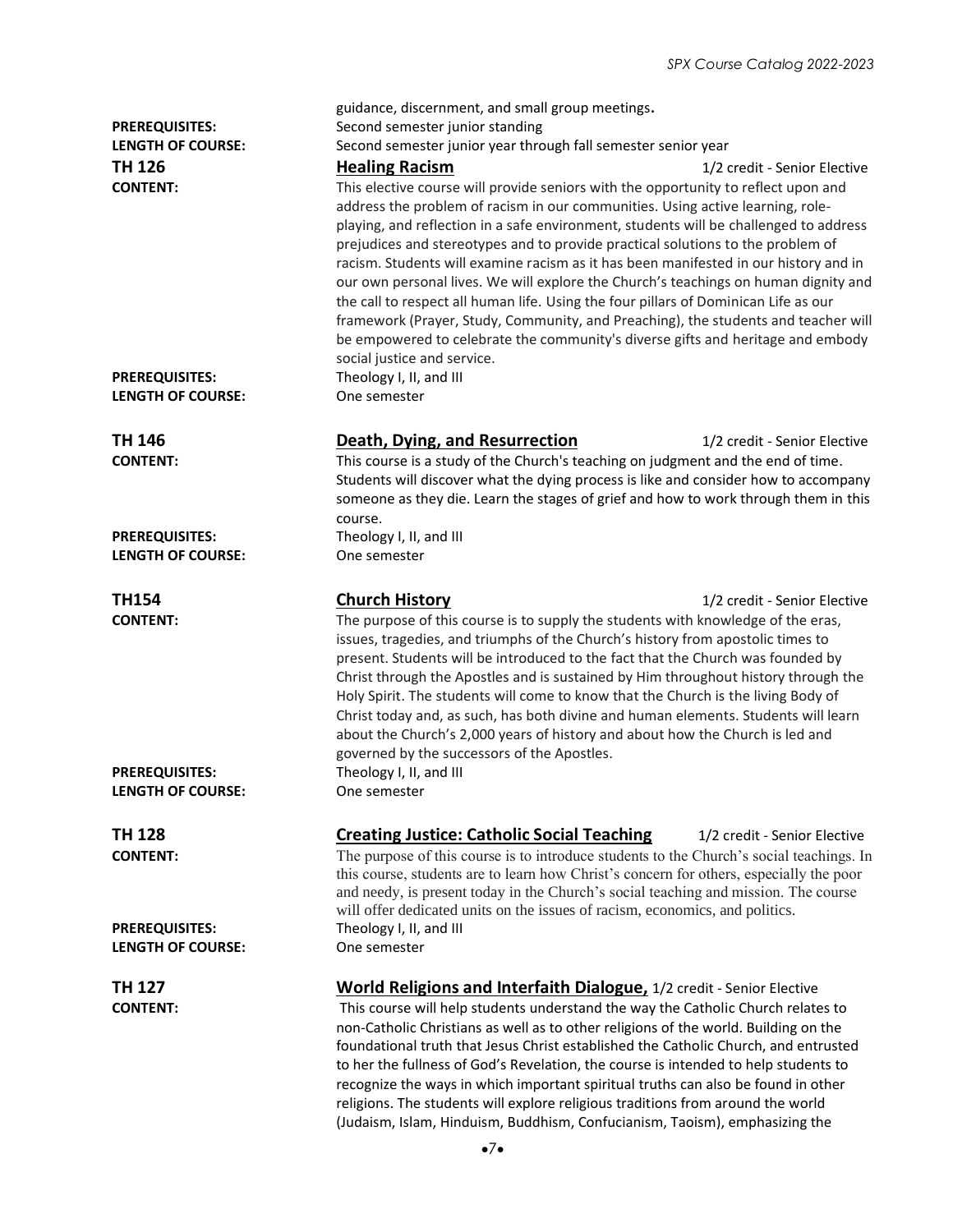**LENGTH OF COURSE:** 

communal and cultural dimensions of religion. **PREREQUISITES:** Theology I, II, and III<br> **LENGTH OF COURSE:** One semester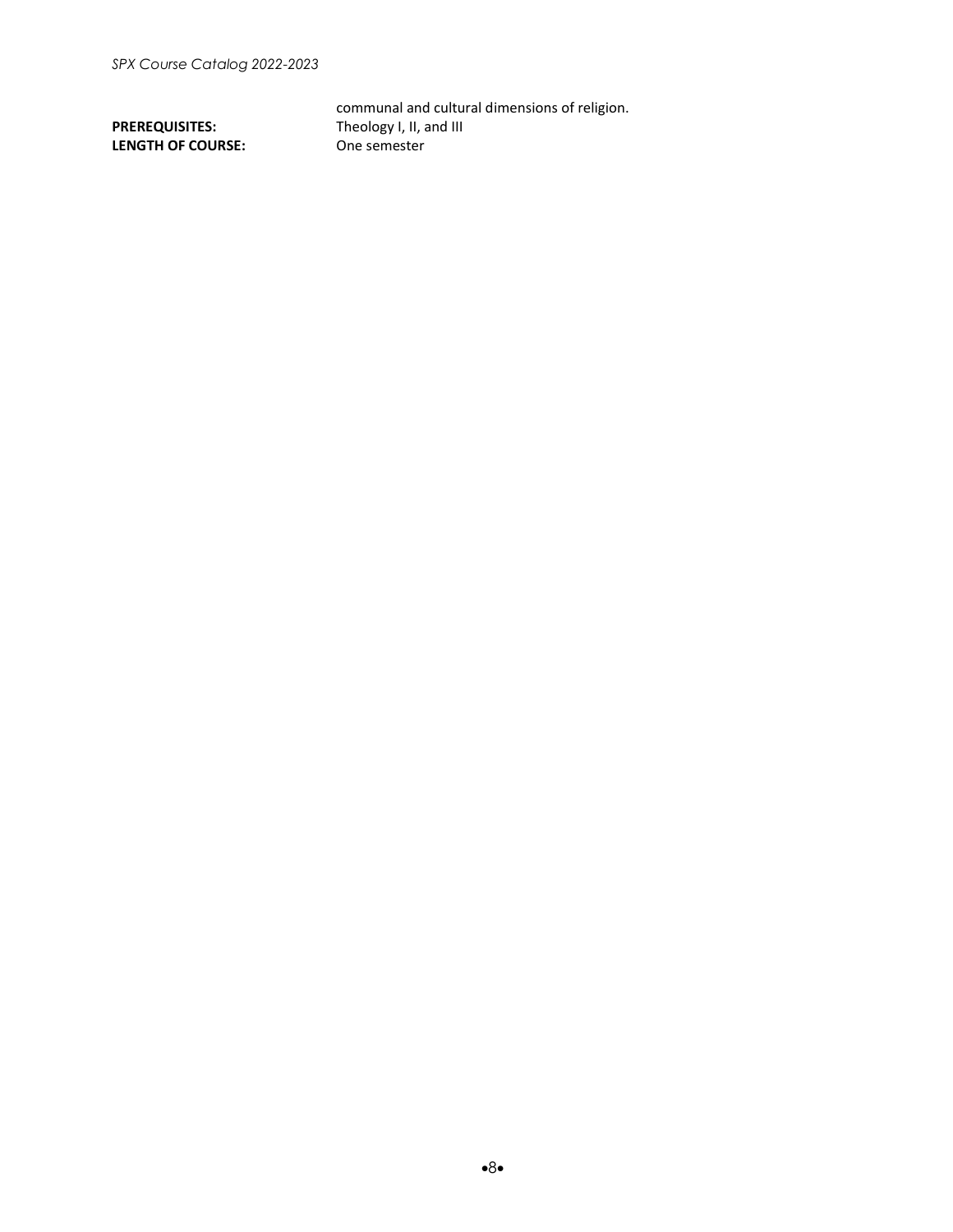### ENGLISH

| <b>EN 201</b>            | English I:                                                                                                                                                                                                                                                                                                                                                                                                                       | 1 credit - Freshman  |  |
|--------------------------|----------------------------------------------------------------------------------------------------------------------------------------------------------------------------------------------------------------------------------------------------------------------------------------------------------------------------------------------------------------------------------------------------------------------------------|----------------------|--|
|                          | <b>Foundations in Literature and English Composition</b>                                                                                                                                                                                                                                                                                                                                                                         |                      |  |
| <b>CONTENT:</b>          | English I meets the varied skill levels of the ninth-grade student. The course includes<br>a strong emphasis on writing skills and vocabulary enrichment. Through the study of<br>a variety of literature, the student is also provided an opportunity to develop and<br>strengthen their reasoning and comprehension skills.                                                                                                    |                      |  |
| <b>PREREQUISITES:</b>    | None                                                                                                                                                                                                                                                                                                                                                                                                                             |                      |  |
| <b>LENGTH OF COURSE:</b> | One year                                                                                                                                                                                                                                                                                                                                                                                                                         |                      |  |
| <b>EN 202</b>            | <b>Honors English I:</b>                                                                                                                                                                                                                                                                                                                                                                                                         | 1 credit - Freshman  |  |
|                          | <b>Foundations in Literature and English Composition</b>                                                                                                                                                                                                                                                                                                                                                                         |                      |  |
| <b>CONTENT:</b>          | Honors English I provides a comprehensive study of a wide spectrum of literature<br>emphasizing plot, characterization, theme, setting, figurative language, irony,<br>symbol, analogy, and satire. Through analysis and evaluation, students acquire skills<br>in observation, perception, comparison, and documentation. Formal writing of<br>paragraphs and essays will improve the students' grammar and sentence structure. |                      |  |
| <b>PREREQUISITES:</b>    | ISEE exam score of 90% or better, or department recommendation. If a student does<br>not meet these criteria, they may opt-into taking the SPX placement exam.                                                                                                                                                                                                                                                                   |                      |  |
| <b>LENGTH OF COURSE:</b> | One year                                                                                                                                                                                                                                                                                                                                                                                                                         |                      |  |
| <b>EN 205</b>            | English II:                                                                                                                                                                                                                                                                                                                                                                                                                      | 1 credit - Sophomore |  |
|                          | <b>Foundations in Literature and English Composition</b>                                                                                                                                                                                                                                                                                                                                                                         |                      |  |
|                          | English II extends the study of literary analysis, composition, and language. Students                                                                                                                                                                                                                                                                                                                                           |                      |  |
|                          | improve language skills through the study of vocabulary and write a variety of<br>compositions ranging from research essays to literary analysis. Emphasis is placed on<br>the skills of supporting ideas and drawing conclusions. Students will read, study,                                                                                                                                                                    |                      |  |
|                          |                                                                                                                                                                                                                                                                                                                                                                                                                                  |                      |  |
|                          |                                                                                                                                                                                                                                                                                                                                                                                                                                  |                      |  |
|                          | discuss and write about major works of literature, including a variety of world and                                                                                                                                                                                                                                                                                                                                              |                      |  |
|                          | multi-cultural literature.                                                                                                                                                                                                                                                                                                                                                                                                       |                      |  |
| <b>PREREQUISITES:</b>    | English I                                                                                                                                                                                                                                                                                                                                                                                                                        |                      |  |
| <b>LENGTH OF COURSE:</b> | One year                                                                                                                                                                                                                                                                                                                                                                                                                         |                      |  |
| <b>EN 206</b>            | <b>Honors English II:</b>                                                                                                                                                                                                                                                                                                                                                                                                        | 1 credit - Sophomore |  |
|                          | <b>Selected Major Works and English Composition</b>                                                                                                                                                                                                                                                                                                                                                                              |                      |  |
| <b>CONTENT:</b>          | In this course, students will study major works of world literature in great depth and<br>write complex compositions in preparation for AP English III and IV. Through rigorous<br>academic work, students will acquire the knowledge, concepts, and skills needed to<br>engage in college-level English classes at the junior and senior level in high school.                                                                  |                      |  |
| <b>PREREQUISITES:</b>    | Completion of Honors English I with 80% or higher/completion of English I with 95%<br>or higher OR PSAT 8/9 scores of 500+ in Reading and Writing, OR a teacher<br>recommendation.                                                                                                                                                                                                                                               |                      |  |
| <b>LENGTH OF COURSE:</b> | One year                                                                                                                                                                                                                                                                                                                                                                                                                         |                      |  |
| <b>EN 210</b>            | <b>English III: United States Literature</b>                                                                                                                                                                                                                                                                                                                                                                                     | 1 credit - Junior    |  |
| <b>CONTENT:</b>          | English III explores the development of American literature from colonial times to                                                                                                                                                                                                                                                                                                                                               |                      |  |
|                          | the present. Literary units are arranged chronologically to study literature in                                                                                                                                                                                                                                                                                                                                                  |                      |  |
|                          | historical context. Composition units offer the student experience in written                                                                                                                                                                                                                                                                                                                                                    |                      |  |
|                          | expression emphasizing appropriate usage and logical thought. Vocabulary includes                                                                                                                                                                                                                                                                                                                                                |                      |  |
|                          | the study of meaning through context and word analysis.                                                                                                                                                                                                                                                                                                                                                                          |                      |  |
| <b>PREREQUISITES:</b>    | English I and II                                                                                                                                                                                                                                                                                                                                                                                                                 |                      |  |
| <b>LENGTH OF COURSE:</b> | One year                                                                                                                                                                                                                                                                                                                                                                                                                         |                      |  |
|                          |                                                                                                                                                                                                                                                                                                                                                                                                                                  |                      |  |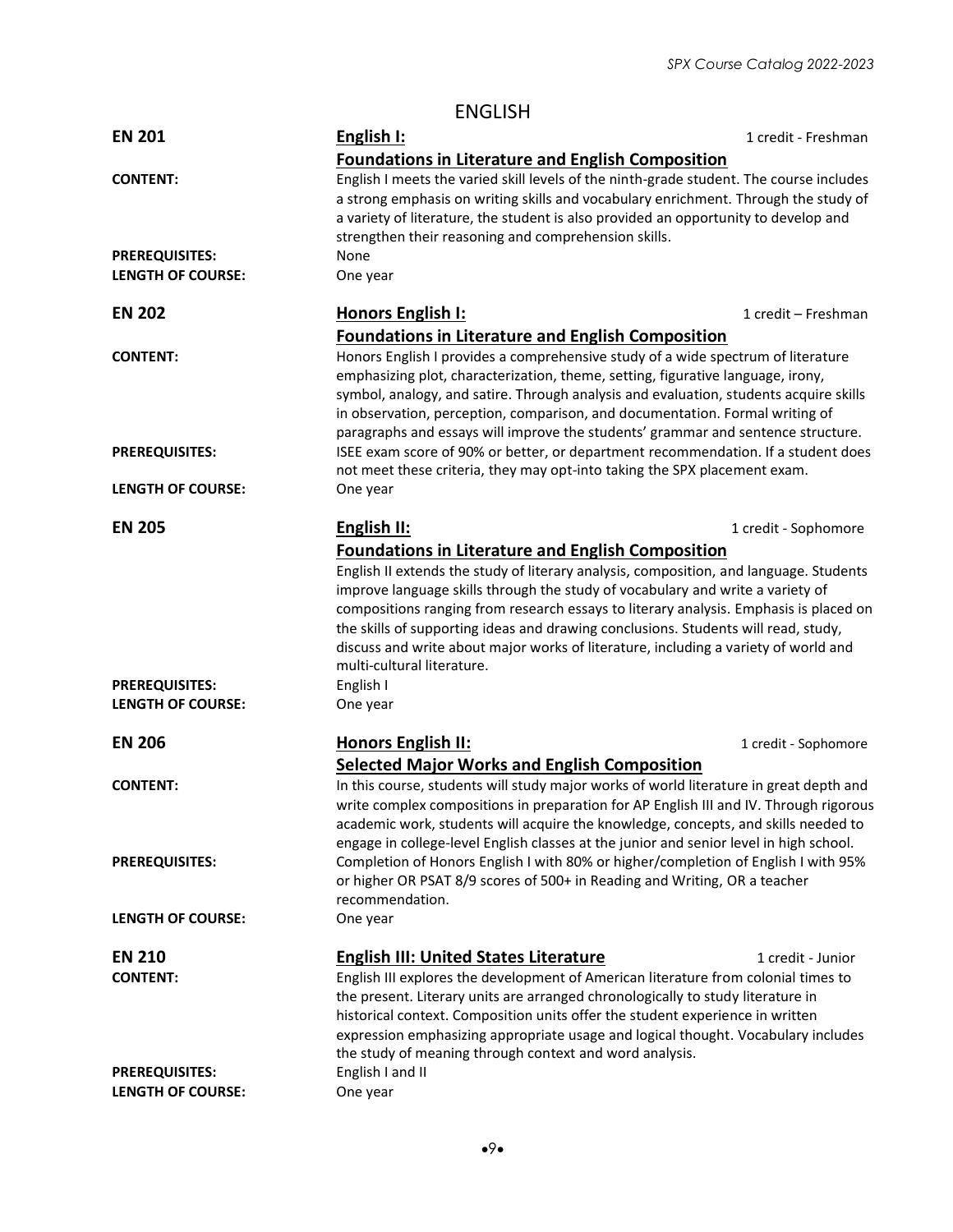| <b>EN 213</b><br><b>CONTENT:</b>                                                      | <b>English III: The Challenging Americans</b><br>1 credit - Junior<br>Students will read and analyze the challenging works of a wide variety of American<br>authors and columnists, discovering the variety of voices that create the American<br>experience. Additionally, students will study American literature through the lens of<br>American history, understanding literary selections in their historical context. The<br>pace of the course is necessarily faster than English III, and the course requires a<br>substantial amount of additional reading. Students completing this course will write<br>several types of essays and compositions while focusing on critical thinking and<br>analysis; there is an emphasis on formal research writing. Students who are<br>considering taking an AP class in their senior year should consider this course. |
|---------------------------------------------------------------------------------------|------------------------------------------------------------------------------------------------------------------------------------------------------------------------------------------------------------------------------------------------------------------------------------------------------------------------------------------------------------------------------------------------------------------------------------------------------------------------------------------------------------------------------------------------------------------------------------------------------------------------------------------------------------------------------------------------------------------------------------------------------------------------------------------------------------------------------------------------------------------------|
| <b>PREREQUISITES:</b><br><b>LENGTH OF COURSE:</b>                                     | English I and II<br>One year                                                                                                                                                                                                                                                                                                                                                                                                                                                                                                                                                                                                                                                                                                                                                                                                                                           |
| <b>EN 211</b><br><b>CONTENT:</b>                                                      | <b>Advanced Placement English Language</b><br>1 credit - Junior<br>This course provides an in-depth study of language and rhetoric. The study of forms<br>and themes of American authors' non-fiction rhetoric leads to comparison and<br>contrast of American thought from colonial to modern times. The study of rhetoric,<br>grammar, style, mechanics and usage, syntax, and MLA reference rules culminates in<br>taking the AP exam in May. This course is a comparison course; expect to read<br>widely and write often.                                                                                                                                                                                                                                                                                                                                         |
| <b>PREREQUISITES:</b><br><b>LENGTH OF COURSE:</b>                                     | Reading & Writing PSAT score of 550, or an 80%+ in Honors English II/95% in English<br>II, or a teacher recommendation.<br>One year                                                                                                                                                                                                                                                                                                                                                                                                                                                                                                                                                                                                                                                                                                                                    |
| <b>EN 215</b><br><b>CONTENT:</b><br><b>PREREQUISITES:</b><br><b>LENGTH OF COURSE:</b> | <b>English Literature and Composition IV</b><br>1 credit - Senior<br>The content of English IV includes British literature, composition theories and<br>practices, vocabulary study, literary forms, and terminology, researching topics for<br>presentations, basic reviews of sentence and paragraph structure, English usage, and<br>grammar. Three quarters of the year's study involves literature study to improve<br>comprehension and build historical appreciation of the literature of the English<br>world. One quarter of the year's work concentrates on writing theories and methods<br>through preparation of a variety of writing projects. Non-fiction reading has been<br>added to the curriculum to promote writing of argumentative essays.<br>English III<br>One year                                                                             |
| <b>EN 216</b><br><b>CONTENT:</b>                                                      | <b>Advanced Placement English Literature</b><br>1 credit - Senior<br>AP English Literature provides an in-depth study of literature. The selected texts<br>cover an extensive period of history and provide an opportunity for the student to<br>further develop her/his language abilities. The course includes the study of literary<br>themes, genres, and topics and introduces skills to develop stylistic writing. Students<br>will take the AP exam in May.                                                                                                                                                                                                                                                                                                                                                                                                     |
| <b>PREREQUISITES:</b>                                                                 | Reading and Writing PSAT of 550, or an 80%+ in AP English Language/95%+ English<br>III, or teacher recommendation.                                                                                                                                                                                                                                                                                                                                                                                                                                                                                                                                                                                                                                                                                                                                                     |
| <b>LENGTH OF COURSE:</b>                                                              | One year                                                                                                                                                                                                                                                                                                                                                                                                                                                                                                                                                                                                                                                                                                                                                                                                                                                               |
| <b>EN 214</b><br><b>CONTENT:</b>                                                      | <b>Shakespeare</b><br>1/2 credit elective - Junior, Senior<br>Students will read and perform a variety of Shakespeare's plays, including a tragedy<br>(Macbeth) and a comedy (Much Ado About Nothing), as well as a look into the<br>histories. Students will complete a variety of fun and educational explorations into<br>their language, stage directions, and poetry.                                                                                                                                                                                                                                                                                                                                                                                                                                                                                             |
| <b>PREREQUISITES:</b><br><b>LENGTH OF COURSE:</b>                                     | English II<br>One semester                                                                                                                                                                                                                                                                                                                                                                                                                                                                                                                                                                                                                                                                                                                                                                                                                                             |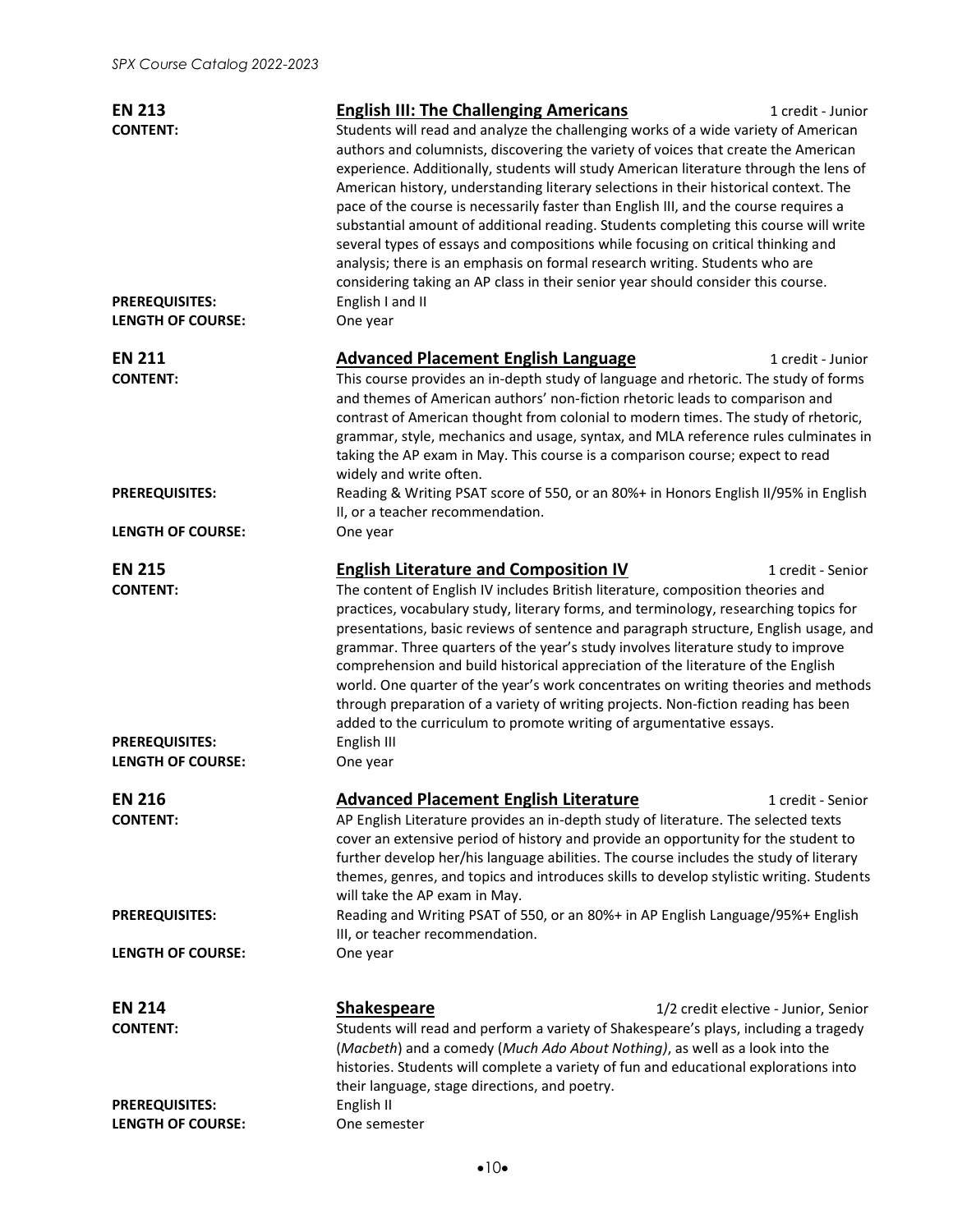| <b>EN 224</b><br><b>CONTENT:</b><br><b>PREREQUISITES:</b> | <b>Standardized Test Preparation</b><br>1/2 credit elective - Sophomore, Junior<br>This course presents strategies and practices skills for improving standardized test<br>scores. Students will complete and review practice online tests in English,<br>mathematics, reading, and essay writing. They will also review the purposes of the<br>ACT/SAT tests, general test-taking strategies, and ways to reduce test anxiety.<br>Successful completion of 10th grade English and mathematics                                                                                                                                                                                                                                                                                                                                                                            |  |  |
|-----------------------------------------------------------|---------------------------------------------------------------------------------------------------------------------------------------------------------------------------------------------------------------------------------------------------------------------------------------------------------------------------------------------------------------------------------------------------------------------------------------------------------------------------------------------------------------------------------------------------------------------------------------------------------------------------------------------------------------------------------------------------------------------------------------------------------------------------------------------------------------------------------------------------------------------------|--|--|
| <b>LENGTH OF COURSE:</b>                                  | One semester                                                                                                                                                                                                                                                                                                                                                                                                                                                                                                                                                                                                                                                                                                                                                                                                                                                              |  |  |
| <b>EN 218</b><br><b>CONTENT:</b><br><b>PREREQUISITES:</b> | <b>Academic Reading and Composition</b><br>1 credit - all levels<br>Students will be introduced to essential reading strategies to assist students with<br>building comprehension and analyzing fiction and non-fiction texts. Through<br>interactive class and group activities, key academic vocabulary is expanded.<br>Grammar and writing skills are developed through innovative writing projects such<br>as personal narratives, persuasive essays, problem-solution essays, and short stories,<br>utilizing the writing process. Finally, listening and verbal skills are improved through<br>academic discussions, presentations, and group projects.<br>This course is designed for students approaching or at the B1 Level according to the                                                                                                                     |  |  |
| <b>LENGTH OF COURSE:</b>                                  | CEFR, and recommendation required<br>One year                                                                                                                                                                                                                                                                                                                                                                                                                                                                                                                                                                                                                                                                                                                                                                                                                             |  |  |
|                                                           |                                                                                                                                                                                                                                                                                                                                                                                                                                                                                                                                                                                                                                                                                                                                                                                                                                                                           |  |  |
| <b>EN 219</b><br><b>CONTENT:</b>                          | <b>Academic Reading and Composition II</b><br>1 credit - all levels<br>Students will study reading texts in class that will expose them to various kinds of<br>fiction and nonfiction reading material with which an American university student<br>would be familiar. Students will be trained to improve speaking skills used in<br>academic rhetoric as well as pronunciation practice. Finally, students will improve<br>listening and note-taking skills, both in and out of the classroom.                                                                                                                                                                                                                                                                                                                                                                          |  |  |
| <b>PREREQUISITES:</b>                                     | This course is designed for students approaching or at the B2 Level according to the<br>CEFR, and recommendation required                                                                                                                                                                                                                                                                                                                                                                                                                                                                                                                                                                                                                                                                                                                                                 |  |  |
| <b>LENGTH OF COURSE:</b>                                  | One year                                                                                                                                                                                                                                                                                                                                                                                                                                                                                                                                                                                                                                                                                                                                                                                                                                                                  |  |  |
| <b>EN 220</b><br><b>CONTENT:</b>                          | <b>Academic Reading and Composition III</b><br>1 credit - all levels<br>Students will study reading texts in class that will expose them to various kinds of<br>fiction and nonfiction reading material with which an American university student<br>would be familiar. Through these materials, students practice comprehension,<br>critical thinking, and analysis strategies at a higher level to help them prepare for<br>college-level reading and discourse. Students will also improve listening for<br>notetaking, vocabulary learning, and speaking skills for academic success.<br>Additionally, students will learn relevant grammar and sentence structure topics of<br>advanced writing. Finally, students will use research skills and the writing process to<br>produce a variety of writing genres, concluding with a research-based persuasive<br>essay. |  |  |
| <b>PREREQUISITES:</b>                                     | This course is designed for students approaching or at the B2 and C1 Level according<br>to the CEFR, and recommendation required                                                                                                                                                                                                                                                                                                                                                                                                                                                                                                                                                                                                                                                                                                                                          |  |  |
| <b>LENGTH OF COURSE:</b>                                  | One year                                                                                                                                                                                                                                                                                                                                                                                                                                                                                                                                                                                                                                                                                                                                                                                                                                                                  |  |  |
| <b>EN 229</b><br><b>CONTENT:</b>                          | <b>Creative Writing</b><br>1/2 credit elective - Juniors & Seniors<br>Students will listen, watch, research and respond in writing to academic lectures and<br>articles with summaries, opinions, and vocabulary development. Students will have<br>the opportunity to participate in class discussions using the Socratic method of<br>discussion. They will prepare speeches of varying lengths to help with pronunciation<br>and build comfort and confidence in public speaking.                                                                                                                                                                                                                                                                                                                                                                                      |  |  |
| <b>PREREQUISITES:</b><br><b>LENGTH OF COURSE:</b>         | None<br>One semester                                                                                                                                                                                                                                                                                                                                                                                                                                                                                                                                                                                                                                                                                                                                                                                                                                                      |  |  |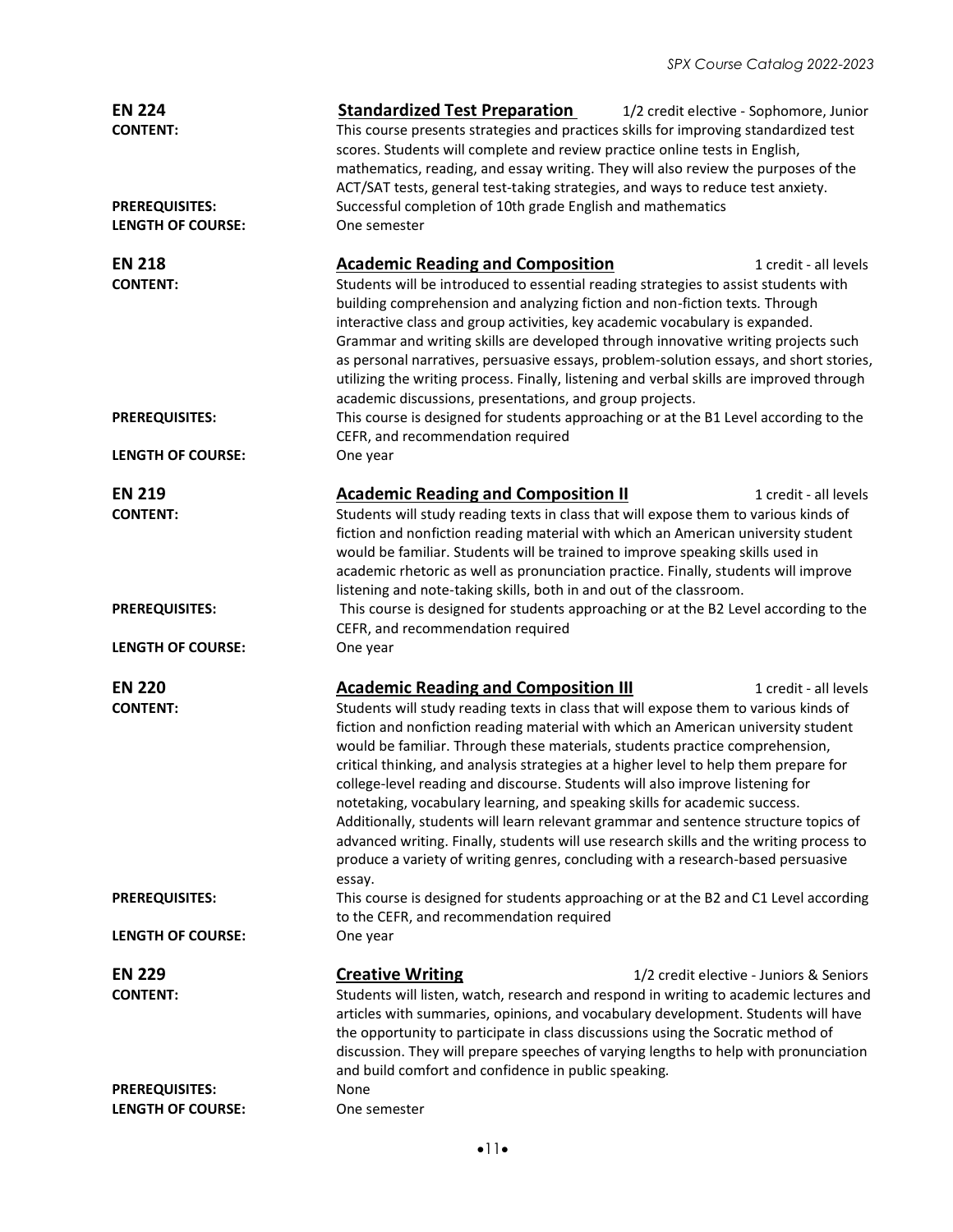# ENGLISH LANGUAGE ARTS/COMMUNICATION

| <b>LA 241</b><br><b>CONTENT:</b>                  | <b>Communications</b><br>groups, and completing projects during the semester.                                                   | 1/2 credit required - all levels<br>Students will identify, analyze, develop, and evaluate communication skills needed<br>for success. The course will focus on relationships in interpersonal and intrapersonal<br>communication, small groups, and public speaking. Students will learn to employ<br>appropriate verbal and non-verbal communication. Units on group dynamics and<br>listening skills will give students the skills to participate in classes, larger audiences,<br>on teams and in small groups. Students apply skills presenting speeches, working in |
|---------------------------------------------------|---------------------------------------------------------------------------------------------------------------------------------|---------------------------------------------------------------------------------------------------------------------------------------------------------------------------------------------------------------------------------------------------------------------------------------------------------------------------------------------------------------------------------------------------------------------------------------------------------------------------------------------------------------------------------------------------------------------------|
| <b>PREREQUISITES:</b><br><b>LENGTH OF COURSE:</b> | None<br>One semester                                                                                                            |                                                                                                                                                                                                                                                                                                                                                                                                                                                                                                                                                                           |
| LA 245<br><b>CONTENT:</b>                         | Debate I<br>Forensics prepares students to be successful in a variety of competitive<br>critical thinking and improves writing. | 1/2 credit elective - Sophomore, Junior, Senior<br>speech/drama events offered in TAPPS, TFA and National Forensics League<br>tournaments. Students will research in preparation for events such as Lincoln-<br>Douglas debate and original oratory. They will learn argumentation which requires                                                                                                                                                                                                                                                                         |
| <b>PREREQUISITES:</b><br><b>LENGTH OF COURSE:</b> | None<br>One semester                                                                                                            |                                                                                                                                                                                                                                                                                                                                                                                                                                                                                                                                                                           |
| <b>LA 260</b><br><b>CONTENT:</b>                  | <b>Yearbook I</b><br>publishing and journalism.                                                                                 | 1 credit elective - Sophomore, Junior, Senior<br>Students learn the skills needed to produce an exciting, creative, and meaningful<br>memory book for the school year. Students will collaborate as they learn desktop                                                                                                                                                                                                                                                                                                                                                    |
| <b>PREREQUISITES:</b><br><b>LENGTH OF COURSE:</b> | None<br>One year; some Saturday workshops required                                                                              |                                                                                                                                                                                                                                                                                                                                                                                                                                                                                                                                                                           |
| LA 262<br><b>CONTENT:</b>                         | <b>Yearbook II</b><br>quality.                                                                                                  | 1 credit elective - Junior, Senior<br>Those enrolling in Yearbook II lead the staff in publishing the Del Sarto annual.<br>Developing a unified theme, students create a plan for the book and execute it to<br>meet deadlines. They also use design, writing and editing skills to ensure the book's                                                                                                                                                                                                                                                                     |
| <b>PREREQUISITES:</b><br><b>LENGTH OF COURSE:</b> | Yearbook I<br>One year; some Saturday workshops required                                                                        |                                                                                                                                                                                                                                                                                                                                                                                                                                                                                                                                                                           |
| LA 263<br><b>CONTENT:</b>                         | <u>Yearbook III</u><br>the students (staff), section editors, and editors-in-chief.                                             | 1 credit elective - Senior<br>Yearbook III students, with two years of staff and production experience on the Del<br>Sarto publication, assume leadership positions. They will assist with the training and<br>supervision of students in publishing techniques and production, especially layout<br>development, story writing, photography, and marketing. In a supervisory capacity,<br>the students will coordinate all aspects of production, marketing, and editing with                                                                                            |
| <b>PREREQUISITES:</b><br><b>LENGTH OF COURSE:</b> | Yearbook I and II<br>One year; Saturday workshops required                                                                      |                                                                                                                                                                                                                                                                                                                                                                                                                                                                                                                                                                           |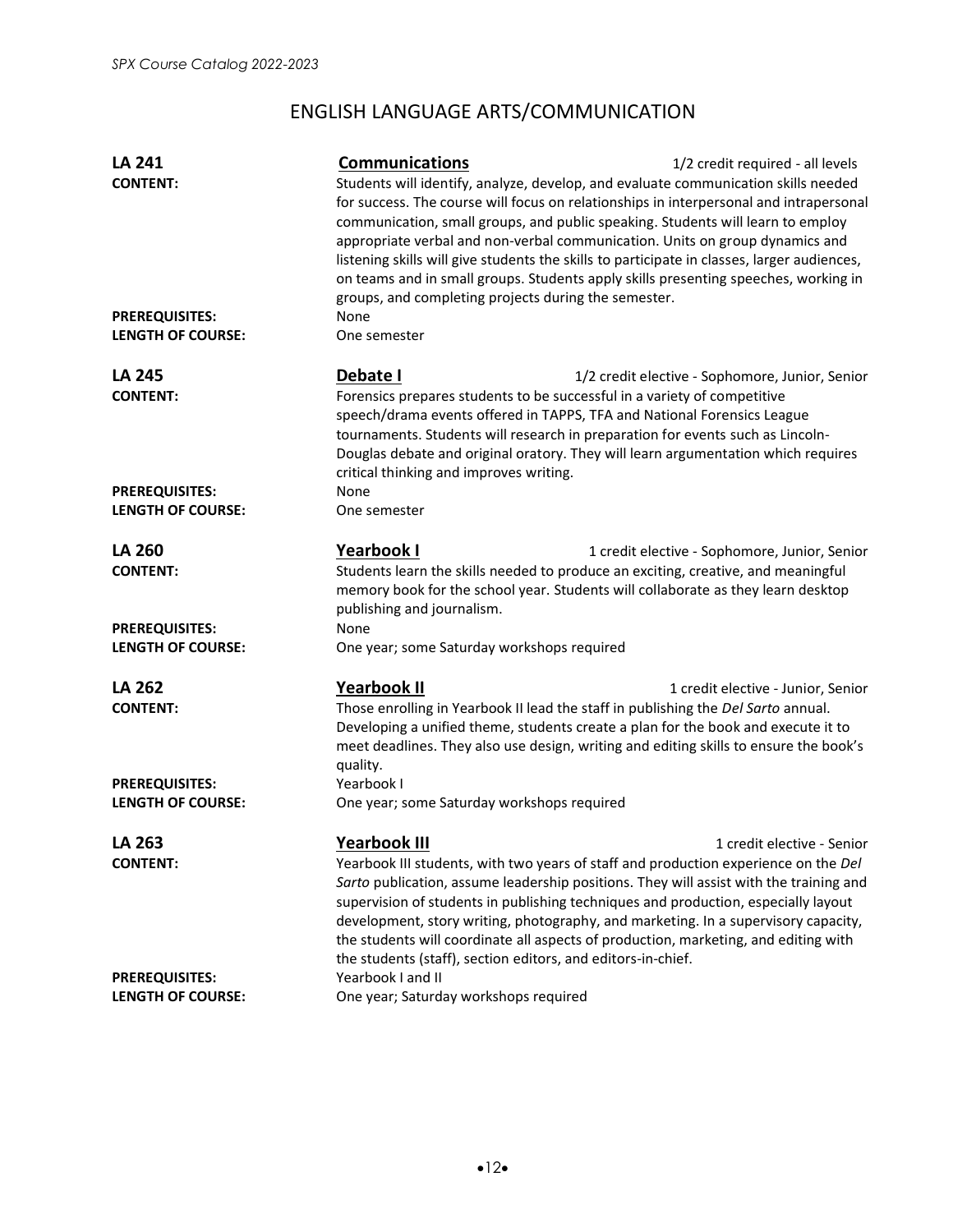| <b>LA 276</b><br><b>CONTENT:</b>                  | <b>Academic Strategies I</b><br>This course provides students with an opportunity to practice reading and writing<br>skills across the curriculum to succeed in college preparatory classes. The course<br>emphasizes the development and application of literacy strategies for reading<br>textbooks, novels, articles, and other academic reading materials as well as<br>pragmatic support for communicating academically in formal writing across the<br>curriculum. Students will work with the teacher to devise strategies and schedules<br>for monitoring grades and accessing the tutorial program of the school. | 1 credit - Freshman  |
|---------------------------------------------------|----------------------------------------------------------------------------------------------------------------------------------------------------------------------------------------------------------------------------------------------------------------------------------------------------------------------------------------------------------------------------------------------------------------------------------------------------------------------------------------------------------------------------------------------------------------------------------------------------------------------------|----------------------|
| <b>PREREQUISITES:</b>                             | Recommendation of the Learning Center director and enrollment committee                                                                                                                                                                                                                                                                                                                                                                                                                                                                                                                                                    |                      |
| <b>LENGTH OF COURSE:</b>                          | One year                                                                                                                                                                                                                                                                                                                                                                                                                                                                                                                                                                                                                   |                      |
|                                                   |                                                                                                                                                                                                                                                                                                                                                                                                                                                                                                                                                                                                                            |                      |
| <b>LA 278</b>                                     | <b>Academic Strategies II</b>                                                                                                                                                                                                                                                                                                                                                                                                                                                                                                                                                                                              | 1 credit - Sophomore |
| <b>CONTENT:</b>                                   | This course provides students with an opportunity to practice reading and writing<br>skills across the curriculum to succeed in college preparatory classes. The course<br>emphasizes the development and application of literacy strategies for reading<br>textbooks, novels, articles, and other academic reading materials as well as<br>pragmatic support for communicating academically in formal writing across the<br>curriculum. Students will work with the teacher to devise strategies and schedules<br>for monitoring grades and accessing the tutorial program of the school.                                 |                      |
| <b>PREREQUISITES:</b><br><b>LENGTH OF COURSE:</b> | Academic Strategies I or recommendation of the Learning Center director<br>One year                                                                                                                                                                                                                                                                                                                                                                                                                                                                                                                                        |                      |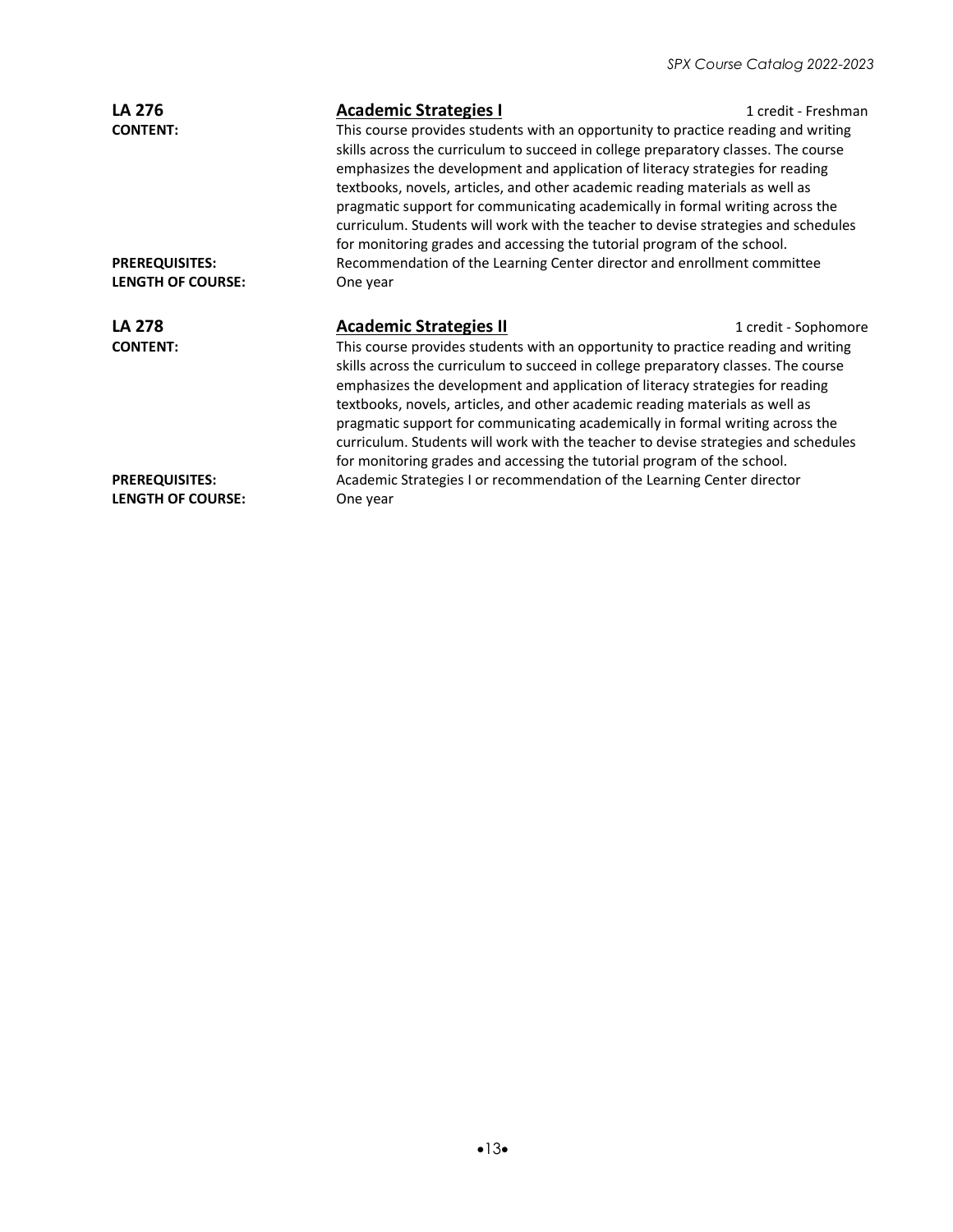# FOREIGN LANGUAGE

| <b>FL 301</b><br><b>CONTENT:</b><br><b>PREREQUISITES:</b> | French I<br>This introductory course exposes students to the language and cultures of the<br>French-speaking world. Students will develop basic proficiency in the four modalities<br>of language learning: listening, speaking, reading, and writing. Students will first<br>learn to communicate about themselves, their families, and their friends. Then,<br>students will respond to oral and written prompts about their daily lives,<br>responsibilities, and favorite restaurants. There is a strong emphasis on vocabulary<br>acquisition and verb conjugation at this level. French will be used as much as<br>possible during classroom instruction.<br>None                                                                                | 1 credit - all levels                |
|-----------------------------------------------------------|--------------------------------------------------------------------------------------------------------------------------------------------------------------------------------------------------------------------------------------------------------------------------------------------------------------------------------------------------------------------------------------------------------------------------------------------------------------------------------------------------------------------------------------------------------------------------------------------------------------------------------------------------------------------------------------------------------------------------------------------------------|--------------------------------------|
| <b>LENGTH OF COURSE:</b>                                  | One year                                                                                                                                                                                                                                                                                                                                                                                                                                                                                                                                                                                                                                                                                                                                               |                                      |
| <b>FL 302</b><br><b>CONTENT:</b>                          | French II<br>Students will continue to develop proficiency in the four modalities of language<br>learning: listening, speaking, reading, and writing. Students will begin to use the<br>language practically and creatively to make inquiries, gather information, and<br>express opinions. Students will begin to hold conversations on topics ranging from<br>holiday gatherings and food to daily routines and academic choices. They will begin<br>to discuss and analyze fairytales and poems. Students will be introduced to a broad<br>range of grammatical topics and continue to expand their vocabulary base and<br>increase the number and type of situations in which they can function. This class will<br>be conducted mostly in French. | 1 credit - all levels                |
| <b>PREREQUISITE:</b><br><b>LENGTH OF COURSE:</b>          | French I<br>One year                                                                                                                                                                                                                                                                                                                                                                                                                                                                                                                                                                                                                                                                                                                                   |                                      |
| <b>FL 306</b><br><b>CONTENT:</b>                          | French III<br>Students will continue to use the language practically and creatively to complete a<br>variety of tasks including listening, speaking, reading, and writing. Themes to be<br>explored include vacation and leisure activities, education and career choices,<br>childhood memories, relationships, the environment, and art within the<br>francophone world. More complex grammatical concepts are introduced. This<br>course will be conducted in French.                                                                                                                                                                                                                                                                               | 1 credit - Sophomore, Junior, Senior |
| <b>PREREQUISITES:</b><br><b>LENGTH OF COURSE:</b>         | French I, French II, and teacher recommendation<br>One year                                                                                                                                                                                                                                                                                                                                                                                                                                                                                                                                                                                                                                                                                            |                                      |
| <b>FL 305</b><br><b>CONTENT:</b>                          | <b>Advanced Placement French Language</b><br>This course prepares students to communicate proficiently through the three modes<br>of communication (interpersonal, interpretive, and presentational). Students will<br>refine their French skills while adding new vocabulary pertinent to a variety of<br>subjects and exploring a variety of material from the francophone world. This course<br>is conducted entirely in French and students are expected to take the AP French<br>exam in May.                                                                                                                                                                                                                                                     | 1 credit-Senior                      |
| <b>PREREQUISITES:</b><br><b>LENGTH OF COURSE:</b>         | 95% or above in French III or teacher recommendation<br>One year                                                                                                                                                                                                                                                                                                                                                                                                                                                                                                                                                                                                                                                                                       |                                      |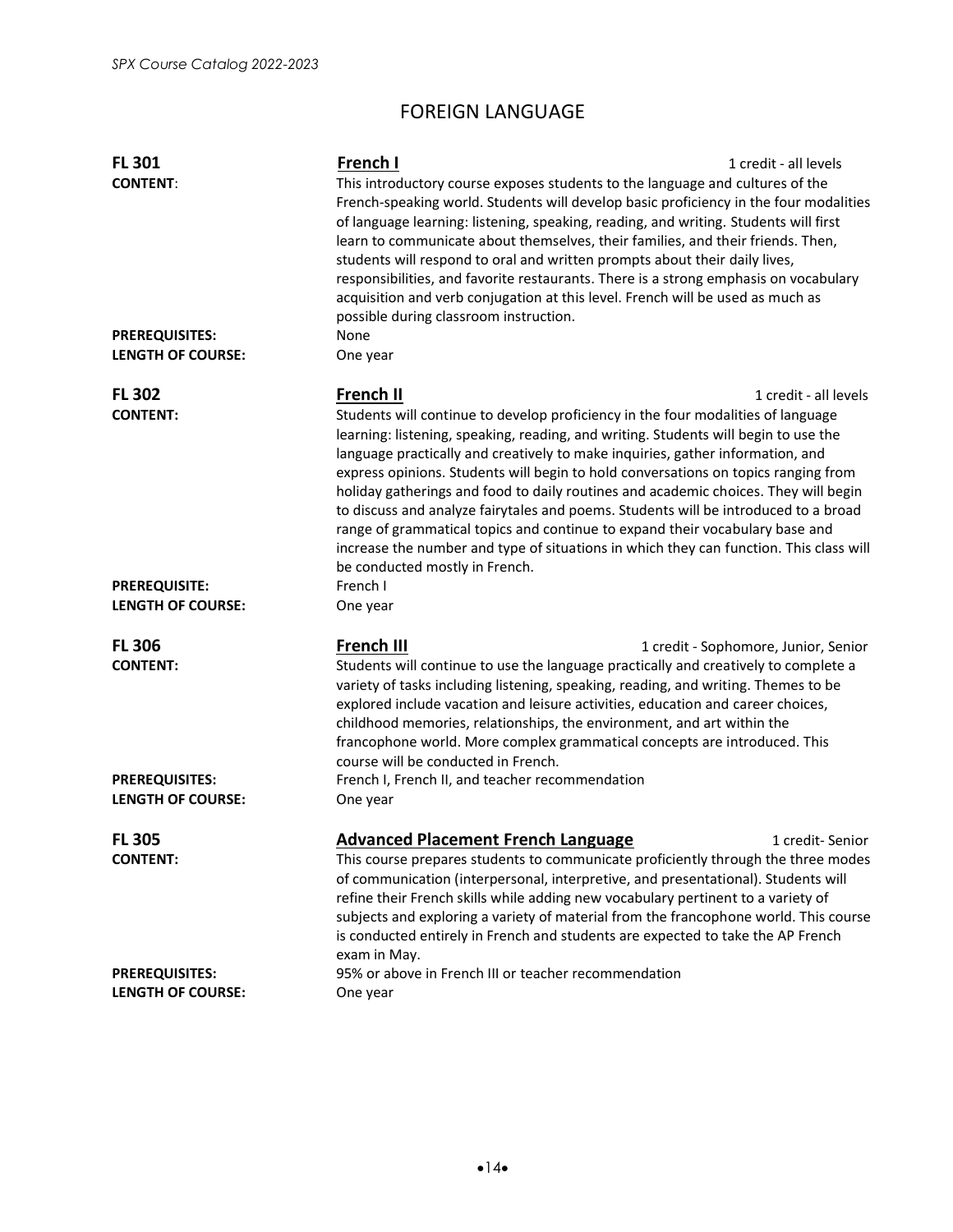#### *SPX Course Catalog 2022-2023*

| <b>FL 311</b><br><b>CONTENT:</b><br><b>PREREQUISITES:</b><br><b>LENGTH OF COURSE:</b> | Latin I<br>In this course, students learn the structure and vocabulary of the language from<br>which most modern European languages have derived. Mastery of Latin grammar<br>and vocabulary aids understanding and improves writing of the English language.<br>Exposure to Latin provides strong skills for college entrance exams along with<br>preparation for the terminology of science, law, and medicine.<br>None<br>One year                                                                                                                                                                                                                                                       | 1 credit - all levels                |
|---------------------------------------------------------------------------------------|---------------------------------------------------------------------------------------------------------------------------------------------------------------------------------------------------------------------------------------------------------------------------------------------------------------------------------------------------------------------------------------------------------------------------------------------------------------------------------------------------------------------------------------------------------------------------------------------------------------------------------------------------------------------------------------------|--------------------------------------|
|                                                                                       |                                                                                                                                                                                                                                                                                                                                                                                                                                                                                                                                                                                                                                                                                             |                                      |
| <b>FL 312</b><br><b>CONTENT:</b>                                                      | Latin II<br>This course reviews the Latin vocabulary and syntax learned in the first year. It<br>introduces new grammatical forms and vocabulary enabling the student to translate<br>interesting, original Latin texts during the second semester.                                                                                                                                                                                                                                                                                                                                                                                                                                         | 1 credit - Sophomore, Junior, Senior |
| <b>PREREQUISITES:</b><br><b>LENGTH OF COURSE:</b>                                     | Latin I<br>One year                                                                                                                                                                                                                                                                                                                                                                                                                                                                                                                                                                                                                                                                         |                                      |
| <b>FL 310</b><br><b>CONTENT:</b>                                                      | Latin III<br>Latin III students will read and study a variety of Roman texts and authors. Genres<br>include historical and literary texts, including both poetry and prose: Roman<br>comedies by Plautus and Terence, the poetry of Catullus and Horace, Caesar's Gallic<br>Wars, and Virgil's Aeneid. Students will explore the works based on context of the<br>cultural and historical backgrounds of the authors. Students will continue to learn<br>new grammatical concepts while reviewing previously learned concepts, acquire<br>new Latin vocabulary, and improve English skills through learning the etymology of<br>Latin words derived from Latin, and their usage in English. | 1 credit - Sophomore, Junior, Senior |
| <b>PREREQUISITES:</b><br>LENGTH OF COURSE:                                            | Latin I and Latin II<br>One year                                                                                                                                                                                                                                                                                                                                                                                                                                                                                                                                                                                                                                                            |                                      |
| <b>FL 316</b><br><b>CONTENT:</b>                                                      | <b>Advanced Placement Latin: Vergil and Caesar</b><br>The goals of the AP Latin: Vergil and Caesar course conform to college Latin studies<br>in the fourth through sixth semesters. The basic objective is progress in reading,<br>translating, understanding, analyzing, and interpreting Latin using Julius Caesar's<br>Gallic Wars and Vergil's Aeneid.                                                                                                                                                                                                                                                                                                                                 | 1 credit - Junior, Senior            |
| <b>PREREQUISITES:</b><br><b>LENGTH OF COURSE:</b>                                     | 95% or above in Latin III or teacher recommendation<br>One year                                                                                                                                                                                                                                                                                                                                                                                                                                                                                                                                                                                                                             |                                      |
| <b>FL 317</b><br><b>CONTENT:</b>                                                      | Spanish I<br>Spanish I is the foundation course for students who have not taken Spanish<br>previously and/or for those who have had limited instruction in the language. The<br>basic structures of the language are introduced, reinforced, and practiced. Hispanic<br>culture and history are integrated into the lessons regularly.                                                                                                                                                                                                                                                                                                                                                      | 1 credit - all levels                |
| <b>PREREQUISITES:</b><br><b>LENGTH OF COURSE:</b>                                     | None<br>One year                                                                                                                                                                                                                                                                                                                                                                                                                                                                                                                                                                                                                                                                            |                                      |
| <b>FL 321</b><br><b>CONTENT:</b>                                                      | <b>Spanish II</b><br>This course develops fluency in spoken and written Spanish through daily<br>translation, interaction with new vocabulary and verb drills. Almost all aspects of<br>Spanish grammar are taught and reviewed. Students are given the opportunities to<br>see, hear, speak, and write the language. CDs and video presentations as well as<br>workbook pages are used to reinforce each objective covered.                                                                                                                                                                                                                                                                | 1 credit - all levels                |
| <b>PREREQUISITES:</b><br><b>LENGTH OF COURSE:</b>                                     | Spanish I<br>One year                                                                                                                                                                                                                                                                                                                                                                                                                                                                                                                                                                                                                                                                       |                                      |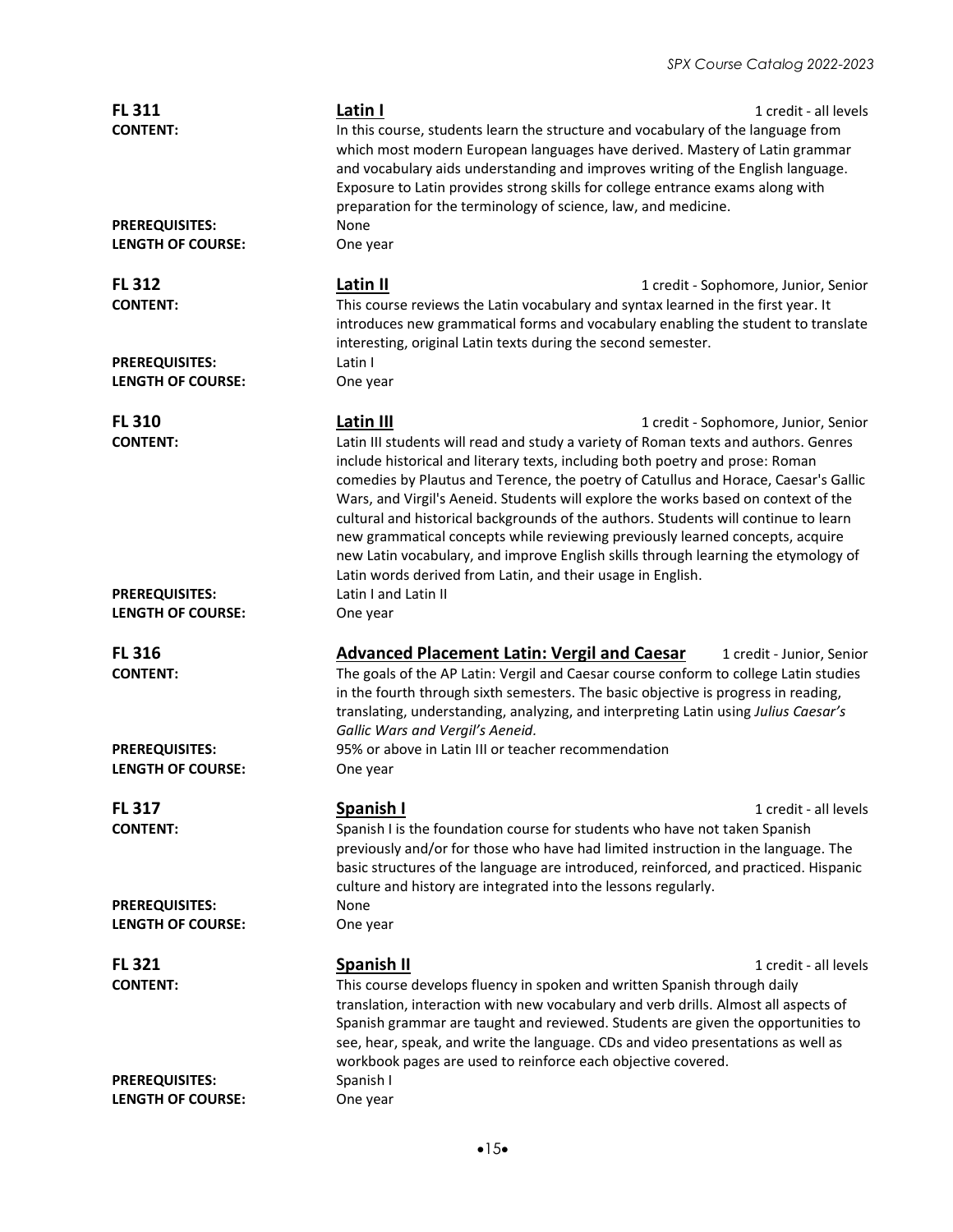| <b>FL 324</b><br><b>CONTENT:</b>                  | <b>Spanish III</b><br>Spanish III is a fine-tuning of the total system of communication. At this level,<br>emphasis is placed upon acquisition of oral skills, while perfecting and understanding<br>grammatical constructions.                                                                                                                                                                                                                                                                                                                  | 1 credit - Sophomore, Junior, Senior |
|---------------------------------------------------|--------------------------------------------------------------------------------------------------------------------------------------------------------------------------------------------------------------------------------------------------------------------------------------------------------------------------------------------------------------------------------------------------------------------------------------------------------------------------------------------------------------------------------------------------|--------------------------------------|
| <b>PREREQUISITES:</b><br><b>LENGTH OF COURSE:</b> | Spanish I and Spanish II or placement test<br>One year                                                                                                                                                                                                                                                                                                                                                                                                                                                                                           |                                      |
| <b>FL 328</b><br><b>CONTENT:</b>                  | <b>Spanish IV</b><br>The course teaches conversation, grammar and composition and prepares the<br>student to pass the language tests for college placement and/or credit. Students will<br>improve their vocabulary through skits, poetry, and selected readings. Usage of the<br>Internet will help students further practice their language skills.                                                                                                                                                                                            | 1 credit - Junior, Senior            |
| <b>PREREQUISITES:</b><br><b>LENGTH OF COURSE:</b> | Spanish III<br>One year                                                                                                                                                                                                                                                                                                                                                                                                                                                                                                                          |                                      |
| <b>FL 327</b><br><b>CONTENT:</b>                  | <b>Advanced Placement Spanish Language</b><br>The AP program in Spanish language is intended for those who have chosen to<br>develop their proficiency in all four language skills: listening, speaking, reading, and<br>writing. The course covers the equivalent of a third-year college course in Advanced<br>Spanish writing and conversation. It encompasses aural/oral skills, reading<br>comprehension, grammar, and composition. Students will take the AP Exam in May<br>after completing this course.                                  | 1 credit - Junior, Senior            |
| <b>PREREQUISITES:</b><br><b>LENGTH OF COURSE:</b> | 95% or better in Spanish III or passing of Spanish IV or teacher recommendation<br>One year                                                                                                                                                                                                                                                                                                                                                                                                                                                      |                                      |
| <b>FL 340</b><br><b>CONTENT:</b>                  | <b>Mandarin I</b><br>Students begin their introduction to Mandarin by focusing on the four key areas of<br>foreign language study: listening, speaking, reading, and writing. In the first year,<br>students will become familiar with the language basics, greetings and introductions,<br>work and school, shopping, travel, and about past/future as they build grammar and<br>vocabulary. Students will explore the culture of the language speaking countries.<br>This is an online course proctored by an SPX foreign language instructor. | 1 credit - all levels                |
| <b>PREREQUISITES:</b><br><b>LENGTH OF COURSE:</b> | None<br>One year                                                                                                                                                                                                                                                                                                                                                                                                                                                                                                                                 |                                      |
| <b>FL 341</b><br><b>CONTENT:</b>                  | <b>Mandarin II</b><br>In the second level, students will continue to build grammar, vocabulary, and<br>speaking skills as they explore friends and social life, dining and vacation, home and<br>health, life and world, everyday things, and places and events. Students will continue<br>to explore the culture of the language speaking countries. This is an online course<br>proctored by an SPX foreign language instructor.                                                                                                               | 1 credit - Sophomore, Junior, Senior |
| <b>PREREQUISITES:</b><br><b>LENGTH OF COURSE:</b> | Mandarin I<br>One year                                                                                                                                                                                                                                                                                                                                                                                                                                                                                                                           |                                      |
| <b>FL 345</b>                                     | <b>Mandarin III</b>                                                                                                                                                                                                                                                                                                                                                                                                                                                                                                                              | 1 credit - Sophomore, Junior, Senior |
| <b>CONTENT:</b>                                   | In the third level, you will reach a higher level of grammar and vocabulary mastery<br>while enriching your speaking skills. You will study tourism and recreation,<br>professions and hobbies, at home and around town, style and personal wellness,<br>business and industry, and arts and academics. Continue to explore the culture of<br>the language speaking countries. This is an online course proctored by an SPX foreign<br>language instructor.                                                                                      |                                      |
| <b>PREREQUISITES:</b><br><b>LENGTH OF COURSE:</b> | Mandarin II<br>One year                                                                                                                                                                                                                                                                                                                                                                                                                                                                                                                          |                                      |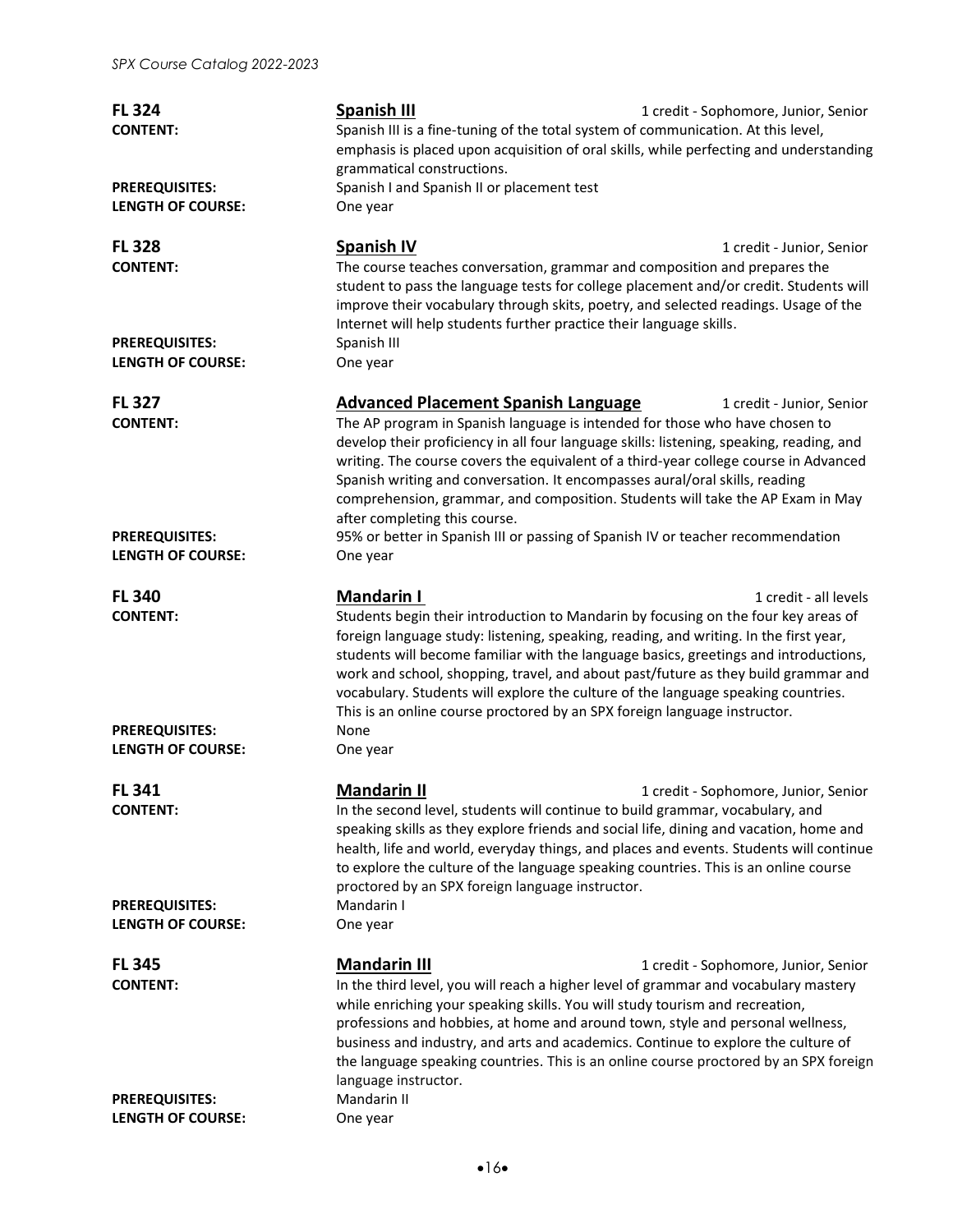# MATHEMATICS

| <b>MT400</b>             | Algebra I<br>1 credit - Freshman                                                                                                                                                                                                                                                                                                                                                                                                                                                                                                                                                     |  |  |
|--------------------------|--------------------------------------------------------------------------------------------------------------------------------------------------------------------------------------------------------------------------------------------------------------------------------------------------------------------------------------------------------------------------------------------------------------------------------------------------------------------------------------------------------------------------------------------------------------------------------------|--|--|
| <b>CONTENT:</b>          | This course provides the algebraic foundation for college-bound students. All                                                                                                                                                                                                                                                                                                                                                                                                                                                                                                        |  |  |
|                          | students must have everyday access to a TI-84 Plus or TI 84 Plus C graphing                                                                                                                                                                                                                                                                                                                                                                                                                                                                                                          |  |  |
|                          | calculator.                                                                                                                                                                                                                                                                                                                                                                                                                                                                                                                                                                          |  |  |
| <b>PREREQUISITES:</b>    | None                                                                                                                                                                                                                                                                                                                                                                                                                                                                                                                                                                                 |  |  |
| <b>LENGTH OF COURSE:</b> | One year                                                                                                                                                                                                                                                                                                                                                                                                                                                                                                                                                                             |  |  |
|                          |                                                                                                                                                                                                                                                                                                                                                                                                                                                                                                                                                                                      |  |  |
| <b>MT 406</b>            | <b>Honors Algebra I</b><br>1 credit - Freshman                                                                                                                                                                                                                                                                                                                                                                                                                                                                                                                                       |  |  |
| <b>CONTENT:</b>          | This course provides an accelerated, comprehensive overview of Algebra I. It is<br>designed for the college-bound student who enjoys mathematics and displays<br>procedural and problem-solving skills. Both quantity and complexity of problems are                                                                                                                                                                                                                                                                                                                                 |  |  |
|                          | higher than those found in a standard algebra course. The approach is more<br>theoretical. All students must have everyday access to a TI-84 Plus or TI 84 Plus C                                                                                                                                                                                                                                                                                                                                                                                                                    |  |  |
|                          | graphing calculator.                                                                                                                                                                                                                                                                                                                                                                                                                                                                                                                                                                 |  |  |
| <b>PREREQUISITES:</b>    | ISEE score of 90% or above mathematics and quantitative or department<br>recommendation. Students who do not meet these criteria may take the St. Pius X<br>placement exam.                                                                                                                                                                                                                                                                                                                                                                                                          |  |  |
| <b>LENGTH OF COURSE:</b> | One year                                                                                                                                                                                                                                                                                                                                                                                                                                                                                                                                                                             |  |  |
| MT 410                   | <b>Geometry</b><br>1 credit - Freshman, Sophomore                                                                                                                                                                                                                                                                                                                                                                                                                                                                                                                                    |  |  |
| <b>CONTENT:</b>          | This is a college-preparatory course, designed to develop an understanding of                                                                                                                                                                                                                                                                                                                                                                                                                                                                                                        |  |  |
|                          | geometric relations in a plane and in space.                                                                                                                                                                                                                                                                                                                                                                                                                                                                                                                                         |  |  |
| <b>PREREQUISITES:</b>    | Algebra I or Honors Algebra I                                                                                                                                                                                                                                                                                                                                                                                                                                                                                                                                                        |  |  |
| <b>LENGTH OF COURSE:</b> | One year                                                                                                                                                                                                                                                                                                                                                                                                                                                                                                                                                                             |  |  |
|                          |                                                                                                                                                                                                                                                                                                                                                                                                                                                                                                                                                                                      |  |  |
| <b>MT 411</b>            | <b>Honors Geometry/Trigonometry</b><br>1 credit - Freshman, Sophomore                                                                                                                                                                                                                                                                                                                                                                                                                                                                                                                |  |  |
| <b>CONTENT:</b>          | This course presents an accelerated, comprehensive survey of planar and spatial<br>geometric relationships. Designed for the college bound student with exceptional<br>mathematical and critical/analytical ability, students enrolling in this course should<br>have the desire to move beyond the scope of the normal college preparatory<br>curriculum. Students in this course will complete independent or group projects on<br>topics not covered in a regular geometry course. All students must have everyday<br>access to a TI-84 Plus or TI 84 Plus C graphing calculator. |  |  |
| <b>PREREQUISITES:</b>    | 80%+ Honors Algebra I/95%+ Algebra I OR 500+ on PSAT 8/9 Math OR teacher<br>recommendation.<br>Students who have completed Algebra I and/or Geometry in eighth grade, and who<br>wish to be placed in this course, must take the St. Pius X placement exam, and<br>receive department chair approval.                                                                                                                                                                                                                                                                                |  |  |
| <b>LENGTH OF COURSE:</b> | One year                                                                                                                                                                                                                                                                                                                                                                                                                                                                                                                                                                             |  |  |
| <b>MT420</b>             | <b>Algebra II</b><br>1 credit - Junior, Senior                                                                                                                                                                                                                                                                                                                                                                                                                                                                                                                                       |  |  |
| <b>CONTENT:</b>          | This course provides a detailed study of transformations, linear functions, irrational<br>and complex numbers, quadratic equations, systems of equations, polynomial<br>functions, graphing techniques, and graphical analysis. All students must have<br>everyday access to a TI-84 Plus or TI 84 Plus C graphing calculator.                                                                                                                                                                                                                                                       |  |  |
| <b>PREREQUISITES:</b>    | Algebra I, Geometry                                                                                                                                                                                                                                                                                                                                                                                                                                                                                                                                                                  |  |  |
| <b>LENGTH OF COURSE:</b> | One year                                                                                                                                                                                                                                                                                                                                                                                                                                                                                                                                                                             |  |  |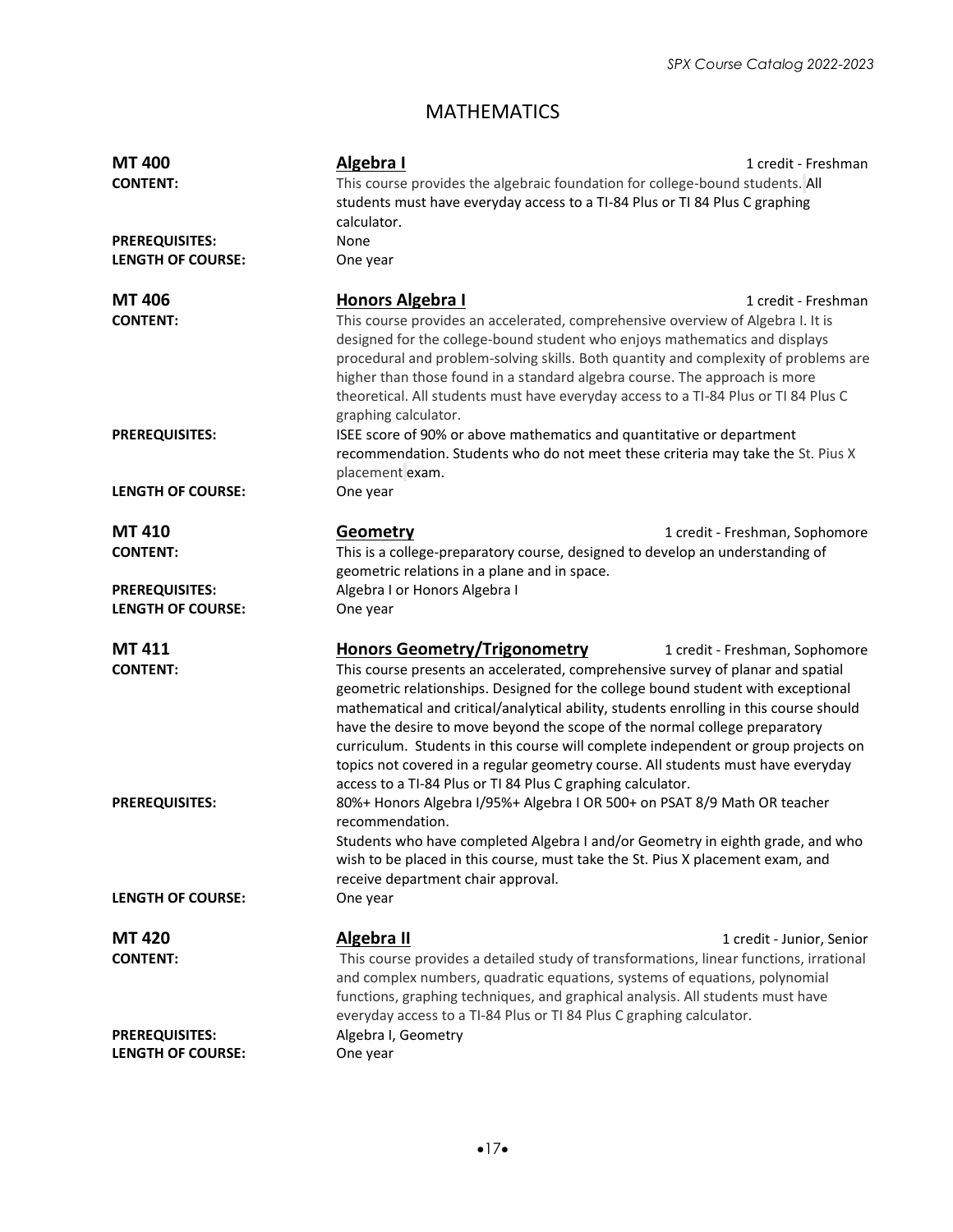| <b>MT 423</b>                    | <b>Honors Algebra II</b><br>1 credit - Sophomore, Junior                                                                                                                                                                                                                                                                                                                                                                                                                                                                                                  |  |  |
|----------------------------------|-----------------------------------------------------------------------------------------------------------------------------------------------------------------------------------------------------------------------------------------------------------------------------------------------------------------------------------------------------------------------------------------------------------------------------------------------------------------------------------------------------------------------------------------------------------|--|--|
| <b>CONTENT:</b>                  | This course provides an accelerated, comprehensive program for college-bound<br>students with exceptional ability. It covers all material found in the standard college-<br>preparatory Algebra II course and is expanded to include some Pre-calculus topics.<br>All students must have everyday access to a TI-84 Plus or TI 84 Plus C graphing<br>calculator.                                                                                                                                                                                          |  |  |
| <b>PREREQUISITES:</b>            | 80% in Honors Algebra I/95% Algebra I and 80% in Honors Geometry/95% Geometry<br>OR 500+ on PSAT OR teacher recommendation.                                                                                                                                                                                                                                                                                                                                                                                                                               |  |  |
| <b>LENGTH OF COURSE:</b>         | One year                                                                                                                                                                                                                                                                                                                                                                                                                                                                                                                                                  |  |  |
| <b>MT 425</b><br><b>CONTENT:</b> | <b>College Algebra/Trigonometry</b><br>1 credit - Junior, Senior<br>This course includes topics from advanced algebra and trigonometry and is designed<br>for college-bound students. Graphing calculators are used to explore algebraic and                                                                                                                                                                                                                                                                                                              |  |  |
|                                  | trigonometric concepts. Transformations of data, graphs and equations include work<br>with polynomials, exponential, logarithmic, and trigonometric functions. All students<br>must have everyday access to a TI-84 Plus or TI-84 Plus C graphing calculator.                                                                                                                                                                                                                                                                                             |  |  |
| <b>PREREQUISITES:</b><br>LENGTH: | Algebra I, Geometry, Algebra II<br>One year                                                                                                                                                                                                                                                                                                                                                                                                                                                                                                               |  |  |
| <b>MT 430</b><br><b>CONTENT:</b> | <b>Pre-Calculus</b><br>1 credit - Junior, Senior<br>This course focuses on the application of algebra and trigonometry to the study of<br>polynomial, rational, exponential, and logarithmic and trigonometric functions, and<br>their graphs. Special emphasis is given to problem solving, the appropriate use of<br>technology, and skills that are needed for calculus. All students must have everyday<br>access to a TI 84 Plus or TI 84 Plus C graphing calculator.                                                                                |  |  |
| <b>PREREQUISITES:</b><br>LENGTH: | Algebra I, Geometry, Algebra II<br>1 year                                                                                                                                                                                                                                                                                                                                                                                                                                                                                                                 |  |  |
| <b>MT 435</b>                    | <b>Honors Pre-Calculus</b><br>1 credit - Junior, Senior                                                                                                                                                                                                                                                                                                                                                                                                                                                                                                   |  |  |
| <b>CONTENT:</b>                  | This course is designed for the student who intends to take a calculus course at the<br>high school or college level. This comprehensive, fast-paced course will integrate<br>concepts and procedures from all previous mathematics courses and incorporate the<br>theory, symbolism, and precision necessary to be successful in higher mathematics.<br>Critical thinking, analysis skills, and application of concepts and procedures are<br>emphasized. All students must have everyday access to a TI-84 Plus or TI-84 Plus C<br>graphing calculator. |  |  |
| <b>PREREQUISITES:</b>            | 80%+ Honors Algebra II/95%+ Algebra II, or 500 on PSAT math, or teacher<br>recommendation                                                                                                                                                                                                                                                                                                                                                                                                                                                                 |  |  |
| <b>LENGTH OF COURSE:</b>         | One year                                                                                                                                                                                                                                                                                                                                                                                                                                                                                                                                                  |  |  |
| <b>MT440</b>                     | <b>Advanced Placement Calculus AB</b><br>1 credit - Junior, Senior                                                                                                                                                                                                                                                                                                                                                                                                                                                                                        |  |  |
| <b>CONTENT:</b>                  | This course prepares students to take the Calculus AB AP Exam in the spring<br>semester. Students will explore new concepts and applications related to further<br>college study in science, architecture, engineering, pre-medicine, or business. All<br>students must have everyday access to a TI-84 Plus or TI 84 Plus C graphing<br>calculator.                                                                                                                                                                                                      |  |  |
| <b>PREREQUISITES:</b>            | 80%+ in Honors Pre-Calculus/95%+ Pre-Calculus or PSAT scores of 550+, or a teacher<br>recommendation                                                                                                                                                                                                                                                                                                                                                                                                                                                      |  |  |
| <b>LENGTH OF COURSE:</b>         | One year                                                                                                                                                                                                                                                                                                                                                                                                                                                                                                                                                  |  |  |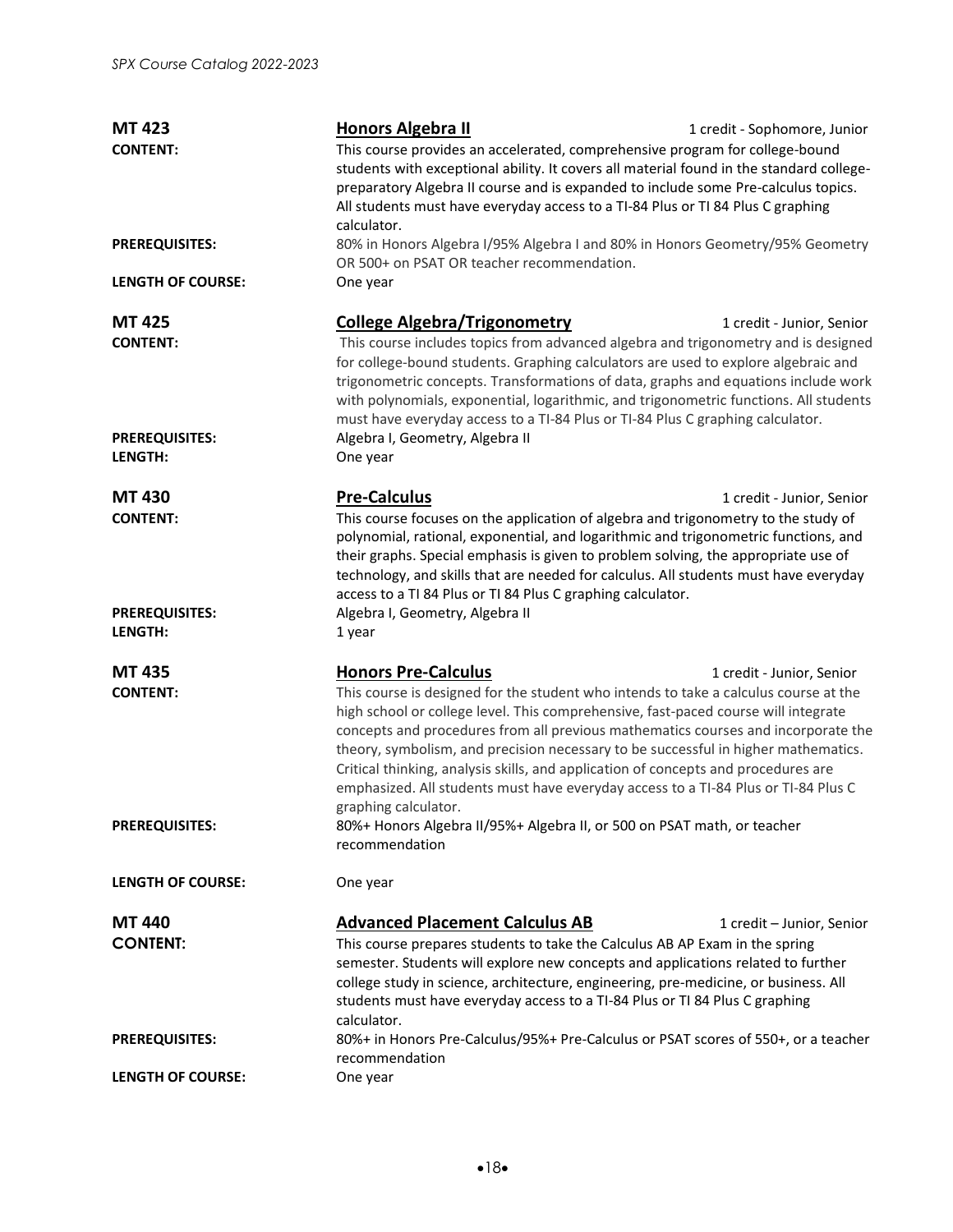| <b>MT 450</b>            | <b>Advanced Placement Statistics</b>                                              | 1 credit - Junior, Senior |
|--------------------------|-----------------------------------------------------------------------------------|---------------------------|
| <b>CONTENT:</b>          | This course will have students exploring data, sampling, and experimentation,     |                           |
|                          | anticipating patterns, and statistical inference. All students must have everyday |                           |
|                          | access to a TI-84 Plus or TI-84 Plus C graphing calculator.                       |                           |
| <b>PREREQUISITES:</b>    | Algebra II Honors or Honors Pre-Calculus/Pre-Calculus or Calculus.                |                           |
| <b>LENGTH OF COURSE:</b> | One year                                                                          |                           |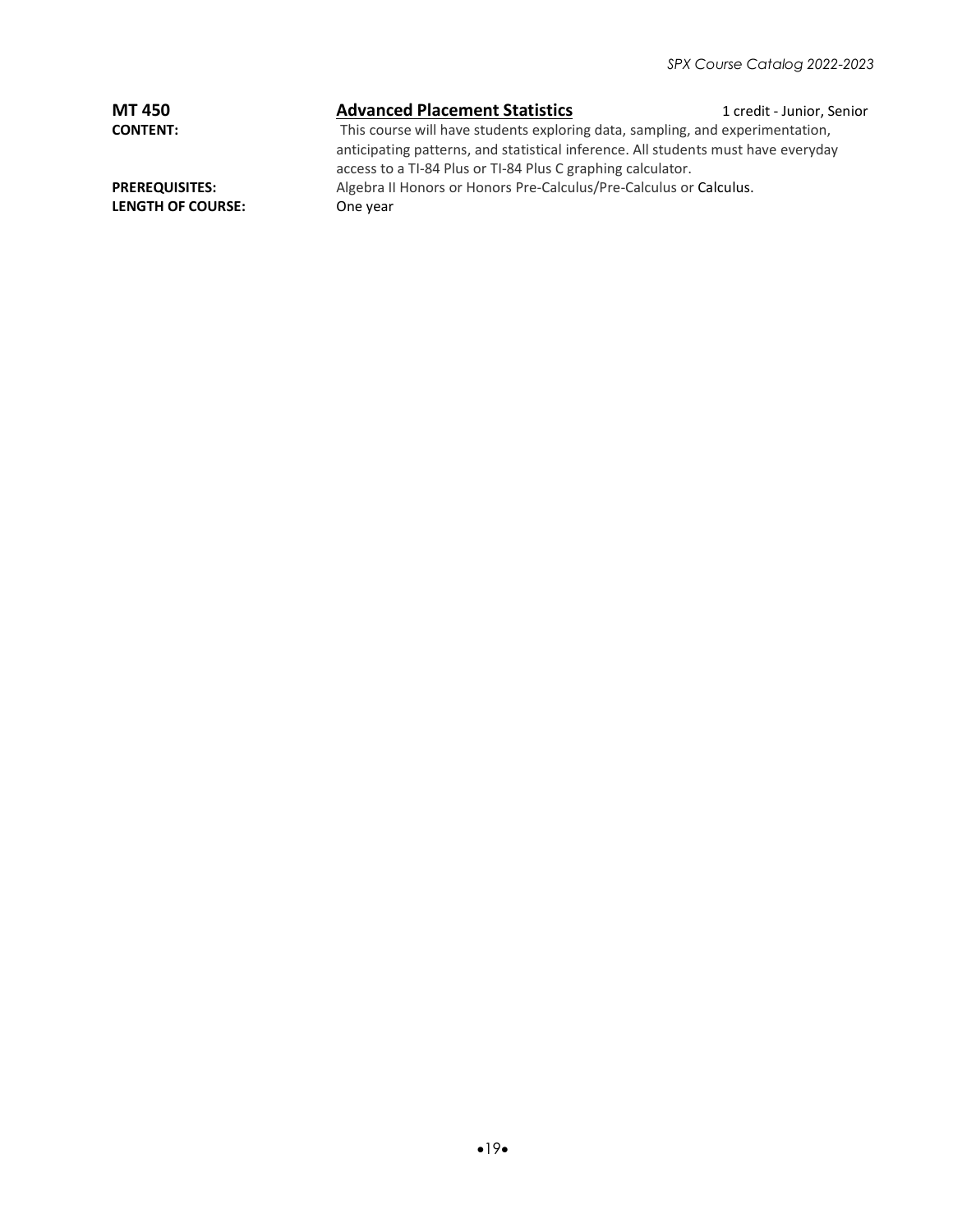# SCIENCE

| <b>SC520</b>                                      | <b>Biology I</b>                                                                                                                                                                                                                                                                                                                                                                                                                                                                                                                                                                                                                                                                                                                                                                                                                                                                                               | 1 credit - Freshman          |
|---------------------------------------------------|----------------------------------------------------------------------------------------------------------------------------------------------------------------------------------------------------------------------------------------------------------------------------------------------------------------------------------------------------------------------------------------------------------------------------------------------------------------------------------------------------------------------------------------------------------------------------------------------------------------------------------------------------------------------------------------------------------------------------------------------------------------------------------------------------------------------------------------------------------------------------------------------------------------|------------------------------|
| <b>CONTENT:</b>                                   | This course covers biological principles necessary to prepare the student for success<br>in college science, while also emphasizing the practical biological concepts important<br>to his/her own life. Course content includes the study of the metric system,<br>molecule, cells, heredity, evolution, organisms, and populations. This foundation will<br>lead to discussion and study of the six kingdoms of life and will include microbiology<br>and a taxonomic study of plants, invertebrates, and vertebrates with an emphasis on<br>the major systems of the human organism.                                                                                                                                                                                                                                                                                                                         |                              |
| <b>PREREQUISITES:</b><br><b>LENGTH OF COURSE:</b> | None<br>One year                                                                                                                                                                                                                                                                                                                                                                                                                                                                                                                                                                                                                                                                                                                                                                                                                                                                                               |                              |
| <b>SC 521</b>                                     | <b>Honors Biology I</b>                                                                                                                                                                                                                                                                                                                                                                                                                                                                                                                                                                                                                                                                                                                                                                                                                                                                                        | 1 credit - Freshman          |
| <b>CONTENT:</b>                                   | This course provides a more in-depth study of the topics covered in Biology I. Lab<br>work and vocabulary are more detailed and in-depth compared to the standard<br>course. Individual research and outside reading will be required for students to<br>actively contribute to classroom discussions on current topics in the field of Biology.                                                                                                                                                                                                                                                                                                                                                                                                                                                                                                                                                               |                              |
| <b>PREREQUISITES:</b>                             | Entrance exam score at or above 90% and recommendation of the science<br>department                                                                                                                                                                                                                                                                                                                                                                                                                                                                                                                                                                                                                                                                                                                                                                                                                            |                              |
| <b>LENGTH OF COURSE:</b>                          | One year                                                                                                                                                                                                                                                                                                                                                                                                                                                                                                                                                                                                                                                                                                                                                                                                                                                                                                       |                              |
| <b>SC 522</b>                                     | <b>Advanced Placement Biology</b>                                                                                                                                                                                                                                                                                                                                                                                                                                                                                                                                                                                                                                                                                                                                                                                                                                                                              | 1 credit – Junior, Senior    |
| <b>CONTENT:</b>                                   | This course is designed to be the equivalent of a college introductory biology courses<br>and includes topics and labs covered for biology majors. It aims to provide students<br>with the conceptual framework, factual knowledge, and analytical skills necessary to<br>deal critically with the rapidly changing science of biology. Emphasis is placed on<br>developing an understanding of concepts rather than on memorizing terms and<br>technical details. Study of three major topic areas includes molecules and cells,<br>heredity and evolution, and organisms and populations. The course will prepare<br>students to take the AP Biology Exam in the spring. Students will be required to<br>spend extra time outside of regular classroom hours to complete labs and projects to<br>complete this course. These times may be scheduled before or after school hours<br>depending on scheduling. |                              |
| <b>PREREQUISITES:</b>                             | 80%+ Honors Biology or Honors Chemistry/95% in Biology or Chemistry, or 1100+<br>PSAT score, or teacher recommendation                                                                                                                                                                                                                                                                                                                                                                                                                                                                                                                                                                                                                                                                                                                                                                                         |                              |
| <b>LENGTH OF COURSE:</b>                          | One year                                                                                                                                                                                                                                                                                                                                                                                                                                                                                                                                                                                                                                                                                                                                                                                                                                                                                                       |                              |
| <b>SC 530</b>                                     | <b>Chemistry I</b>                                                                                                                                                                                                                                                                                                                                                                                                                                                                                                                                                                                                                                                                                                                                                                                                                                                                                             | 1 credit - Sophomore, Junior |
| <b>CONTENT:</b>                                   | This course provides a solid foundation of concepts and skills to prepare students for<br>chemistry at the college level. Students are challenged to develop and use critical<br>thinking and problem-solving skills. The unifying theme relating all topics is that the<br>properties of matter are a consequence of their structure. Laboratory experiences<br>challenge the student to apply theoretical concepts to relate them to real world<br>phenomenon. Areas covered include measurement and calculations, classification of<br>matter, matter-energy relationships, atomic and molecular structure, periodicity, the<br>mole concept, formula calculations, solutions, and acids and bases.                                                                                                                                                                                                         |                              |
| <b>PREREQUISITES:</b><br><b>LENGTH OF COURSE:</b> | Biology<br>One year                                                                                                                                                                                                                                                                                                                                                                                                                                                                                                                                                                                                                                                                                                                                                                                                                                                                                            |                              |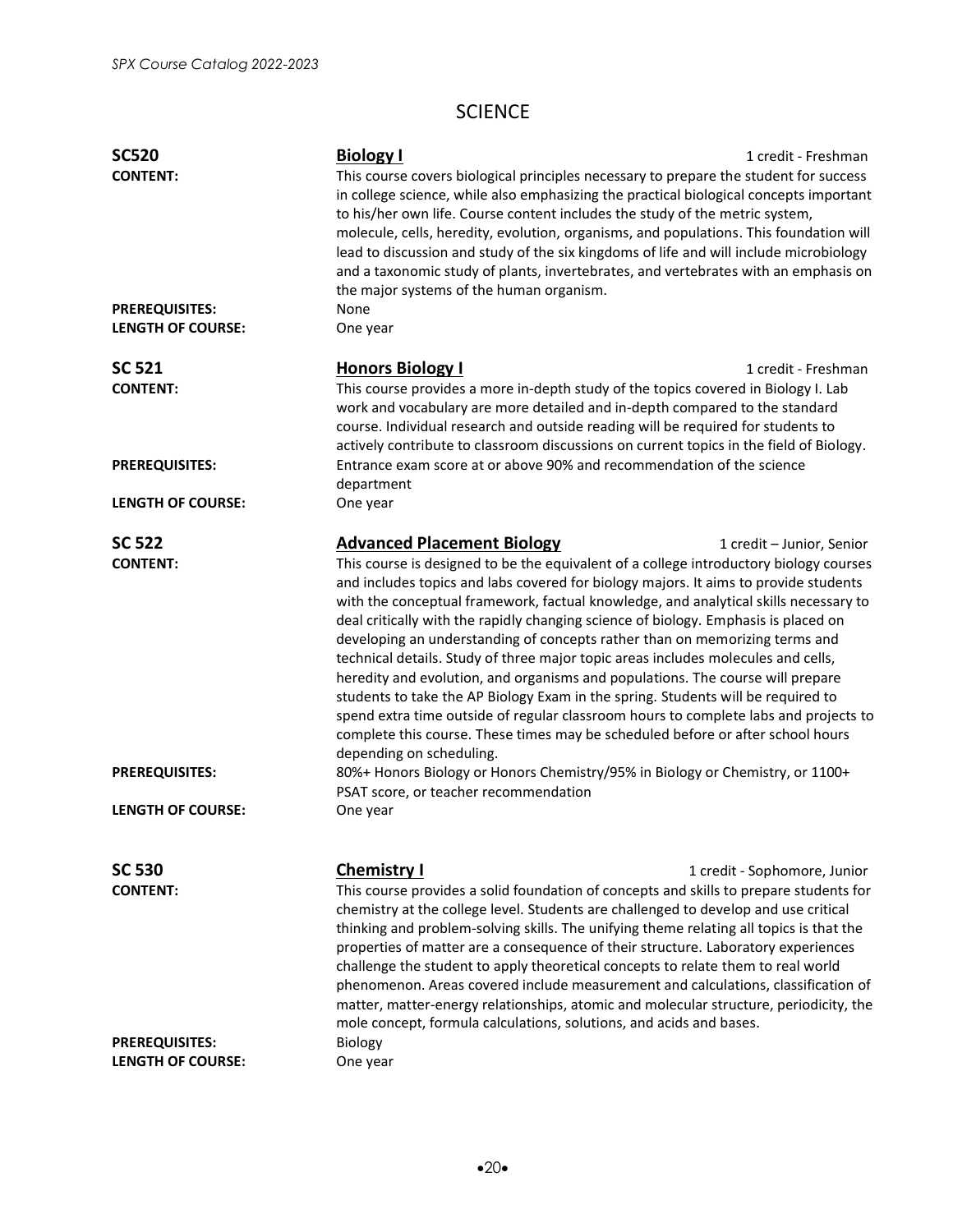| <b>SC 531</b><br><b>CONTENTS:</b>                 | <b>Honors Chemistry I</b><br>This is a challenging course that will prepare students interested in pursuing a career<br>in a scientific field. It is designed for students with strong science reasoning ability<br>and work ethic. Areas covered include principles of matter-energy relationships,<br>classification of matter, the mole concept, formula calculations, periodicity, atomic<br>and molecular structures, solubility, acids and bases, equilibrium, and organic<br>chemistry.                                                                                         | 1 credit - Sophomore, Junior |  |
|---------------------------------------------------|----------------------------------------------------------------------------------------------------------------------------------------------------------------------------------------------------------------------------------------------------------------------------------------------------------------------------------------------------------------------------------------------------------------------------------------------------------------------------------------------------------------------------------------------------------------------------------------|------------------------------|--|
| <b>PREREQUISITES:</b><br><b>LENGTH OF COURSE:</b> | Placement in Algebra II + 80%+ in Honors Biology/95%+ in Biology or IPC, or PSAT<br>scores of 1000+, or teacher recommendation<br>One year                                                                                                                                                                                                                                                                                                                                                                                                                                             |                              |  |
|                                                   |                                                                                                                                                                                                                                                                                                                                                                                                                                                                                                                                                                                        |                              |  |
| <b>SC 535</b><br><b>CONTENT:</b>                  | <b>Advanced Placement Chemistry</b><br>The AP Chemistry course provides students with a college-level foundation to<br>support future advanced course work in chemistry. Students cultivate their<br>understanding of chemistry through inquiry-based investigations, as they explore<br>topics such as: atomic structure, intermolecular forces and bonding, chemical<br>reactions, kinetics, thermodynamics, and equilibrium. Created by the AP Chemistry<br>Development Committee, the course curriculum is compatible with many Chemistry<br>courses in colleges and universities. | 1 credit - Junior, Senior    |  |
| <b>PREREQUISITES:</b>                             | 85+% in Honors Chemistry/ a 95%in Chemistry I, or score 1100+ on full PSAT, or<br>teacher recommendation                                                                                                                                                                                                                                                                                                                                                                                                                                                                               |                              |  |
| <b>LENGTH OF COURSE:</b>                          | One year                                                                                                                                                                                                                                                                                                                                                                                                                                                                                                                                                                               |                              |  |
| <b>SC 552</b><br><b>CONTENT:</b>                  | <b>Physics</b><br>Physics 1 is an algebra-based, college prep-level physics course that explores topics<br>such as motion Newtonian mechanics (including rotational dynamics and angular<br>momentum), work, energy, power, mechanical waves, and sound. It will also<br>introduce electric circuits. It will promote critical thinking skills and scientific<br>reasoning through guided inquiry and problem solving.                                                                                                                                                                 | 1 credit - Junior, Senior    |  |
| <b>PREREQUISITES:</b><br><b>LENGTH OF COURSE:</b> | Completion of Biology & Chemistry and completion or concurrent enrollment in<br>Algebra II                                                                                                                                                                                                                                                                                                                                                                                                                                                                                             |                              |  |
|                                                   | One year                                                                                                                                                                                                                                                                                                                                                                                                                                                                                                                                                                               |                              |  |
| <b>SC554</b><br><b>CONTENT:</b>                   | <b>Conceptual Physics</b><br>Conceptual Physics explores topics such as motion Newtonian mechanics (including<br>rotational dynamics and angular momentum), work, energy, power, mechanical<br>waves, and sound. It will also introduce electric circuits. It will promote critical<br>thinking skills and scientific reasoning through guided inquiry and problem solving.                                                                                                                                                                                                            | 1 credit - Junior, Senior    |  |
| <b>PREREQUISITES:</b><br><b>LENGTH OF COURSE:</b> | Completion of Biology & Chemistry and completion or concurrent enrollment in<br>Algebra II<br>One year                                                                                                                                                                                                                                                                                                                                                                                                                                                                                 |                              |  |
|                                                   |                                                                                                                                                                                                                                                                                                                                                                                                                                                                                                                                                                                        |                              |  |
| <b>SC 556</b><br><b>CONTENT:</b>                  | <b>Advanced Placement Physics I</b><br>AP Physics I is an algebra-based, introductory college-level course that explores<br>topics such as motion Newtonian mechanics (including rotational dynamics and<br>angular momentum), work, energy, power, mechanical waves, and sound. It will also<br>introduce electric circuits. It will promote critical thinking skills and scientific<br>reasoning and develop independent learners through inquiry.                                                                                                                                   | 1 credit - Junior, Senior    |  |
| <b>PREREQUISITES:</b>                             | At least a 95%+ in Chemistry I or an 80 in Honors Chemistry, or composite PSAT<br>score of 1100+, or teacher recommendation                                                                                                                                                                                                                                                                                                                                                                                                                                                            |                              |  |
| <b>LENGTH OF COURSE:</b>                          | One year                                                                                                                                                                                                                                                                                                                                                                                                                                                                                                                                                                               |                              |  |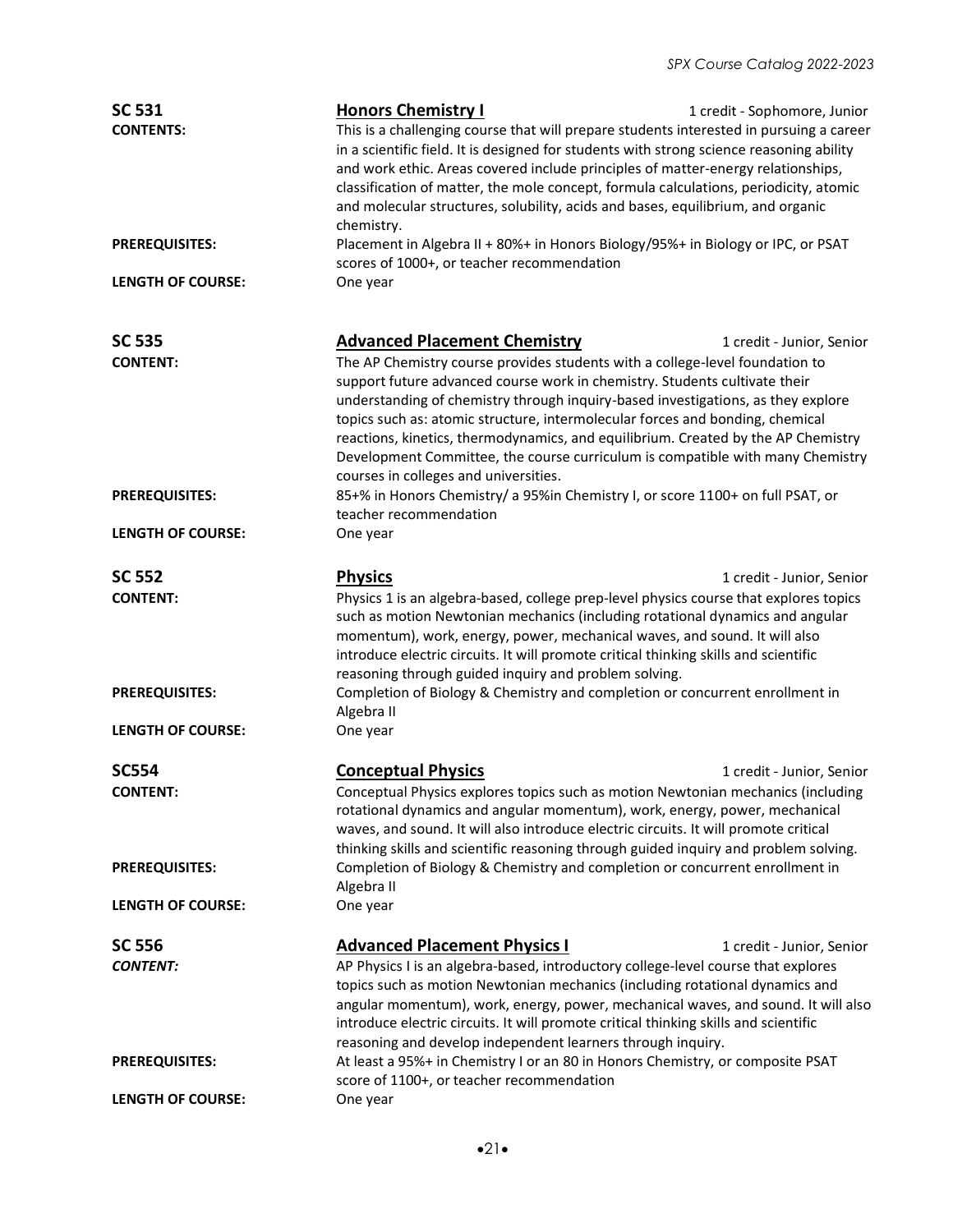| <b>SC 557</b><br><b>CONTENT:</b><br><b>PREREQUISITES:</b><br><b>LENGTH OF COURSE:</b> | <b>Advanced Placement Physics II</b><br>1 credit - Senior<br>AP Physics II is an algebra-based, introductory college-level physics course that<br>explores topics such as fluid statics and dynamics; thermodynamics with kinetic<br>theory; PV diagrams and probability; electrostatics; electric circuits with capacitors;<br>magnetic fields; electromagnetisms; physical and geometric optics; and quantum,<br>atomic, and nuclear physics.<br>Successful completion of AP Physics I<br>One year                                                                                                                                                                                                                                                                                                                                                                                                                               |
|---------------------------------------------------------------------------------------|------------------------------------------------------------------------------------------------------------------------------------------------------------------------------------------------------------------------------------------------------------------------------------------------------------------------------------------------------------------------------------------------------------------------------------------------------------------------------------------------------------------------------------------------------------------------------------------------------------------------------------------------------------------------------------------------------------------------------------------------------------------------------------------------------------------------------------------------------------------------------------------------------------------------------------|
| <b>SC 567</b><br><b>CONTENT:</b>                                                      | <b>Environmental Science/Systems</b><br>1 credit - Senior<br>This course includes the study of natural resources, biodiversity, and ecology. Topics<br>include the flow of energy in ecosystems and biomes, the study of populations and<br>how they change and interact, and the organization of life. Students are introduced<br>to science and the environment and will explore the scientific method, statistics, and<br>models to make informed decisions about issues that affect the environment. The<br>second semester includes the study of energy, pollution, and natural disasters as<br>they impact the environment. Topics include environmental interrelationships and<br>ethics, land use planning, agricultural methods, and the effect of greenhouse gases<br>on climate change, water management, air pollution, waste management,<br>alternative energy sources, and environmental policy and decision-making. |
| <b>PREREQUISITES:</b><br><b>LENGTH OF COURSE:</b>                                     | Successful completion of Biology<br>One year                                                                                                                                                                                                                                                                                                                                                                                                                                                                                                                                                                                                                                                                                                                                                                                                                                                                                       |
| <b>SC 570</b><br><b>CONTENT:</b>                                                      | <b>Earth and Space Science</b><br>1 credit - Junior<br>This course will focus on three major science concepts: Earth in Space and Time,<br>Solid Earth, and Fluid Earth. Course content includes geology, oceanography,<br>meteorology, environmental science, and astronomy. Students will study the origin,<br>evolution, and properties of the integrated Earth and planetary systems. Using a<br>chronological framework and a systems approach, students will increase their<br>knowledge of the dynamics of Earth and space using data, models, and observations<br>over time.                                                                                                                                                                                                                                                                                                                                               |
| <b>PREREQUISITES:</b><br><b>LENGTH OF COURSE:</b>                                     | Successful completion of Biology<br>One year                                                                                                                                                                                                                                                                                                                                                                                                                                                                                                                                                                                                                                                                                                                                                                                                                                                                                       |
| <b>SC 575</b><br><b>CONTENT:</b><br><b>PREREQUISITES:</b><br><b>LENGTH OF COURSE:</b> | <b>Forensic Science</b><br>1 credit Junior, Senior<br>This course provides a structured and scientific approach to the investigation of<br>crimes of assault, abuse and neglect, domestic violence, accidental death, homicide,<br>and the psychology of criminal behavior. Students will learn terminology and<br>investigative procedures related to crime scenes, questioning, interviewing, criminal<br>behavior characteristics, truth detection and scientific procedures used to solve<br>crimes. Using scientific methods students will collect and analyze evidence through<br>case studies and simulated crime scenes. Methods will include fingerprint analysis,<br>ballistics, blood spatter analysis and DNA testing. Students will learn the history,<br>legal aspects, and career options for forensic science.<br><b>Completion of Biology</b><br>One year                                                         |
| <b>SC 582</b><br><b>CONTENT:</b>                                                      | <b>Engineering Design and Analysis</b><br>1 credit - Sophomore, Junior, Senior<br>Engineering Design and Analysis is a part of the Engineer Your World program from<br>University of Texas at Austin-This course is designed to build 21st century skills,<br>critical thinking and problem solving, communication and collaboration. Students                                                                                                                                                                                                                                                                                                                                                                                                                                                                                                                                                                                     |

will be working in a project-based environment developing skills to prepare them for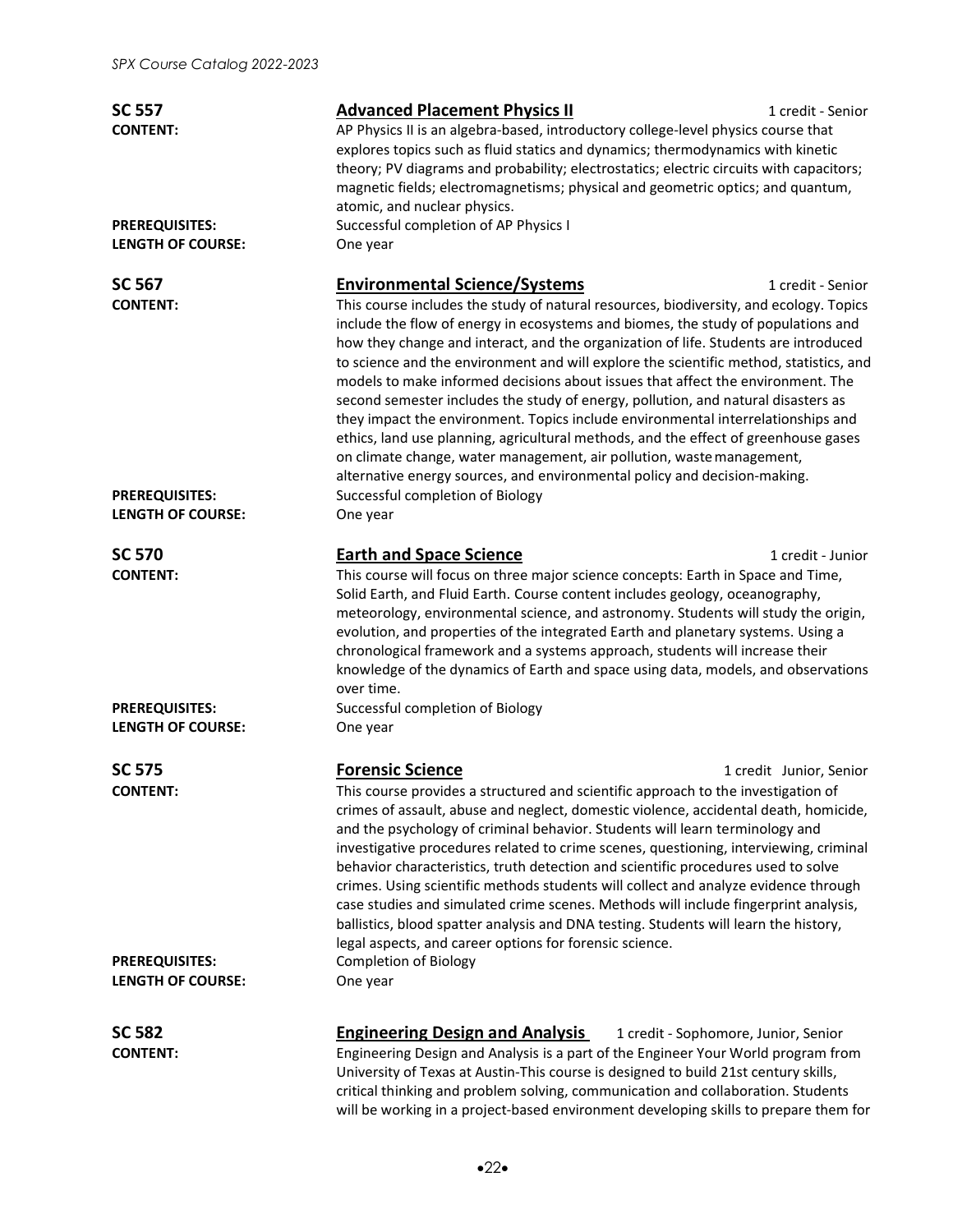|                                                   | a career in an engineering field, train them to think like an engineer, and develop<br>their abilities to complete collegiate level work in the structured environment of an<br>SPX classroom. *This is a dual-enrollment course with University of Texas at Austin.<br>Application, acceptance, and proof of successful completion of UT's Dual Enrollment<br>required to earn the extra grade point for this class. Student's schedules will reflect<br>this higher GPA course after acceptances are released by UT in the fall. Students<br>need to show continued proof of completion of the course to remain enrolled in the<br>honors section. If students choose to take the course at SPX, but do not apply or are<br>not accepted to the UT program, they will be enrolled in the class, but will NOT<br>receive the additional GPA point.                                                                                                                                                                       |  |
|---------------------------------------------------|---------------------------------------------------------------------------------------------------------------------------------------------------------------------------------------------------------------------------------------------------------------------------------------------------------------------------------------------------------------------------------------------------------------------------------------------------------------------------------------------------------------------------------------------------------------------------------------------------------------------------------------------------------------------------------------------------------------------------------------------------------------------------------------------------------------------------------------------------------------------------------------------------------------------------------------------------------------------------------------------------------------------------|--|
| <b>PREREQUISITES:</b>                             | Successful completion of Biology I & Algebra I, and teacher recommendation OR<br>PSAT score of 460+ in math                                                                                                                                                                                                                                                                                                                                                                                                                                                                                                                                                                                                                                                                                                                                                                                                                                                                                                               |  |
| <b>LENGTH OF COURSE:</b>                          | One year                                                                                                                                                                                                                                                                                                                                                                                                                                                                                                                                                                                                                                                                                                                                                                                                                                                                                                                                                                                                                  |  |
| COMING 2023 - 2024:<br><b>CONTENT:</b>            | <b>Engineering Capstone</b><br>1 credit - Junior, Senior<br>Engineering Capstone is a part of the Engineer Your World program from University<br>of Texas at Austin. This course gives students the chance to continue applying their<br>knowledge from the Engineering Design and Analysis class. Students                                                                                                                                                                                                                                                                                                                                                                                                                                                                                                                                                                                                                                                                                                               |  |
| <b>PREREQUISITES:</b><br><b>LENGTH OF COURSE:</b> | Successful completion of Engineering Design and Analysis<br>One year                                                                                                                                                                                                                                                                                                                                                                                                                                                                                                                                                                                                                                                                                                                                                                                                                                                                                                                                                      |  |
| <b>SC 583</b><br><b>CONTENT:</b>                  | <b>Engineering Applications of Computer Science</b><br>1 credit - Junior, Senior<br>Engineering Applications of Computer Science is a part of the Engineer Your World<br>Program from University of Texas at Austin and comprises a combination of project-<br>based, socially relevant design challenges and explorations that introduce students<br>to key computing principles in the context of engineering. Students employ<br>engineering processes, skills, and habits of mind to solve more complex challenges<br>that rely on computing, programming, data representation and analysis, algorithmic<br>thinking, and modeling skills that are required for engineering. This course builds on<br>the skills set in year one. Students will be working in a project-based environment to<br>prepare them for a career in an engineering field, training them to think like an<br>engineer, and developing their abilities to complete collegiate level work in the<br>structured environment of an SPX classroom. |  |
| <b>PREREQUISITES:</b><br><b>LENGTH OF COURSE:</b> | Engineering Design and Analysis or teacher recommendation<br>One year                                                                                                                                                                                                                                                                                                                                                                                                                                                                                                                                                                                                                                                                                                                                                                                                                                                                                                                                                     |  |
|                                                   |                                                                                                                                                                                                                                                                                                                                                                                                                                                                                                                                                                                                                                                                                                                                                                                                                                                                                                                                                                                                                           |  |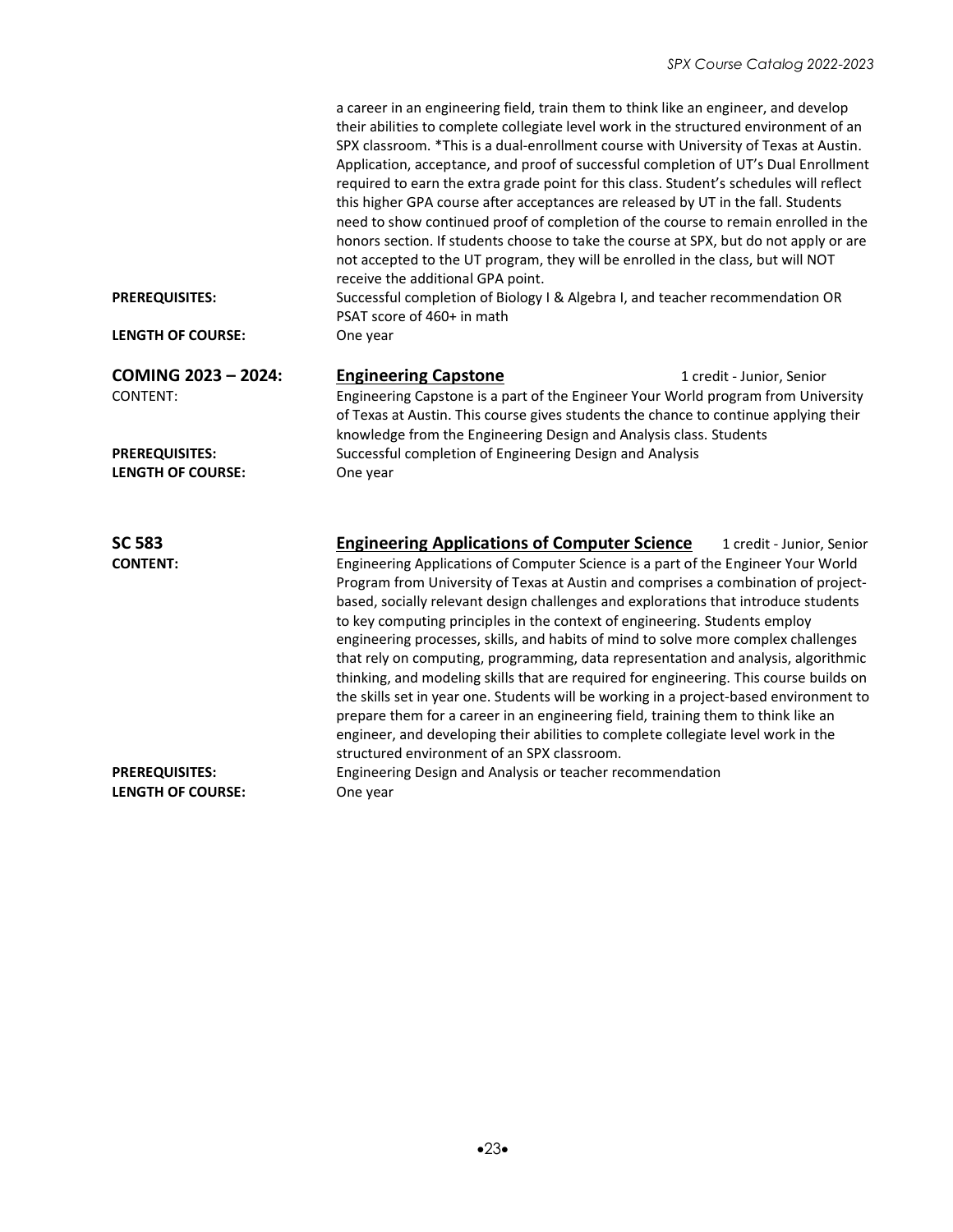### SOCIAL STUDIES

| <b>SS 632</b>                                                                                          | <b>Ancient World History and Geography</b>                                                                                                                                                                                                                                                                                                                                                                                                                                                                                           | 1 credit - Freshman                                                           |  |
|--------------------------------------------------------------------------------------------------------|--------------------------------------------------------------------------------------------------------------------------------------------------------------------------------------------------------------------------------------------------------------------------------------------------------------------------------------------------------------------------------------------------------------------------------------------------------------------------------------------------------------------------------------|-------------------------------------------------------------------------------|--|
| <b>CONTENT:</b>                                                                                        | This course is a study of the history of the world, and its impact on the present time.<br>It also includes study of geography as it shapes the development of cultures, social<br>groupings, activities, technologies, means of communication, and world views. The<br>course seeks to develop skills, attitudes, and behaviors that will enable students to<br>function as effective citizens in a changing world. The course will start with the<br>beginnings of civilization and end with the Middle Ages. Major topics include |                                                                               |  |
|                                                                                                        |                                                                                                                                                                                                                                                                                                                                                                                                                                                                                                                                      |                                                                               |  |
|                                                                                                        |                                                                                                                                                                                                                                                                                                                                                                                                                                                                                                                                      |                                                                               |  |
|                                                                                                        |                                                                                                                                                                                                                                                                                                                                                                                                                                                                                                                                      |                                                                               |  |
|                                                                                                        |                                                                                                                                                                                                                                                                                                                                                                                                                                                                                                                                      |                                                                               |  |
|                                                                                                        |                                                                                                                                                                                                                                                                                                                                                                                                                                                                                                                                      |                                                                               |  |
|                                                                                                        | civilizations of Egypt, China, Greece, Rome, and Africa, and major historical periods.                                                                                                                                                                                                                                                                                                                                                                                                                                               |                                                                               |  |
| <b>PREREQUISITES:</b>                                                                                  | None                                                                                                                                                                                                                                                                                                                                                                                                                                                                                                                                 |                                                                               |  |
| <b>LENGTH OF COURSE:</b>                                                                               | One year                                                                                                                                                                                                                                                                                                                                                                                                                                                                                                                             |                                                                               |  |
| <b>SS634</b>                                                                                           | <b>Honors Ancient World History and Geography</b><br>1 credit - Freshman                                                                                                                                                                                                                                                                                                                                                                                                                                                             |                                                                               |  |
| <b>CONTENT:</b>                                                                                        | The course will start with the establishment of the earliest civilizations. These will                                                                                                                                                                                                                                                                                                                                                                                                                                               |                                                                               |  |
|                                                                                                        | include the civilizations of Egypt, India, China, Greece, Rome, and Africa through the                                                                                                                                                                                                                                                                                                                                                                                                                                               |                                                                               |  |
|                                                                                                        | Middle-Ages. This course is designed for those students with a strong interest in                                                                                                                                                                                                                                                                                                                                                                                                                                                    |                                                                               |  |
|                                                                                                        | social studies and world events. It is a thorough appraisal of world cultures,                                                                                                                                                                                                                                                                                                                                                                                                                                                       |                                                                               |  |
|                                                                                                        | geography, history, religion, and art and concentrates on analysis of the reasons                                                                                                                                                                                                                                                                                                                                                                                                                                                    |                                                                               |  |
|                                                                                                        | behind historical events.                                                                                                                                                                                                                                                                                                                                                                                                                                                                                                            |                                                                               |  |
| <b>Prerequisites:</b>                                                                                  | 90% or higher on ISEE in Verbal Reasoning and Reading Comprehension or ISEE 7                                                                                                                                                                                                                                                                                                                                                                                                                                                        |                                                                               |  |
|                                                                                                        | stanine or above in Verbal Reasoning and Reading Comprehension                                                                                                                                                                                                                                                                                                                                                                                                                                                                       |                                                                               |  |
| Length of course:                                                                                      | One year                                                                                                                                                                                                                                                                                                                                                                                                                                                                                                                             |                                                                               |  |
| <b>SS 633</b>                                                                                          | <b>Modern World History and Geography</b>                                                                                                                                                                                                                                                                                                                                                                                                                                                                                            | 1 credit - Sophomore                                                          |  |
| <b>CONTENT:</b>                                                                                        | This course is a study of the history of the world, and its impact on the present time.                                                                                                                                                                                                                                                                                                                                                                                                                                              |                                                                               |  |
|                                                                                                        | It also includes study of the development of cultures, social groupings, activities,                                                                                                                                                                                                                                                                                                                                                                                                                                                 |                                                                               |  |
|                                                                                                        | technologies, means of communication, and world views. The course seeks to                                                                                                                                                                                                                                                                                                                                                                                                                                                           |                                                                               |  |
|                                                                                                        | develop skills, attitudes, and behaviors that will enable students to function as                                                                                                                                                                                                                                                                                                                                                                                                                                                    |                                                                               |  |
|                                                                                                        | effective citizens in a changing world. The course will start with the Enlightenment                                                                                                                                                                                                                                                                                                                                                                                                                                                 |                                                                               |  |
|                                                                                                        | and Scientific Revolution and end with modern times. Major topics include: the                                                                                                                                                                                                                                                                                                                                                                                                                                                       |                                                                               |  |
|                                                                                                        |                                                                                                                                                                                                                                                                                                                                                                                                                                                                                                                                      | French Revolution, WWI, WWII, The Cold War, The Korean War, Vietnam, The Gulf |  |
|                                                                                                        | War, and the War in Afghanistan.                                                                                                                                                                                                                                                                                                                                                                                                                                                                                                     |                                                                               |  |
| <b>PREREQUISITES:</b>                                                                                  | Ancient World History and Geography                                                                                                                                                                                                                                                                                                                                                                                                                                                                                                  |                                                                               |  |
| <b>LENGTH OF COURSE:</b>                                                                               | One year                                                                                                                                                                                                                                                                                                                                                                                                                                                                                                                             |                                                                               |  |
| <b>SS638</b>                                                                                           | AP World History: Modern                                                                                                                                                                                                                                                                                                                                                                                                                                                                                                             | 1 credit - Sophomore                                                          |  |
| <b>CONTENT:</b><br>This course studies the cultural, economic, political, and social developments that |                                                                                                                                                                                                                                                                                                                                                                                                                                                                                                                                      |                                                                               |  |
|                                                                                                        | have shaped the world since c. 1200 CE to present. Students will analyze texts, visual                                                                                                                                                                                                                                                                                                                                                                                                                                               |                                                                               |  |
|                                                                                                        | sources, and other historical evidence and write essays expressing historical                                                                                                                                                                                                                                                                                                                                                                                                                                                        |                                                                               |  |
|                                                                                                        | arguments. This course is designed for those who have a strong interest in social                                                                                                                                                                                                                                                                                                                                                                                                                                                    |                                                                               |  |
| studies and world events. It is a fast-paced appraisal of culture, geography, economic                 |                                                                                                                                                                                                                                                                                                                                                                                                                                                                                                                                      |                                                                               |  |
|                                                                                                        | and political development, history, religion, and art throughout the world.                                                                                                                                                                                                                                                                                                                                                                                                                                                          |                                                                               |  |
| <b>PREREQUISITES:</b>                                                                                  | 80%+ in Honors Ancient World/95%+ in Ancient World History, or Composite PSAT<br>over 1100 OR PSAT Verbal over 550, or teacher recommendation                                                                                                                                                                                                                                                                                                                                                                                        |                                                                               |  |
| <b>LENGTH OF COURSE:</b>                                                                               | One year                                                                                                                                                                                                                                                                                                                                                                                                                                                                                                                             |                                                                               |  |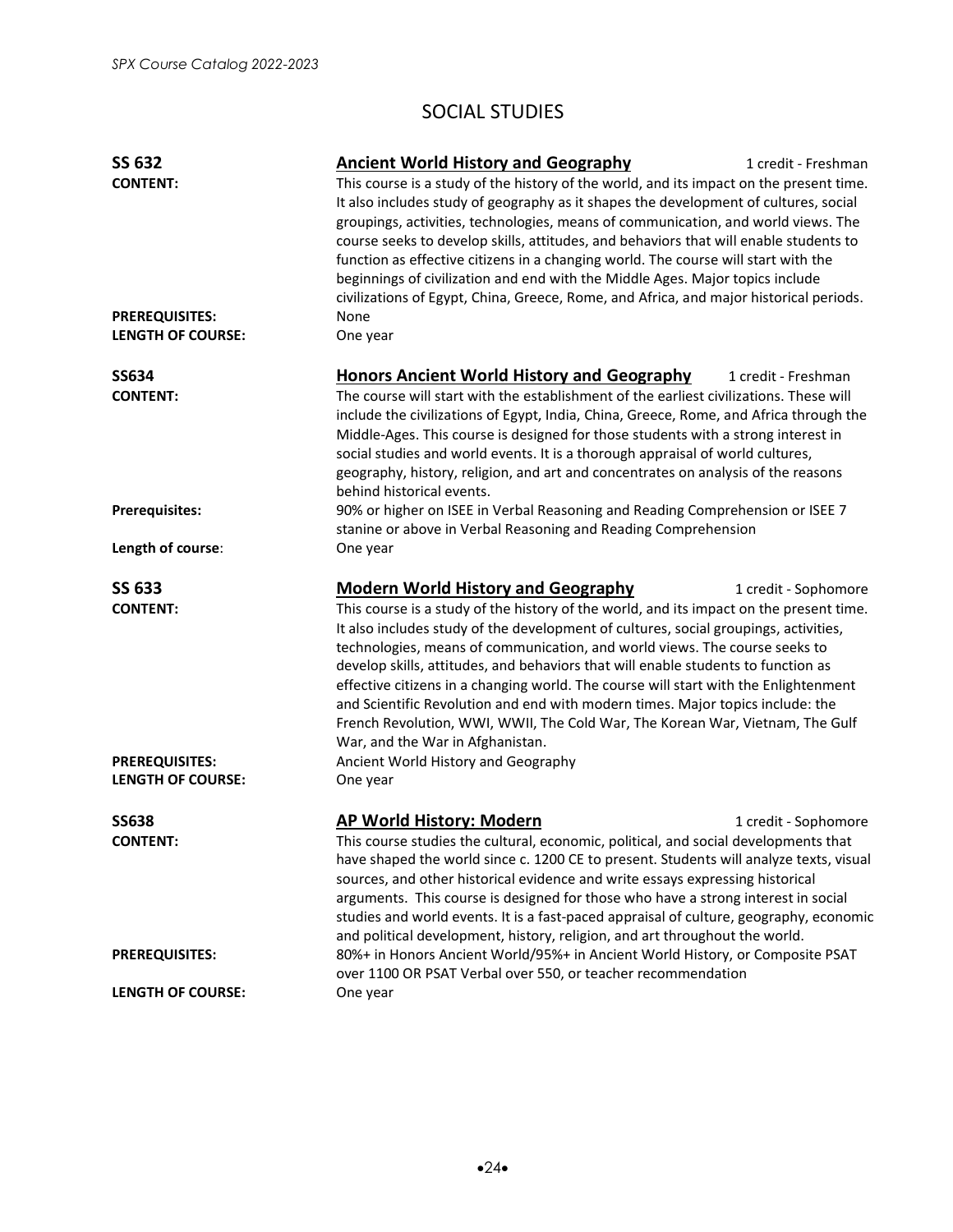| <b>SS 600</b><br><b>CONTENT:</b>                  | <b>U.S. History</b><br>This course studies a period of the pre-civil war in America to the current<br>administration of President Biden. It explores in depth the various presidencies and<br>policies that affected the United States during key times of the nation's<br>development. Students will study the major wars and their impact on the American<br>people. The course content also explores the issues of poverty, immigration,<br>economic and social movements, and justice issues throughout the nation's history.<br>Students will be introduced to the social and cultural history of the nation.                                                                                                 | 1 credit - Junior                   |  |
|---------------------------------------------------|--------------------------------------------------------------------------------------------------------------------------------------------------------------------------------------------------------------------------------------------------------------------------------------------------------------------------------------------------------------------------------------------------------------------------------------------------------------------------------------------------------------------------------------------------------------------------------------------------------------------------------------------------------------------------------------------------------------------|-------------------------------------|--|
| <b>PREREQUISITES:</b><br><b>LENGTH OF COURSE:</b> | Ancient and Modern World History and Geography<br>One year                                                                                                                                                                                                                                                                                                                                                                                                                                                                                                                                                                                                                                                         |                                     |  |
| <b>SS 605</b>                                     | <b>Advanced Placement U.S. History</b>                                                                                                                                                                                                                                                                                                                                                                                                                                                                                                                                                                                                                                                                             | 1 credit - Junior                   |  |
| <b>CONTENT:</b>                                   | The course covers the periods of exploration and colonization to 1763, the<br>Revolutionary era, Constitutional Government, the Jefferson and Jacksonian periods,<br>the split between the North and South, domestic America, and the Imperial Republic<br>during the first semester. The second semester includes the study of the Progressive<br>Movement, World War I, the Great Depression, World War II, and current history.<br>Several texts, outside reading assignments, tables, charts, maps, and graph analysis<br>assist students with in-depth, comprehensive coverage of the events of American<br>history.                                                                                          |                                     |  |
| <b>PREREQUISITES:</b>                             | 80%+ in AP World History: Modern/95%+ in Ancient World History and Geography,<br>or composite PSAT over 1100, or PSAT verbal over 550, or teacher recommendation.                                                                                                                                                                                                                                                                                                                                                                                                                                                                                                                                                  |                                     |  |
| LENGTH OF COURSE:                                 | One year                                                                                                                                                                                                                                                                                                                                                                                                                                                                                                                                                                                                                                                                                                           |                                     |  |
| <b>SS 615</b>                                     | <b>U.S. History Dual Credit</b>                                                                                                                                                                                                                                                                                                                                                                                                                                                                                                                                                                                                                                                                                    | 1 credit (3 college hours) - Junior |  |
| <b>CONTENT:</b>                                   | This course provides college-level instruction of U.S. history from Pre-Contact<br>Societies through Reconstruction in the fall and U.S. history from 1877 to present in<br>the spring. The course is taught by a St. Pius X faculty member. It requires college<br>level reading and writing ability. Completion of this year-long course earning a "C" or<br>above will earn students 3 hours of college credit which is reflected on the HCC<br>transcript or other college transcript that the school may use for this course. The<br>course also fulfills the requirement of 1/2 credit of U.S. Government for graduation.<br>The course is scheduled during the regular high school hours on the SPX campus. |                                     |  |
| <b>PREREQUISITES:</b>                             | Teacher recommendation, and test scores commensurate with state of Texas Dual<br>Credit guidelines.                                                                                                                                                                                                                                                                                                                                                                                                                                                                                                                                                                                                                |                                     |  |
| <b>LENGTH OF COURSE:</b>                          | One year                                                                                                                                                                                                                                                                                                                                                                                                                                                                                                                                                                                                                                                                                                           |                                     |  |
| TEXT:                                             | As required by college                                                                                                                                                                                                                                                                                                                                                                                                                                                                                                                                                                                                                                                                                             |                                     |  |
| FEE:                                              | Students pay a fee to Houston Community College. The fee is determined by<br>whether the student lives in or outside of the HCC district.                                                                                                                                                                                                                                                                                                                                                                                                                                                                                                                                                                          |                                     |  |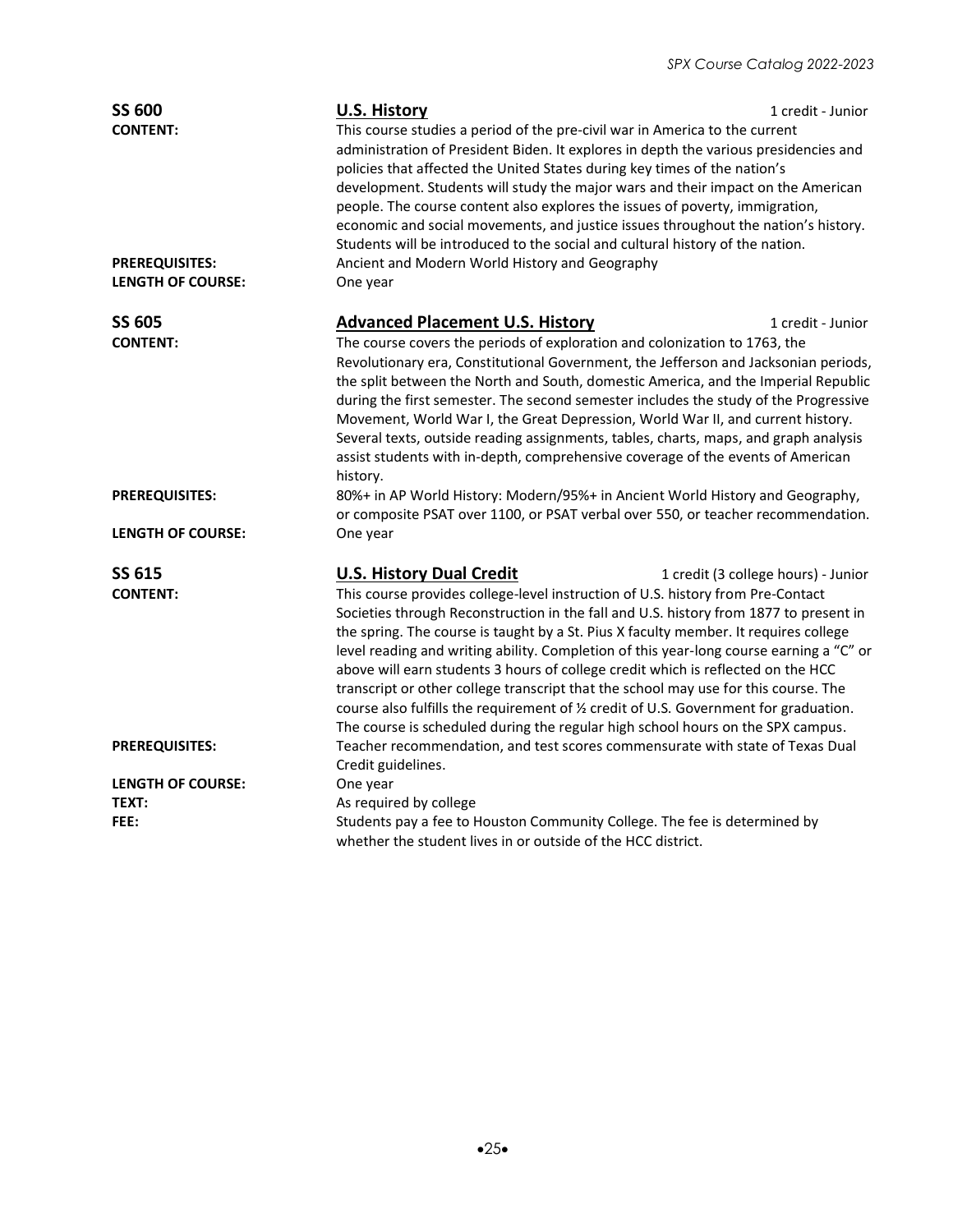| <b>SS 640</b>                    | <b>U.S. Government</b>                                                                                                                                                                                                                                                                                                                                                                                                                                                                                                                                                                                                                                                                                                                                                                                                                                                                                                                                                                                                                                                 | 1/2 credit - Senior                                                          |  |
|----------------------------------|------------------------------------------------------------------------------------------------------------------------------------------------------------------------------------------------------------------------------------------------------------------------------------------------------------------------------------------------------------------------------------------------------------------------------------------------------------------------------------------------------------------------------------------------------------------------------------------------------------------------------------------------------------------------------------------------------------------------------------------------------------------------------------------------------------------------------------------------------------------------------------------------------------------------------------------------------------------------------------------------------------------------------------------------------------------------|------------------------------------------------------------------------------|--|
| <b>CONTENT:</b>                  | This course examines the principles and beliefs upon which the United States was<br>founded and the structure, functions, and powers of government at the national,<br>state, and local levels. Students learn major political ideas and forms of government<br>in history. A significant focus on the course is on the U.S. Constitution, its underlying<br>principles and ideas, and the form of government it created. Students analyze major<br>concepts of republicanism, federalism, checks and balances, separation of powers,<br>popular sovereignty, and individual rights and compare the U.S. system of<br>government with other political systems. Students analyze the impact of individuals,<br>political parties, interest groups, and the media on the American political system,<br>evaluate the importance of voluntary individual participation in a democratic<br>society, and analyze the rights guaranteed by the U.S. Constitution. Students<br>examine the relationship between governmental policies and the culture of the<br>United States. |                                                                              |  |
| <b>PREREQUISITES:</b>            | U.S. History                                                                                                                                                                                                                                                                                                                                                                                                                                                                                                                                                                                                                                                                                                                                                                                                                                                                                                                                                                                                                                                           | Ancient World History and Geography, Modern World History and Geography, and |  |
| <b>LENGTH OF COURSE:</b>         | One semester                                                                                                                                                                                                                                                                                                                                                                                                                                                                                                                                                                                                                                                                                                                                                                                                                                                                                                                                                                                                                                                           |                                                                              |  |
| <b>SS 642</b>                    | <b>Advanced Placement U.S. Government and Politics</b>                                                                                                                                                                                                                                                                                                                                                                                                                                                                                                                                                                                                                                                                                                                                                                                                                                                                                                                                                                                                                 | 1/2 credit - Senior                                                          |  |
| <b>CONTENT:</b>                  | This course is designed to conform to the general standards of the AP program and<br>the study of political behavior. It stresses the study of both general concepts used to<br>interpret U.S. politics and the analysis of specific examples. Special emphasis is<br>placed on the use of cases that describe the activities of citizens and political<br>decision-makers, thus emphasizing an analytical approach to the three branches of<br>government, the federal bureaucracy, and the various unofficial political specialists.<br>Students must have a keen interest in government, politics, current events, and<br>elections.                                                                                                                                                                                                                                                                                                                                                                                                                                |                                                                              |  |
| <b>PREREQUISITES:</b>            | 80%+ APUSH/95% US History or PSAT composite score of 1100 or verbal of 550 or<br>teacher recommendation.                                                                                                                                                                                                                                                                                                                                                                                                                                                                                                                                                                                                                                                                                                                                                                                                                                                                                                                                                               |                                                                              |  |
| <b>LENGTH OF COURSE:</b>         | One semester - spring                                                                                                                                                                                                                                                                                                                                                                                                                                                                                                                                                                                                                                                                                                                                                                                                                                                                                                                                                                                                                                                  |                                                                              |  |
| <b>SS 645</b><br><b>CONTENT:</b> | <b>Economics</b><br>The focus of this course is on the basic principles concerning production,<br>consumption, and distribution of goods and services in the United States and a<br>comparison with those in other countries around the world. Students examine the<br>rights and responsibilities of consumers and businesses. Students analyze the<br>interaction of supply, demand, and price and study the role of financial institutions<br>in a free enterprise system. Types of business ownership and market structures are<br>discussed, as are basic concepts of consumer economics. The impact of a variety of<br>factors including geography, the federal government, economic ideas from<br>important philosophers and historic documents, societal values, and technological<br>innovations on the national economy and economic policy is an integral part of the<br>course.                                                                                                                                                                            | 1/2 credit - Senior                                                          |  |
| <b>PREREQUISITES:</b>            | Ancient World History and Geography, Modern World History and Geography, and<br>U.S. History                                                                                                                                                                                                                                                                                                                                                                                                                                                                                                                                                                                                                                                                                                                                                                                                                                                                                                                                                                           |                                                                              |  |
| <b>LENGTH OF COURSE:</b>         | One semester                                                                                                                                                                                                                                                                                                                                                                                                                                                                                                                                                                                                                                                                                                                                                                                                                                                                                                                                                                                                                                                           |                                                                              |  |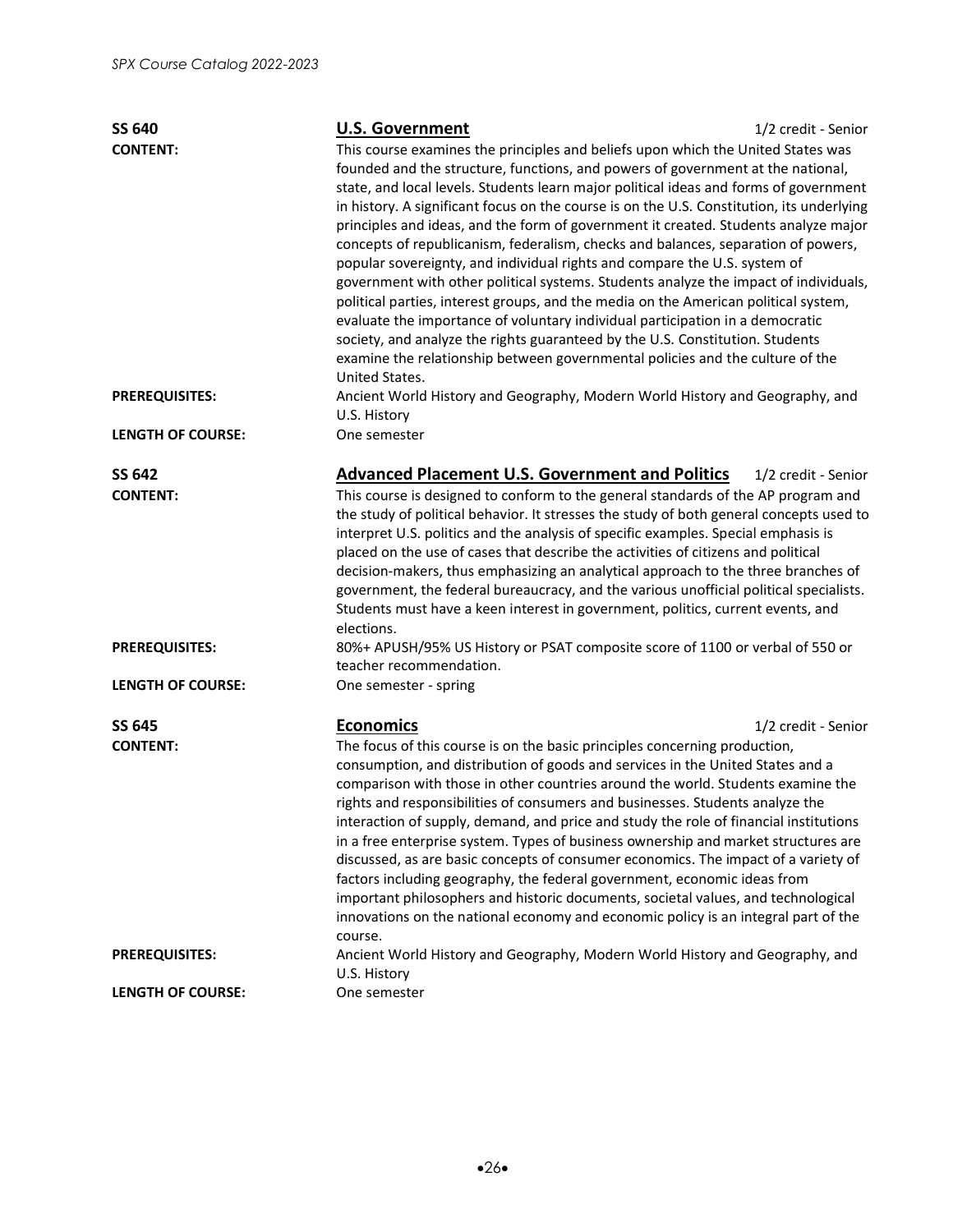| SS 646<br><b>CONTENT:</b>                          | <b>Honors Economics</b><br>This course is open to students who demonstrate proficiency in mathematics and<br>English. It provides students with an opportunity to thoroughly examine the<br>principles of economics that apply to the functions of individual decision-makers,<br>both consumers and producers, with the larger economic system. It places emphasis<br>on the nature and functions of product markets and includes the study of factor<br>markets and the role of government in promoting greater efficiency and equity in<br>the economy. In the second quarter, particular emphasis is given to the study of<br>economic performance measures, economic growth, and international economics.                                                                                                                            | 1/2 credit - Senior                    |  |
|----------------------------------------------------|-------------------------------------------------------------------------------------------------------------------------------------------------------------------------------------------------------------------------------------------------------------------------------------------------------------------------------------------------------------------------------------------------------------------------------------------------------------------------------------------------------------------------------------------------------------------------------------------------------------------------------------------------------------------------------------------------------------------------------------------------------------------------------------------------------------------------------------------|----------------------------------------|--|
| <b>PREREQUISITES:</b><br><b>LENGTH OF COURSE:</b>  | Teacher recommendation, and PSAT composite score of 1100 or verbal of 550<br>One semester, fall                                                                                                                                                                                                                                                                                                                                                                                                                                                                                                                                                                                                                                                                                                                                           |                                        |  |
| <b>SS 656</b><br><b>CONTENT:</b>                   | <b>Psychology</b><br>1/2 credit elective - Sophomore, Junior, Senior<br>An introduction to psychology with a focus on the history, current issues, and future<br>of psychology. Students will learn about psychological research, child development,<br>learning theory, intelligence, memory and thought, sensation, perception,<br>motivation, and emotion. The course also includes a study of the brain and nervous<br>system.                                                                                                                                                                                                                                                                                                                                                                                                        |                                        |  |
| <b>PREREQUISITES:</b><br><b>LENGTH OF COURSE:</b>  | None<br>One semester                                                                                                                                                                                                                                                                                                                                                                                                                                                                                                                                                                                                                                                                                                                                                                                                                      |                                        |  |
| SS 655                                             | <b>AP Psychology</b>                                                                                                                                                                                                                                                                                                                                                                                                                                                                                                                                                                                                                                                                                                                                                                                                                      | 1 credit elective - Sophomore, Junior, |  |
| Senior<br><b>CONTENT:</b><br><b>PREREQUISITES:</b> | Explore the ideas, theories, and methods of the scientific study of behavior and<br>mental processes. This course examines the concepts of psychology through reading,<br>discussion, and analyzation of data from psychological research.<br>None                                                                                                                                                                                                                                                                                                                                                                                                                                                                                                                                                                                        |                                        |  |
| <b>LENGTH OF COURSE:</b>                           | One year                                                                                                                                                                                                                                                                                                                                                                                                                                                                                                                                                                                                                                                                                                                                                                                                                                  |                                        |  |
| <b>SS 670</b><br><b>CONTENT:</b>                   | <b>Introduction to Sociology</b><br>This course introduces students to sociology. This course combines a look at the<br>American mainstream and contrasts it with sub-cultures and elements of diversity<br>within our nation. Students investigate change and peoples' ability to deal with<br>change. Students develop tools to evaluate where our society has been and its trek<br>into the future. Students examine topics of current importance such as child abuse,<br>alcoholism, racism, the women's movement, and religion. Mass media and other<br>popular structures of society such as art and fads will be examined. Students will be<br>better able to understand the problems and complexities of current and future<br>society. Students will gain exposure to art, culture, religion, mass media, and current<br>events. | 1/2 credit - Junior, Senior            |  |
| <b>PREREQUISITES:</b><br><b>LENGTH OF COURSE:</b>  | None<br>One semester                                                                                                                                                                                                                                                                                                                                                                                                                                                                                                                                                                                                                                                                                                                                                                                                                      |                                        |  |
| <b>SS 680</b><br><b>CONTENT:</b>                   | <b>Student Leadership</b><br>Student Leadership is a course for students who seek opportunities to expand and<br>deepen their group and individual skills to positively impact their lives and their<br>community.                                                                                                                                                                                                                                                                                                                                                                                                                                                                                                                                                                                                                        | 1 credit - Junior, Senior              |  |
| <b>PREREQUISITES:</b><br><b>LENGTH OF COURSE:</b>  | None<br>One semester                                                                                                                                                                                                                                                                                                                                                                                                                                                                                                                                                                                                                                                                                                                                                                                                                      |                                        |  |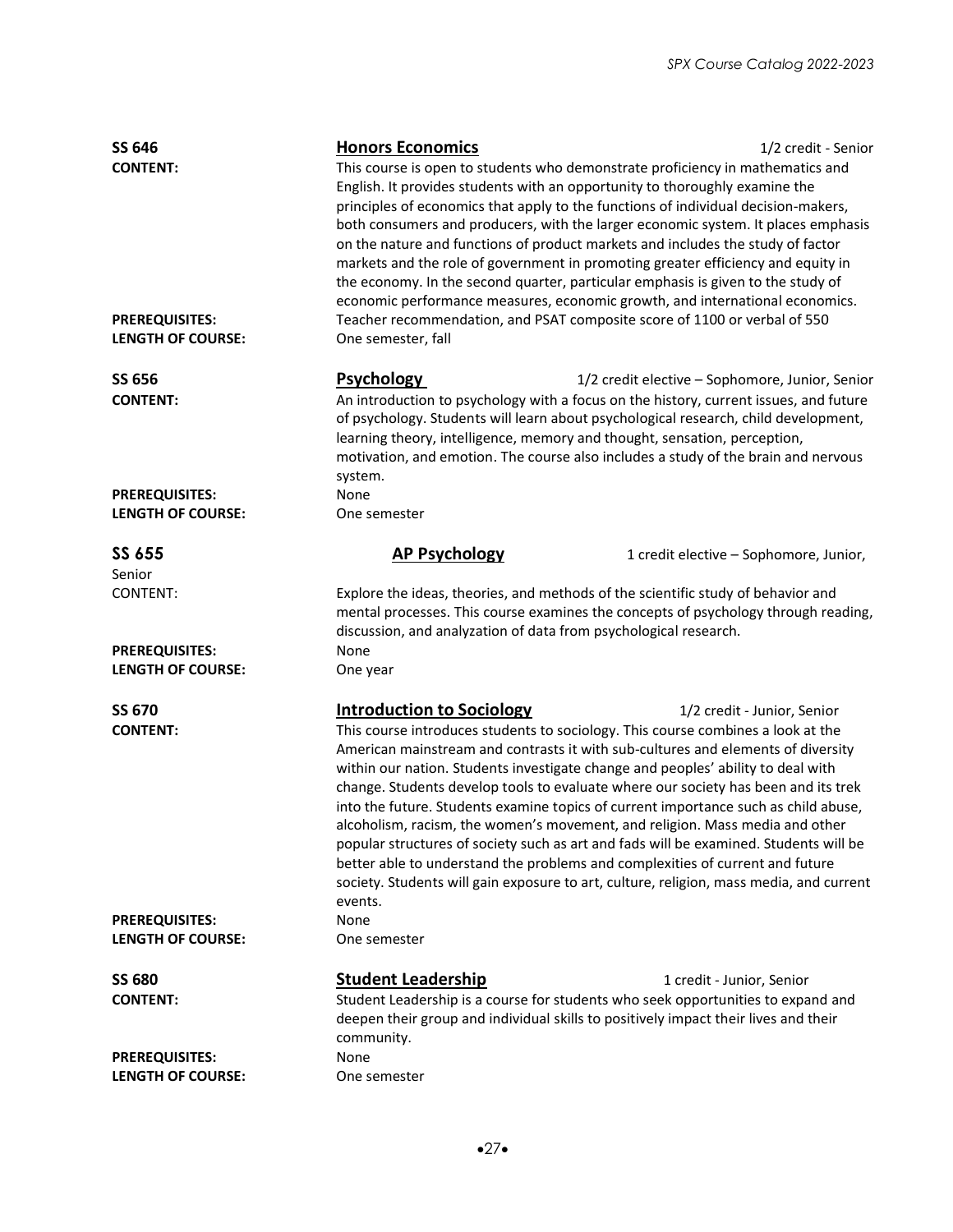# FINE ARTS

| <b>FA 600</b><br><b>CONTENT:</b><br><b>PREREQUISITES:</b> | <b>Handbell Ensemble</b><br>This course is designed to teach students to perform on handbells as an ensemble.<br>They will have opportunities to perform for musical enjoyment at school and<br>community events. Students will develop mental and physical discipline and<br>concentration as well as sight-reading. Many of the current handbell techniques will<br>be learned while playing music from a variety of composers. As skills improve,<br>students will be given the opportunity to perform solos or in small ensembles. This<br>group competes in the TAPPS music competition.<br>None                                                                                                                 | 1 credit - all levels                  |
|-----------------------------------------------------------|-----------------------------------------------------------------------------------------------------------------------------------------------------------------------------------------------------------------------------------------------------------------------------------------------------------------------------------------------------------------------------------------------------------------------------------------------------------------------------------------------------------------------------------------------------------------------------------------------------------------------------------------------------------------------------------------------------------------------|----------------------------------------|
| <b>LENGTH OF COURSE:</b>                                  | One year                                                                                                                                                                                                                                                                                                                                                                                                                                                                                                                                                                                                                                                                                                              |                                        |
| <b>FA 700</b><br><b>CONTENT:</b>                          | <b>AutoCAD Drafting &amp; 3D Modelling</b><br>Students will explore and receive instruction in basic architecture, engineering,<br>technical theatre, design, art, 3D printing, and many other computer-aided design<br>subjects. This course will inspire critical thinking, problem solving, creative thinking<br>and builds math skills. This course will integrate 3D modelling software.                                                                                                                                                                                                                                                                                                                         | 1/2 credit - Sophomore, Junior, Senior |
| <b>PREREQUISITES:</b><br><b>LENGTH OF COURSE:</b>         | None<br>One Semester                                                                                                                                                                                                                                                                                                                                                                                                                                                                                                                                                                                                                                                                                                  |                                        |
| <b>FA 704</b><br><b>CONTENT:</b>                          | <b>Drawing</b><br>1/2 credit elective - Sophomore, Junior, Senior<br>This course is a continuation of Visual Foundations with an emphasis on drawing.<br>Both the ability to render real and imaginary will be explored. Students will gain a<br>background of art history from each project.                                                                                                                                                                                                                                                                                                                                                                                                                         |                                        |
| <b>PREREQUISITES:</b><br><b>LENGTH OF COURSE:</b>         | Visual Foundations or the equivalent<br>One semester                                                                                                                                                                                                                                                                                                                                                                                                                                                                                                                                                                                                                                                                  |                                        |
| <b>FA 705</b><br><b>CONTENT:</b>                          | <b>Visual Foundations</b><br>This course is designed to provide the student with a basic appreciation and<br>understanding of compositional structure as a framework for the Visual Arts. It is<br>both product and process oriented, with an emphasis on learning by doing.<br>Members learn the Elements and Principles of Design, how to master basic shapes,<br>sketching with eye-hand co-ordination. Equally, students practice building on the<br>many skill sets they learn, such as line quality, figure ground spatial relationships, Art<br>History research, creative self-expression, and critical analysis of artworks. A<br>sketchbook (blank page spiral) is required to be purchased by the student. | 1/2 credit elective - all levels       |
| <b>PREREQUISITE:</b><br><b>LENGTH OF COURSE:</b>          | None<br>One semester                                                                                                                                                                                                                                                                                                                                                                                                                                                                                                                                                                                                                                                                                                  |                                        |
| <b>FA 706</b><br><b>CONTENT:</b>                          | <b>Painting</b><br>1/2 credit elective - Sophomore, Junior, Senior<br>This course is designed as an introduction to the process of painting with acrylics and<br>watercolor. Students will learn the properties of color though exercises in color-<br>theory, how to mix paint through a variety of painting exercises. Students will also<br>review design rules, and problem solve via creative exploration and critical thinking<br>exercises. Art Historical research will accompany each assignment. A sketchbook<br>(blank page spiral) is required to be purchased by the student.                                                                                                                            |                                        |
| <b>PREREQUISITE:</b><br><b>LENGTH OF COURSE:</b>          | Visual Foundations or the equivalent<br>One semester                                                                                                                                                                                                                                                                                                                                                                                                                                                                                                                                                                                                                                                                  |                                        |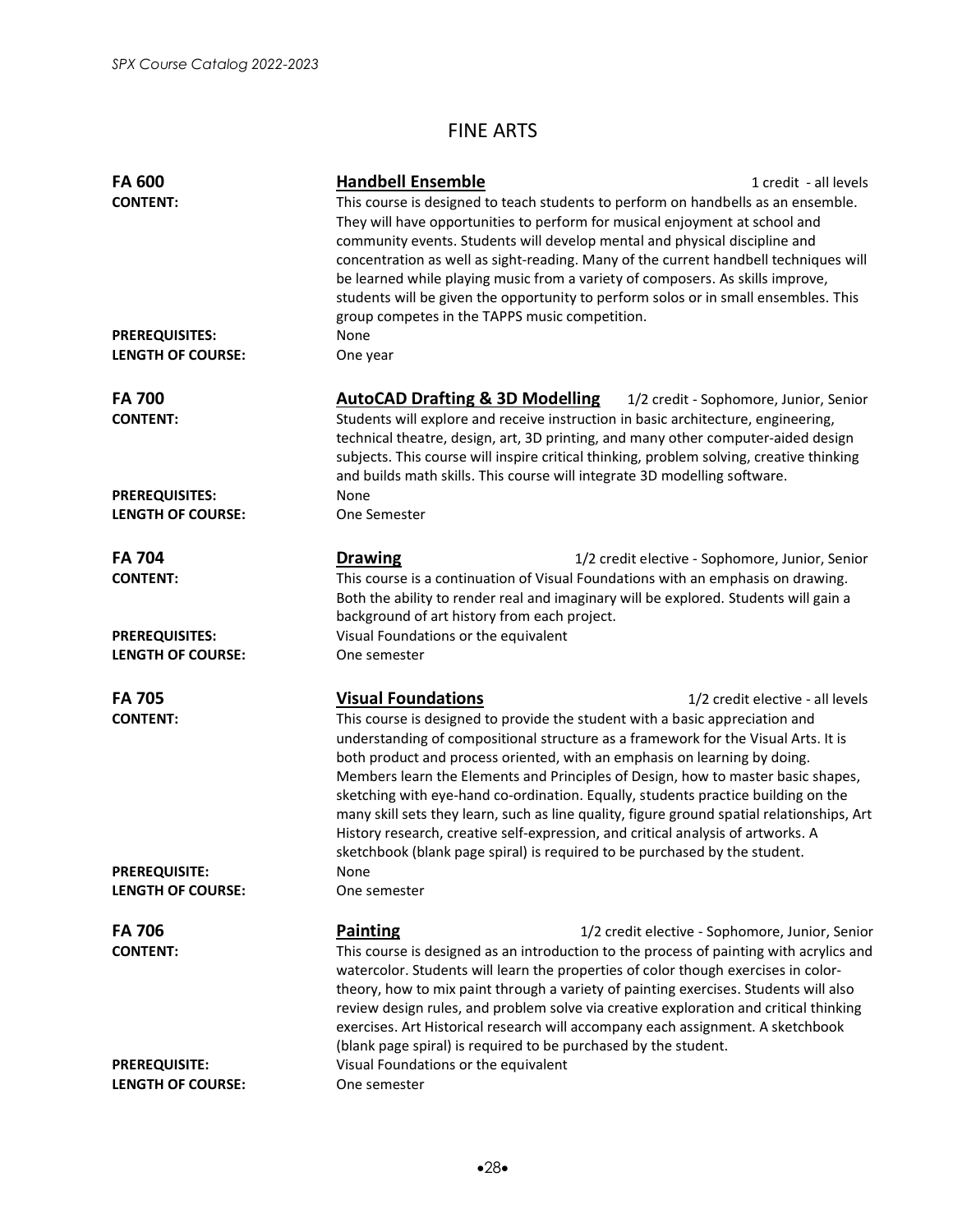| <b>FA 708</b><br><b>Sculpture</b><br>1/2 credit elective - Sophomore, Junior, Senior<br>This course is designed to introduce the student to the many aspects of sculpture as<br><b>CONTENT:</b><br>a working method. Students internalize the Elements and Principles of 3-dimentional<br>Design, explore the manipulation of materials and learn the physical properties of<br>each. Examples of materials; paper, cardboard, clay, foam, found objects, plaster,<br>wire, wood. Students will problem solve with creative solutions to critical thinking<br>exercises. Art Historical research will accompany each assignment. A sketchbook<br>(blank page spiral) is required to be purchased by the student.<br>Visual Foundations or the equivalent<br><b>PREREQUISITES:</b><br><b>LENGTH OF COURSE:</b><br>One semester<br><b>FA 714</b><br><b>Studio Art</b><br>1/2 credit elective - Junior, Senior<br><b>CONTENT:</b><br>This course is an Independent Study Course designed for the advanced art student; a<br>self-guided course closely facilitated by the teacher. Studio Art requires self-<br>discipline, focus, rigor and a confidence deportment as well as the ability to emerge<br>from setbacks and except critical discourse. Equally, the course involves both<br>research/analysis and the fluid production of original crafted by the student. As well,<br>there is a strong and consistent emphasis on self/peer assessment and revision.<br>Active and frequent communication with the teacher is vital to the students' artistic<br>growth.<br>Visual Foundations, one to two additional art courses and teacher recommendation<br><b>PREREQUISITES:</b><br><b>LENGTH OF COURSE:</b><br>One semester<br><b>Studio Art II</b><br><b>FA 717</b><br>1/2 credit elective - Junior, Senior<br>This course is an Independent Study Course designed for the advanced art student; a<br><b>CONTENT:</b><br>self-guided course closely facilitated by the teacher. Studio Art requires self-<br>discipline, focus, rigor, and a confidence deportment as well as the ability to emerge<br>from setbacks and except critical discourse. Equally, the course involves both<br>research/analysis and the fluid production of original crafted by the student. As well,<br>there is a strong and consistent emphasis on self/peer assessment and revision.<br>Active and frequent communication with the teacher is vital to the students' artistic<br>growth.<br>Studio Art I and teacher recommendation<br><b>PREREQUISITES:</b> | <b>FA 707</b><br><b>CONTENT:</b><br><b>PREREQUISITE:</b><br><b>LENGTH OF COURSE:</b> | <b>Textile Art and Design</b><br>1/2 credit elective - Sophomore, Junior, Senior<br>This course is a design/crafts class that focuses on a myriad of decorative textile<br>design materials such as fabric, fiber, wire, metal, beads, glass, clay, wood, stone,<br>and mixed media. Skillsets learned, include, but are not limited to design,<br>sketching/planning, sewing, macramé, weaving, jewelry making, collage, paper<br>crafting, glass slumping, and wearable art. Art historical knowledge/study lends a<br>rich background in design/decoration and color theory. Equally,<br>a knowledge base of (high profile) contemporary designers will be covered.<br>Visual Foundations or the equivalent<br>One semester |
|--------------------------------------------------------------------------------------------------------------------------------------------------------------------------------------------------------------------------------------------------------------------------------------------------------------------------------------------------------------------------------------------------------------------------------------------------------------------------------------------------------------------------------------------------------------------------------------------------------------------------------------------------------------------------------------------------------------------------------------------------------------------------------------------------------------------------------------------------------------------------------------------------------------------------------------------------------------------------------------------------------------------------------------------------------------------------------------------------------------------------------------------------------------------------------------------------------------------------------------------------------------------------------------------------------------------------------------------------------------------------------------------------------------------------------------------------------------------------------------------------------------------------------------------------------------------------------------------------------------------------------------------------------------------------------------------------------------------------------------------------------------------------------------------------------------------------------------------------------------------------------------------------------------------------------------------------------------------------------------------------------------------------------------------------------------------------------------------------------------------------------------------------------------------------------------------------------------------------------------------------------------------------------------------------------------------------------------------------------------------------------------------------------------------------------------------------------------------------------------------------------------------------------------------------|--------------------------------------------------------------------------------------|--------------------------------------------------------------------------------------------------------------------------------------------------------------------------------------------------------------------------------------------------------------------------------------------------------------------------------------------------------------------------------------------------------------------------------------------------------------------------------------------------------------------------------------------------------------------------------------------------------------------------------------------------------------------------------------------------------------------------------|
|                                                                                                                                                                                                                                                                                                                                                                                                                                                                                                                                                                                                                                                                                                                                                                                                                                                                                                                                                                                                                                                                                                                                                                                                                                                                                                                                                                                                                                                                                                                                                                                                                                                                                                                                                                                                                                                                                                                                                                                                                                                                                                                                                                                                                                                                                                                                                                                                                                                                                                                                                  |                                                                                      |                                                                                                                                                                                                                                                                                                                                                                                                                                                                                                                                                                                                                                                                                                                                |
|                                                                                                                                                                                                                                                                                                                                                                                                                                                                                                                                                                                                                                                                                                                                                                                                                                                                                                                                                                                                                                                                                                                                                                                                                                                                                                                                                                                                                                                                                                                                                                                                                                                                                                                                                                                                                                                                                                                                                                                                                                                                                                                                                                                                                                                                                                                                                                                                                                                                                                                                                  |                                                                                      |                                                                                                                                                                                                                                                                                                                                                                                                                                                                                                                                                                                                                                                                                                                                |
|                                                                                                                                                                                                                                                                                                                                                                                                                                                                                                                                                                                                                                                                                                                                                                                                                                                                                                                                                                                                                                                                                                                                                                                                                                                                                                                                                                                                                                                                                                                                                                                                                                                                                                                                                                                                                                                                                                                                                                                                                                                                                                                                                                                                                                                                                                                                                                                                                                                                                                                                                  |                                                                                      |                                                                                                                                                                                                                                                                                                                                                                                                                                                                                                                                                                                                                                                                                                                                |
|                                                                                                                                                                                                                                                                                                                                                                                                                                                                                                                                                                                                                                                                                                                                                                                                                                                                                                                                                                                                                                                                                                                                                                                                                                                                                                                                                                                                                                                                                                                                                                                                                                                                                                                                                                                                                                                                                                                                                                                                                                                                                                                                                                                                                                                                                                                                                                                                                                                                                                                                                  |                                                                                      |                                                                                                                                                                                                                                                                                                                                                                                                                                                                                                                                                                                                                                                                                                                                |
|                                                                                                                                                                                                                                                                                                                                                                                                                                                                                                                                                                                                                                                                                                                                                                                                                                                                                                                                                                                                                                                                                                                                                                                                                                                                                                                                                                                                                                                                                                                                                                                                                                                                                                                                                                                                                                                                                                                                                                                                                                                                                                                                                                                                                                                                                                                                                                                                                                                                                                                                                  |                                                                                      |                                                                                                                                                                                                                                                                                                                                                                                                                                                                                                                                                                                                                                                                                                                                |
|                                                                                                                                                                                                                                                                                                                                                                                                                                                                                                                                                                                                                                                                                                                                                                                                                                                                                                                                                                                                                                                                                                                                                                                                                                                                                                                                                                                                                                                                                                                                                                                                                                                                                                                                                                                                                                                                                                                                                                                                                                                                                                                                                                                                                                                                                                                                                                                                                                                                                                                                                  |                                                                                      |                                                                                                                                                                                                                                                                                                                                                                                                                                                                                                                                                                                                                                                                                                                                |
|                                                                                                                                                                                                                                                                                                                                                                                                                                                                                                                                                                                                                                                                                                                                                                                                                                                                                                                                                                                                                                                                                                                                                                                                                                                                                                                                                                                                                                                                                                                                                                                                                                                                                                                                                                                                                                                                                                                                                                                                                                                                                                                                                                                                                                                                                                                                                                                                                                                                                                                                                  |                                                                                      |                                                                                                                                                                                                                                                                                                                                                                                                                                                                                                                                                                                                                                                                                                                                |
|                                                                                                                                                                                                                                                                                                                                                                                                                                                                                                                                                                                                                                                                                                                                                                                                                                                                                                                                                                                                                                                                                                                                                                                                                                                                                                                                                                                                                                                                                                                                                                                                                                                                                                                                                                                                                                                                                                                                                                                                                                                                                                                                                                                                                                                                                                                                                                                                                                                                                                                                                  | <b>LENGTH OF COURSE:</b>                                                             | One semester                                                                                                                                                                                                                                                                                                                                                                                                                                                                                                                                                                                                                                                                                                                   |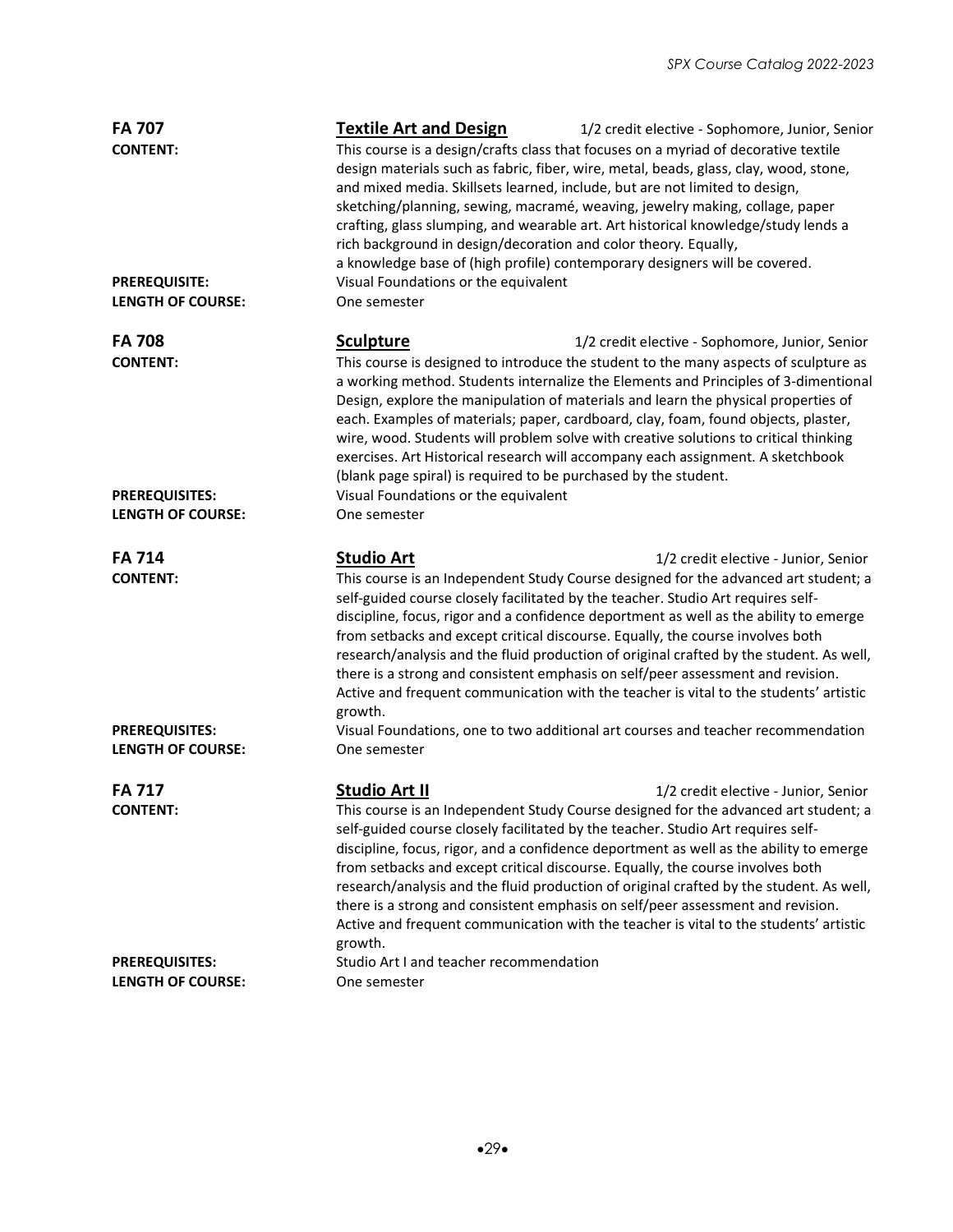| <b>FA 721</b>                                     | <b>Studio Art III</b>                                                                                                                                                                                                                                                                                                                                                                                                                                                                                                                                                                                                | 1/2 credit elective - Junior, Senior                                                                                                                                                                                                                                                                                                                                                                                                                                                                                                                                                                                      |  |
|---------------------------------------------------|----------------------------------------------------------------------------------------------------------------------------------------------------------------------------------------------------------------------------------------------------------------------------------------------------------------------------------------------------------------------------------------------------------------------------------------------------------------------------------------------------------------------------------------------------------------------------------------------------------------------|---------------------------------------------------------------------------------------------------------------------------------------------------------------------------------------------------------------------------------------------------------------------------------------------------------------------------------------------------------------------------------------------------------------------------------------------------------------------------------------------------------------------------------------------------------------------------------------------------------------------------|--|
| <b>CONTENT:</b>                                   | growth.                                                                                                                                                                                                                                                                                                                                                                                                                                                                                                                                                                                                              | This course is an Independent Study Course designed for the advanced art student; a<br>self-guided course closely facilitated by the teacher. Studio Art requires self-<br>discipline, focus, rigor and a confidence deportment as well as the ability to emerge<br>from setbacks and except critical discourse. Equally, the course involves both<br>research/analysis and the fluid production of original crafted by the student. As well,<br>there is a strong and consistent emphasis on self/peer assessment and revision.<br>Active and frequent communication with the teacher is vital to the students' artistic |  |
| <b>PREREQUISITES:</b><br><b>LENGTH OF COURSE:</b> | Studio Art I and II, and teacher recommendation<br>One semester                                                                                                                                                                                                                                                                                                                                                                                                                                                                                                                                                      |                                                                                                                                                                                                                                                                                                                                                                                                                                                                                                                                                                                                                           |  |
| <b>FA 722</b>                                     | <b>Studio Art IV</b>                                                                                                                                                                                                                                                                                                                                                                                                                                                                                                                                                                                                 | 1/2 credit elective - Senior                                                                                                                                                                                                                                                                                                                                                                                                                                                                                                                                                                                              |  |
| <b>CONTENT:</b>                                   | This course is an Independent Study Course designed for the advanced art student; a<br>self-guided course closely facilitated by the teacher. Studio Art requires self-<br>discipline, focus, rigor and confidence as well as the ability to emerge from setbacks<br>and except critical discourse. Equally, the course involves both research/analysis and<br>the fluid production of original crafted by the student. As well, there is a strong and<br>consistent emphasis on self/peer assessment and revision. Active and frequent<br>communication with the teacher is vital to the students' artistic growth. |                                                                                                                                                                                                                                                                                                                                                                                                                                                                                                                                                                                                                           |  |
| <b>PREREQUISITES:</b><br><b>LENGTH OF COURSE:</b> | Studio Art I, II, and III, and teacher recommendation<br>One semester                                                                                                                                                                                                                                                                                                                                                                                                                                                                                                                                                |                                                                                                                                                                                                                                                                                                                                                                                                                                                                                                                                                                                                                           |  |
| <b>FA 719</b><br><b>CONTENT:</b>                  | <b>Digital Photography</b><br>Students will learn how to photograph, digitally edit, and print photos using digital<br>cameras, Adobe Photoshop, and ink jet printers. Students are expected to master<br>the fundamental principles of design, lighting, basic digital camera operation, and<br>computer photography software. Student-owned digital camera, and \$20 for<br>printing cost for supplies required                                                                                                                                                                                                    | 1/2 credit elective - all levels                                                                                                                                                                                                                                                                                                                                                                                                                                                                                                                                                                                          |  |
| <b>PREREQUISITES:</b>                             | None                                                                                                                                                                                                                                                                                                                                                                                                                                                                                                                                                                                                                 |                                                                                                                                                                                                                                                                                                                                                                                                                                                                                                                                                                                                                           |  |
| <b>LENGTH OF COURSE:</b>                          | One semester                                                                                                                                                                                                                                                                                                                                                                                                                                                                                                                                                                                                         |                                                                                                                                                                                                                                                                                                                                                                                                                                                                                                                                                                                                                           |  |
| <b>FA 720</b>                                     | <b>Graphic Design Techniques</b>                                                                                                                                                                                                                                                                                                                                                                                                                                                                                                                                                                                     | 1/2 credit elective - all levels                                                                                                                                                                                                                                                                                                                                                                                                                                                                                                                                                                                          |  |
| <b>CONTENT:</b>                                   | This course is a continuation of Visual Foundations with an emphasis on visual<br>communications and advertising/print media. Students will focus on projects that<br>are design based and include positive/negative space, color, composition, print,<br>logotypes, layout, and typography. Multimedia concepts and studio techniques<br>geared toward a complete visual presentation will be utilized. Sketchbook required                                                                                                                                                                                         |                                                                                                                                                                                                                                                                                                                                                                                                                                                                                                                                                                                                                           |  |
| <b>PREREQUISITES:</b><br><b>LENGTH OF COURSE:</b> | None<br>One semester                                                                                                                                                                                                                                                                                                                                                                                                                                                                                                                                                                                                 |                                                                                                                                                                                                                                                                                                                                                                                                                                                                                                                                                                                                                           |  |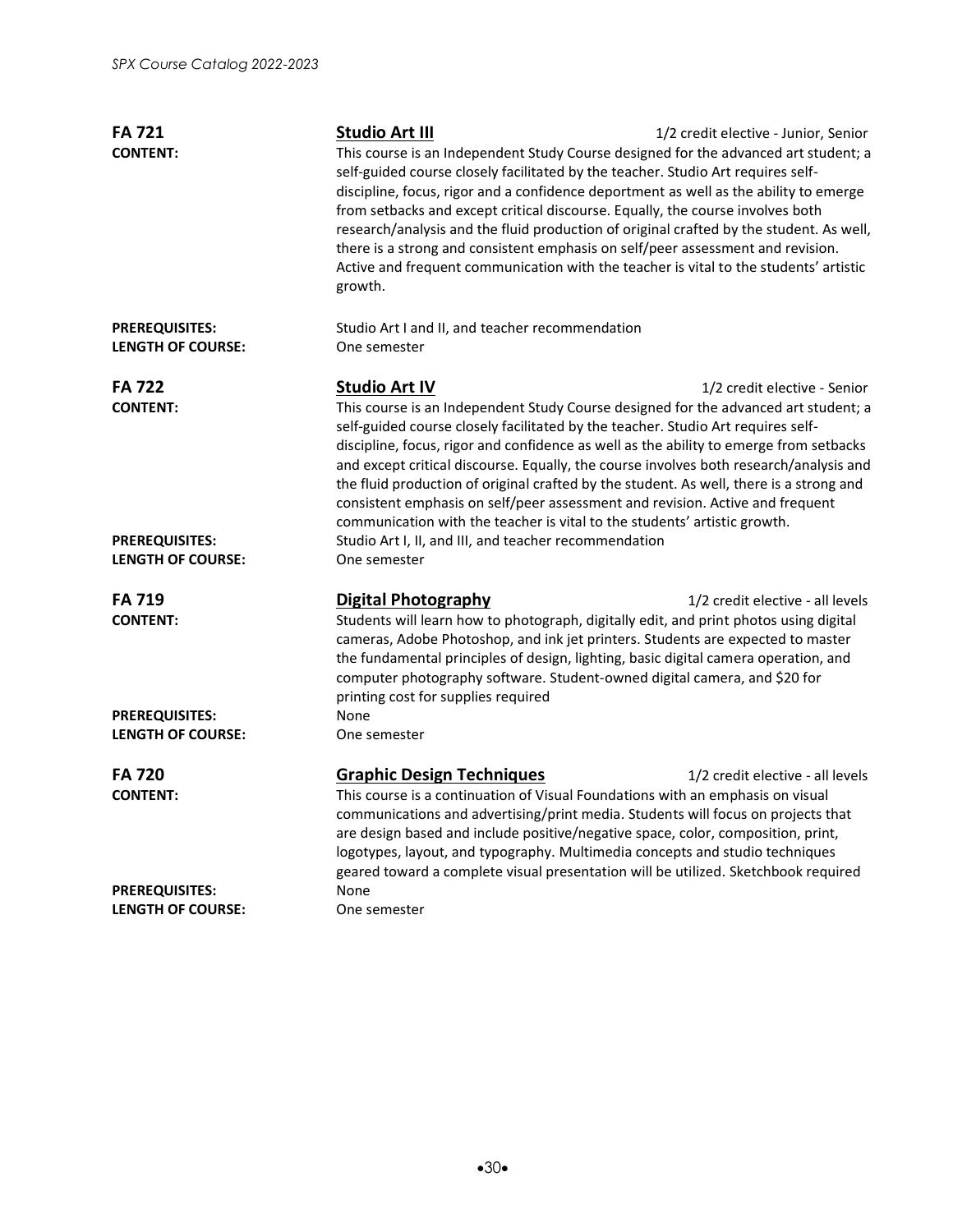| <b>FA 723</b>                                     | Intermediate Digital Photography 1/2 credit elective - Sophomore, Junior,<br>Senior                                                                                                                                                                                                                                                                                                                                                                                                                                                                                                                                                                                                                                                                                                                                                                                                                  |
|---------------------------------------------------|------------------------------------------------------------------------------------------------------------------------------------------------------------------------------------------------------------------------------------------------------------------------------------------------------------------------------------------------------------------------------------------------------------------------------------------------------------------------------------------------------------------------------------------------------------------------------------------------------------------------------------------------------------------------------------------------------------------------------------------------------------------------------------------------------------------------------------------------------------------------------------------------------|
| <b>CONTENT:</b>                                   | Students will learn intermediate photography concepts and increase skills in the use<br>of Adobe Photoshop. They will be introduced to diptychs, triptychs, advanced<br>blending and collage and surreal imagery. They will also study shooting styles<br>including photojournalism and fine art. Students will layer masks and create and use<br>vectors. Students will complete photography assignments for the Del Sarto yearbook<br>along with individual projects. Additional time outside of class is needed for<br>successful completion of this course. Student-owned digital camera, and \$20 supply<br>fee required.                                                                                                                                                                                                                                                                       |
| <b>PREREQUISITES:</b><br><b>LENGTH OF COURSE:</b> | 80 or above in Digital Photography<br>One semester                                                                                                                                                                                                                                                                                                                                                                                                                                                                                                                                                                                                                                                                                                                                                                                                                                                   |
| <b>FA 724</b><br><b>CONTENT:</b>                  | Photojournalism<br>1/2 credit elective - Sophomore, Junior, Senior<br>Students will learn camera handling, f-stops, lens variation, shutter speeds, panning,<br>depth of field, and composition. Technical quality will entail metering and<br>bracketing. Students will become familiar with the forms of photojournalism and<br>learn how to prepare a photo for publication. Student-owned digital camera and<br>sketchbook required. Students will complete photography assignments for the Del<br>Sarto yearbook along with individual projects. Additional time outside of class is<br>needed for successful completion of this course."                                                                                                                                                                                                                                                       |
| <b>PREREQUISITE:</b><br><b>LENGTH OF COURSE:</b>  | Digital Photography<br>One semester                                                                                                                                                                                                                                                                                                                                                                                                                                                                                                                                                                                                                                                                                                                                                                                                                                                                  |
| <b>FA 761</b><br><b>CONTENT:</b>                  | <b>Theatre Arts I</b><br>1/2 credit elective - all levels<br>The study of theatre history and basic acting skills are undertaken in this<br>course. Students will experience an overview of drama and musical theatre.<br>Students will be introduced to the basic concepts of theatre arts. Students will use<br>various creative drama techniques to build confidence and trust, stimulate<br>imagination, movement, and role-play. Students will get a better understanding of<br>"performance" in a playful, encouraging, collaborative atmosphere. Students will<br>also focus upon the exploration and analysis of dramatic structure and genres.<br>Through theatre games, performances, and activities students will learn to lose<br>inhibitions and gain self-confidence as performers. Students will perform both<br>classical and contemporary drama/comedy, as well as musical theatre. |
| <b>PREREOUISITES:</b><br><b>LENGTH OF COURSE:</b> | None<br>One semester                                                                                                                                                                                                                                                                                                                                                                                                                                                                                                                                                                                                                                                                                                                                                                                                                                                                                 |
| FA 762 and FA 756<br><b>CONTENT:</b>              | <b>Theatre Arts II and III</b><br>1/2 credit elective - Sophomore, Junior, Senior<br>The study of theater history and advance acting skills are undertaken in this course.<br>Students will be introduced to more advanced concepts of theatre arts. Students will<br>use various creative drama techniques to build confidence and trust, stimulate<br>imagination, movement, and role-play. Students will get an advanced understanding<br>of "performance" in a playful, encouraging, collaborative atmosphere. Students will<br>also focus on the exploration and analysis of dramatic structure and genres. Through<br>theatre games, performances and activities, students will learn to lose inhibitions<br>and gain self-confidence as performers. Students will perform both classical and<br>contemporary drama, as well as musical theatre.                                               |
| <b>PREREQUISITES:</b><br><b>LENGTH OF COURSE:</b> | Theatre Arts I, participation in two or more shows, or teacher recommendation<br>One semester                                                                                                                                                                                                                                                                                                                                                                                                                                                                                                                                                                                                                                                                                                                                                                                                        |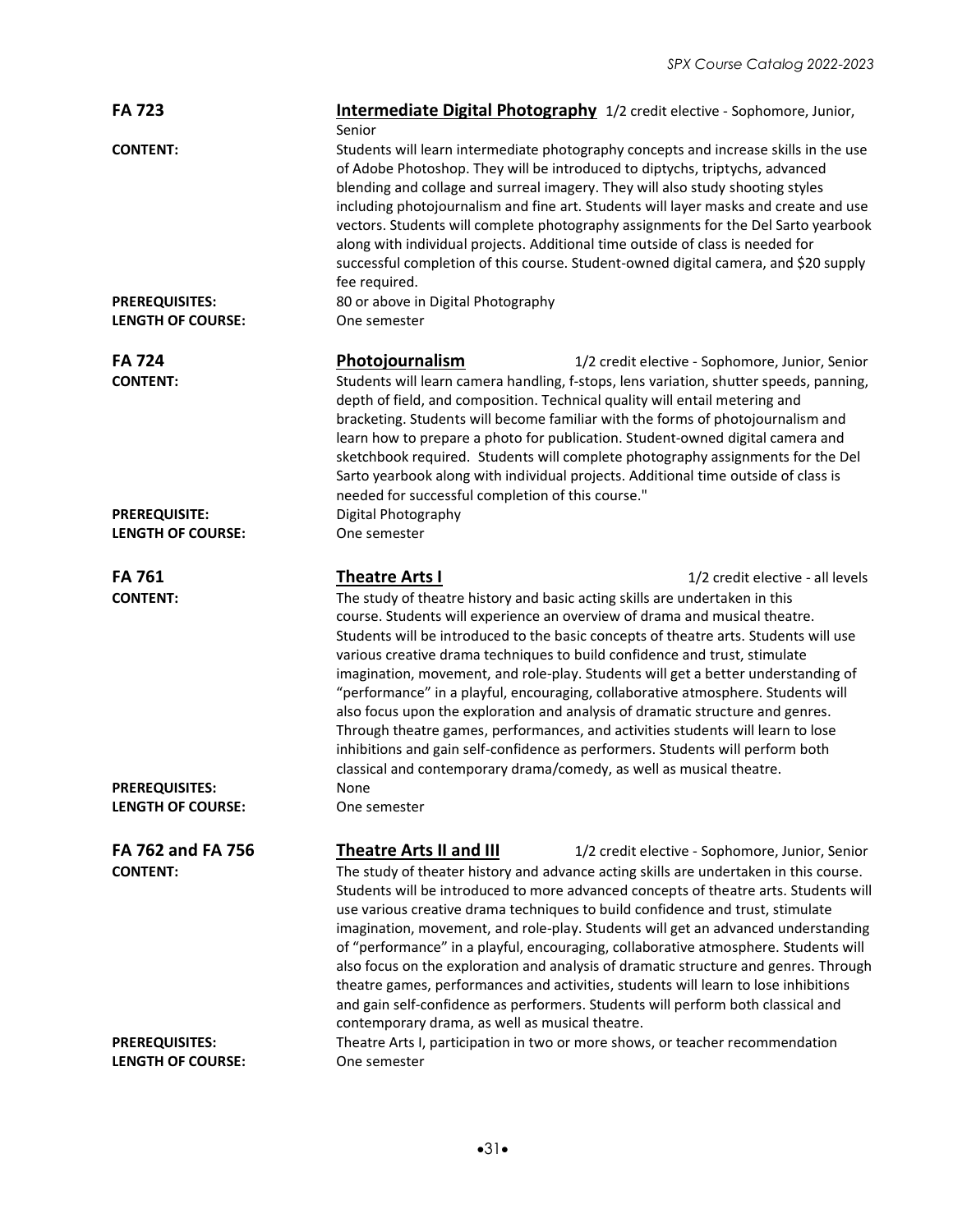| <b>FA 764</b><br><b>CONTENT:</b>                  | <b>Technical Theatre I</b><br>Students will learn general principles, techniques, methods, and skills used in<br>theatrical design and production. Students will participate in model making, tool<br>quarter and provide a critical analysis.                                                                                                                                                                                                                                                                                                                                                                               | 1/2 credit elective - all levels<br>practicums, construction, and painting. Students will be required to see a play every |
|---------------------------------------------------|------------------------------------------------------------------------------------------------------------------------------------------------------------------------------------------------------------------------------------------------------------------------------------------------------------------------------------------------------------------------------------------------------------------------------------------------------------------------------------------------------------------------------------------------------------------------------------------------------------------------------|---------------------------------------------------------------------------------------------------------------------------|
| <b>PREREQUISITES:</b><br><b>LENGTH OF COURSE:</b> | None<br>One semester                                                                                                                                                                                                                                                                                                                                                                                                                                                                                                                                                                                                         |                                                                                                                           |
| <b>FA 760</b><br><b>CONTENT:</b>                  | <b>Technical Theatre II</b><br>This course offers continued growth in theatrical design with a greater focus on<br>design, lighting, and sound. Students will further develop their construction skills<br>and electrical work.                                                                                                                                                                                                                                                                                                                                                                                              | 1/2 credit - all levels                                                                                                   |
| Prerequisite:<br>Length of Course:                | Tech Theatre I or instructor approval<br>One semester                                                                                                                                                                                                                                                                                                                                                                                                                                                                                                                                                                        |                                                                                                                           |
| FA 757 and FA 758<br><b>CONTENT:</b>              | <b>Technical Theatre III and IV</b><br>This course is a hands-on class, with the focus on theatrical production from the<br>ground up. Students will work creatively and collaboratively to design and build for<br>the Veritas Theatre shows. Students in the course will be considered "student<br>technicians" and will have opportunities to work real-world events outside of SPX<br>productions.                                                                                                                                                                                                                       | 1/2 credit elective - Junior, Senior                                                                                      |
| <b>PREREQUISITES:</b><br><b>LENGTH OF COURSE:</b> | Technical Theatre II with a passing grade or instructor approval<br>One semester                                                                                                                                                                                                                                                                                                                                                                                                                                                                                                                                             |                                                                                                                           |
| <b>FA 605</b>                                     | <b>Band</b>                                                                                                                                                                                                                                                                                                                                                                                                                                                                                                                                                                                                                  | 1 credit elective - all levels<br>1/2 PE or Fine Arts credit earned for fall semester only                                |
| <b>CONTENT:</b>                                   | This course is designed to teach students to perform as an ensemble and/or soloist.<br>events and competitions. Students will develop mental and physical discipline,<br>concentration, and memorization skills. Students learn to play music of different<br>composers and different styles. They are provided opportunities to develop<br>responsibility, gain knowledge of band literature, and improve technical proficiency<br>and creative self-expression both individually and as group participants.                                                                                                                | They will have opportunities to perform for musical enjoyment at school, community                                        |
| <b>PREREQUISITES:</b>                             | Ability to read music and count basic rhythms and play an instrument, or director<br>recommendation                                                                                                                                                                                                                                                                                                                                                                                                                                                                                                                          |                                                                                                                           |
| <b>LENGTH OF COURSE:</b>                          | One year                                                                                                                                                                                                                                                                                                                                                                                                                                                                                                                                                                                                                     |                                                                                                                           |
| FA 615                                            | Percussion                                                                                                                                                                                                                                                                                                                                                                                                                                                                                                                                                                                                                   | 1 credit elective - all levels<br>1/2 credit PE or Fine Arts earned in fall semester only                                 |
| <b>CONTENT:</b>                                   | Students will study all the instruments in the percussion section including the<br>drumline instruments. This course is designed to teach students to perform as an<br>ensemble and/or soloist. They will have opportunities to perform for musical<br>enjoyment at school, community events and competitions. Students will develop<br>mental and physical discipline, concentration, and memorization skills. Students<br>learn to play music of different composers and different styles. They are provided<br>improve technical proficiency and creative self-expression both individually and as<br>group participants. | opportunities to develop responsibility, gain knowledge of percussion literature, and                                     |
| <b>PREREQUISITES:</b>                             | Ability to read music and count basic rhythms and play an instrument, or director<br>recommendation                                                                                                                                                                                                                                                                                                                                                                                                                                                                                                                          |                                                                                                                           |
| <b>LENGTH OF COURSE:</b>                          | One year                                                                                                                                                                                                                                                                                                                                                                                                                                                                                                                                                                                                                     |                                                                                                                           |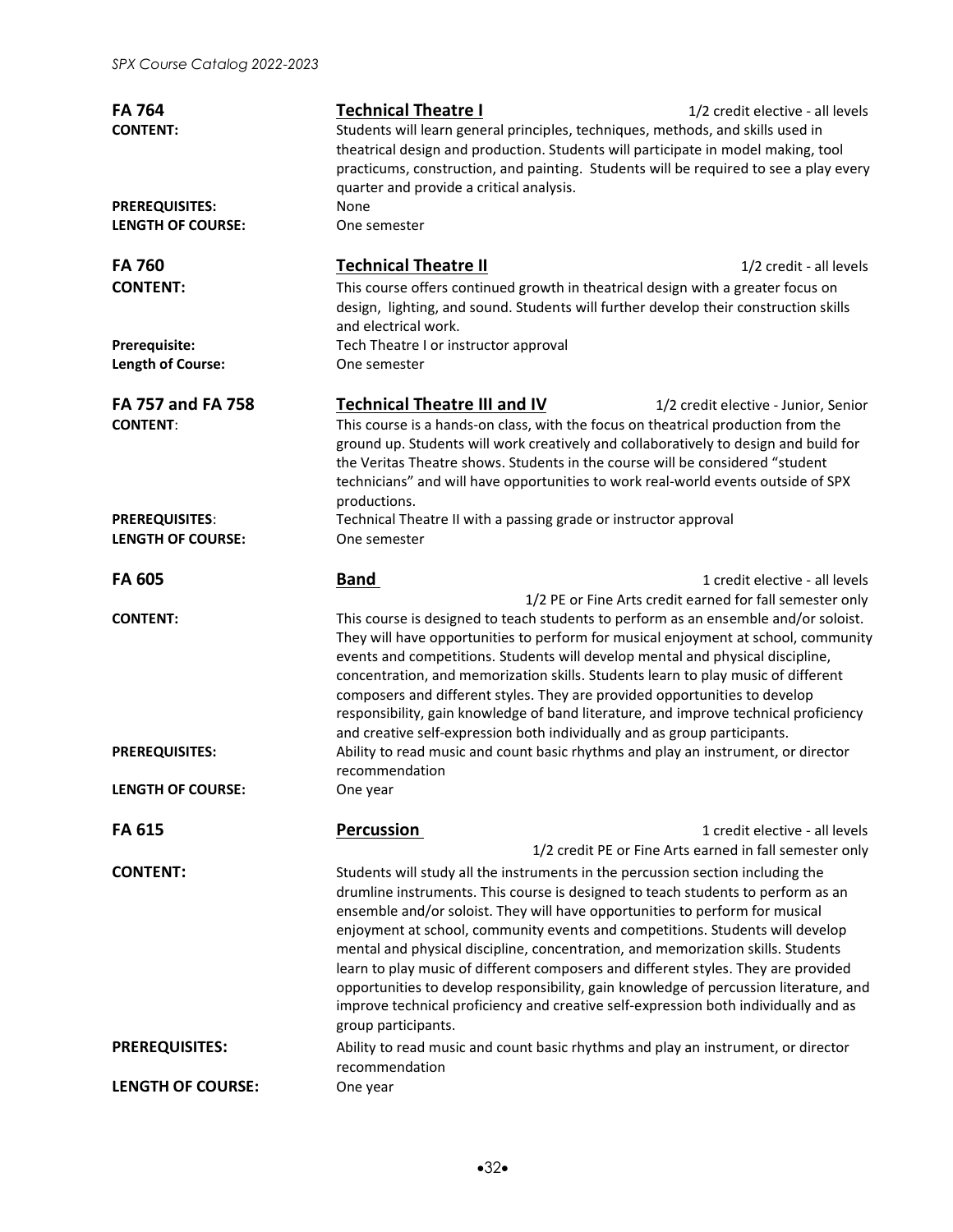| <b>FA 610</b>                                     | Orchestra                                                                                                                                                                                                                                                                                                                                                                                                                                                                                                                                                                                                                                                                                                                                                                                 | 1 credit - all levels                                      |
|---------------------------------------------------|-------------------------------------------------------------------------------------------------------------------------------------------------------------------------------------------------------------------------------------------------------------------------------------------------------------------------------------------------------------------------------------------------------------------------------------------------------------------------------------------------------------------------------------------------------------------------------------------------------------------------------------------------------------------------------------------------------------------------------------------------------------------------------------------|------------------------------------------------------------|
| <b>CONTENT:</b><br><b>PREREQUISITES:</b>          | 1/2 credit PE or Fine Arts earned in fall semester only<br>This course is designed to provide students with the opportunity to learn musical<br>instruments and basic musical concepts. Students will learn to perform as an<br>ensemble and/soloist. They will have opportunities to perform for musical<br>enjoyment at school at school community events and competitions. Students will<br>develop mental and physical discipline, concentration, and memorization skills.<br>Students learn to play music of different composers and different styles. They are<br>provided opportunities to develop responsibility, gain knowledge of diverse<br>literature, and improve technical proficiency and creative self-expression both<br>individually and as group participants.<br>None |                                                            |
| <b>LENGTH OF COURSE:</b>                          | One year                                                                                                                                                                                                                                                                                                                                                                                                                                                                                                                                                                                                                                                                                                                                                                                  |                                                            |
| <b>FA 779</b>                                     | <b>Music Appreciation</b>                                                                                                                                                                                                                                                                                                                                                                                                                                                                                                                                                                                                                                                                                                                                                                 | 1/2 fine arts credit - Junior, Senior                      |
| <b>CONTENT:</b>                                   | This course serves as a general survey of music literature. Students will study<br>different periods of music through recordings, videos, and performances of multiple<br>composers. In music appreciation, students will also learn the history of music from<br>the early ages to the present day. Students will discuss how music affects society and<br>the value it holds with the human population. How music was first created and has<br>changed over time will be studied as students explore music in every genre.                                                                                                                                                                                                                                                              |                                                            |
| <b>PREREQUISITES:</b>                             | None                                                                                                                                                                                                                                                                                                                                                                                                                                                                                                                                                                                                                                                                                                                                                                                      |                                                            |
| <b>LENGTH OF COURSE:</b>                          | One semester                                                                                                                                                                                                                                                                                                                                                                                                                                                                                                                                                                                                                                                                                                                                                                              |                                                            |
| <b>FA 780</b>                                     | Dance I                                                                                                                                                                                                                                                                                                                                                                                                                                                                                                                                                                                                                                                                                                                                                                                   | 1/2 credit - all levels                                    |
|                                                   |                                                                                                                                                                                                                                                                                                                                                                                                                                                                                                                                                                                                                                                                                                                                                                                           |                                                            |
| <b>CONTENT:</b>                                   | Students will learn applicable dance vocabulary. Students will acquire fundamental<br>skills in ballet, lyrical, hip hop, jazz, modern dance, and more. Students will explore<br>creative expression through movement and develop awareness of the five Elements<br>of Dance: body, action, space, time, and energy. Self-confidence will be developed<br>through use of the body as an expressive instrument in class and by choreographing<br>and performing end of unit routines. Students will need participation attire including<br>appropriate length shorts or leggings, a t-shirt, and appropriate footwear (socks or<br>tennis shoes).                                                                                                                                          | Fine Arts or PE credit earned                              |
| <b>PREREQUISITES:</b>                             | None                                                                                                                                                                                                                                                                                                                                                                                                                                                                                                                                                                                                                                                                                                                                                                                      |                                                            |
| <b>LENGTH OF COURSE:</b>                          | One semester                                                                                                                                                                                                                                                                                                                                                                                                                                                                                                                                                                                                                                                                                                                                                                              |                                                            |
| <b>FA 781</b>                                     | Dance II                                                                                                                                                                                                                                                                                                                                                                                                                                                                                                                                                                                                                                                                                                                                                                                  | $1/2$ credit - all levels<br>Fine Arts or PE credit earned |
| <b>CONTENT:</b>                                   | Dance II is a paced course with more attention to details and technique of ballet,<br>lyrical, hip hop, jazz, modern dance, and more. Students will learn applicable dance<br>vocabulary. Students will explore creative expression through movement and<br>develop awareness of the five Elements of Dance: body, action, space, time, and<br>energy. Self-confidence will be developed through use of the body as an expressive<br>instrument in class and by choreographing and performing end of unit routines.<br>Students will expand on dance knowledge and skill by completing end of unit dance<br>critiques. Students will need participation attire including appropriate length shorts<br>or leggings, a t-shirt, and appropriate footwear (socks or tennis shoes).           |                                                            |
| <b>PREREQUISITES:</b><br><b>LENGTH OF COURSE:</b> | Dance I or instructor approval                                                                                                                                                                                                                                                                                                                                                                                                                                                                                                                                                                                                                                                                                                                                                            |                                                            |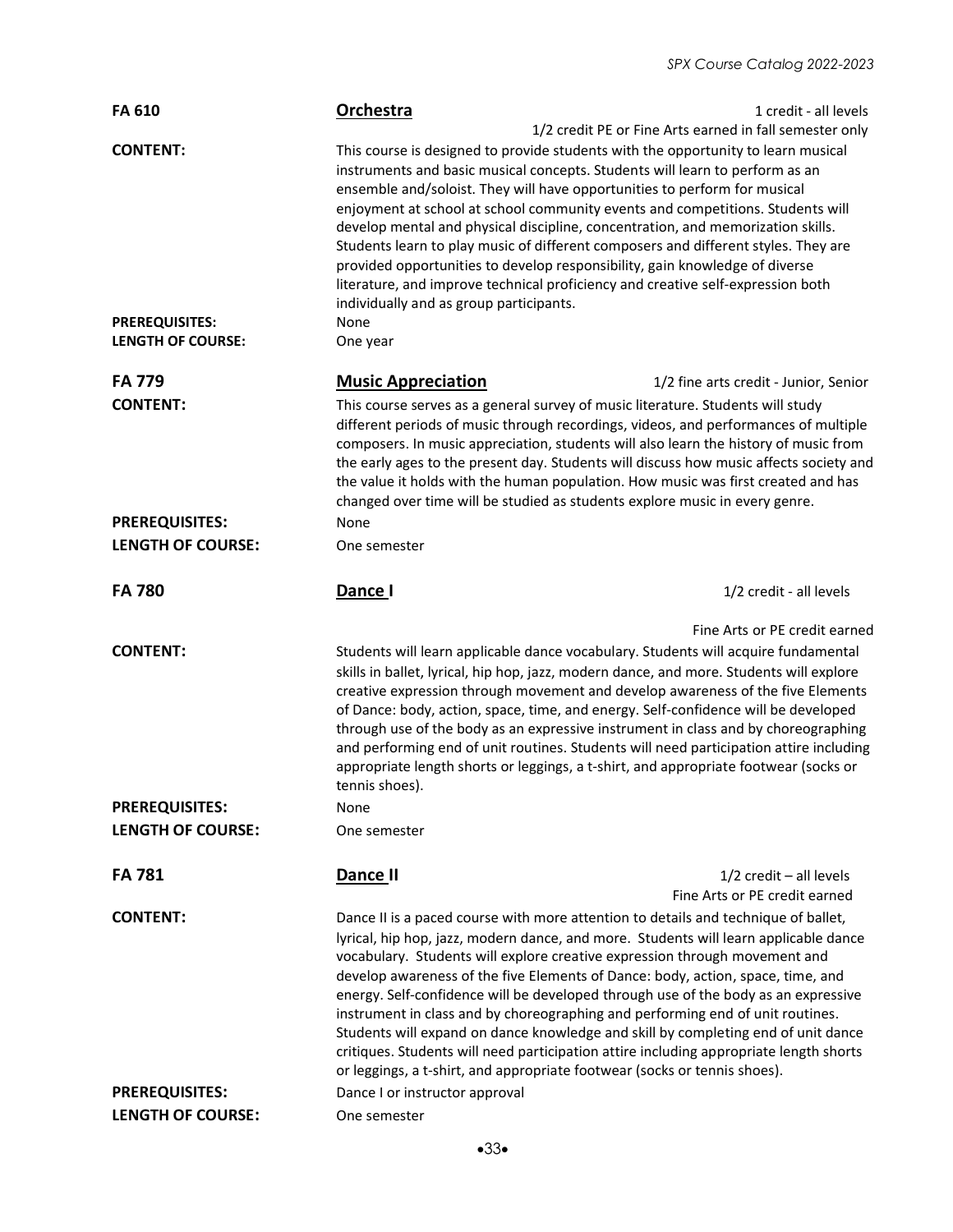| <b>FA 620</b>            | <b>Chorus</b>                                                                                                                                                                                                                                                                                                                                                                                                                                                                                                                                                                                                                                                                                                                                                                                                                                                                                                                                | 1 credit elective - all levels                                                      |
|--------------------------|----------------------------------------------------------------------------------------------------------------------------------------------------------------------------------------------------------------------------------------------------------------------------------------------------------------------------------------------------------------------------------------------------------------------------------------------------------------------------------------------------------------------------------------------------------------------------------------------------------------------------------------------------------------------------------------------------------------------------------------------------------------------------------------------------------------------------------------------------------------------------------------------------------------------------------------------|-------------------------------------------------------------------------------------|
| <b>CONTENT:</b>          | This course is designed to introduce students to fundamental vocal music skills and<br>active music making including mastery of skills and artistry. The vocal ensemble is<br>trained in the classical Belle Canto style of music and includes interpretation and<br>performance of a variety of music literature from Baroque to Broadway. Choristers<br>participate and are graded on their participation in the production of winter<br>concerts, holiday concerts, fall pop shows, and liturgical music ministry service.<br>Emphasis will be placed on the discipline of the mental tools of creativity,<br>communication, critical assessment, and commitment. The vocal ensembles and<br>choristers compete annually each spring in the TAPPS Solo and Ensemble music<br>competition. Each chorister is responsible for purchase of his/her uniform - female<br>\$90, male \$125 (may be deferred by scholarship and/or fundraising). |                                                                                     |
| <b>PREREQUISITES:</b>    | None                                                                                                                                                                                                                                                                                                                                                                                                                                                                                                                                                                                                                                                                                                                                                                                                                                                                                                                                         |                                                                                     |
| <b>LENGTH OF COURSE:</b> | One year                                                                                                                                                                                                                                                                                                                                                                                                                                                                                                                                                                                                                                                                                                                                                                                                                                                                                                                                     |                                                                                     |
| <b>FA 625</b>            | <b>Campus Singers</b>                                                                                                                                                                                                                                                                                                                                                                                                                                                                                                                                                                                                                                                                                                                                                                                                                                                                                                                        | 1 credit elective - all levels                                                      |
| <b>CONTENT:</b>          | This course is designed for the performing musician of honors musicality. The vocal<br>ensemble is trained in the classical Belle Canto and musical comedy style of<br>interpretation and performance of a variety of music literature including classical<br>repertoire as well as show tunes from Broadway to Hollywood. Singers participate<br>and are graded on their participation in the production of winter concerts, holiday<br>concerts, fall pop shows, and liturgical music ministry service. The vocal ensembles<br>and choristers compete annually each spring in the TAPPS Solo and Ensemble music<br>competition. Emphasis will be placed upon the discipline of the mental tools of<br>creativity, communication, critical assessment, and commitment. Uniform fees -<br>by partial/full scholarship and/or payment plan; some pop sizes available for rent @<br>$$35.00$ ).                                                | female concert \$90 and pop \$150, male concert \$125 and pop \$75 (may be deferred |
| <b>PREREQUISITES:</b>    | Previous choral participation at SPX or another secondary school preferred but not<br>required.                                                                                                                                                                                                                                                                                                                                                                                                                                                                                                                                                                                                                                                                                                                                                                                                                                              |                                                                                     |
| <b>LENGTH OF COURSE:</b> | One year                                                                                                                                                                                                                                                                                                                                                                                                                                                                                                                                                                                                                                                                                                                                                                                                                                                                                                                                     |                                                                                     |
| <b>FA000</b>             | <b>Fine Arts</b>                                                                                                                                                                                                                                                                                                                                                                                                                                                                                                                                                                                                                                                                                                                                                                                                                                                                                                                             | $1/2$ credit elective - all levels                                                  |
| <b>CONTENT:</b>          | This credit is earned when students participate in fine arts activities, such as theater<br>production, beyond the school day; this is not a scheduled class.                                                                                                                                                                                                                                                                                                                                                                                                                                                                                                                                                                                                                                                                                                                                                                                |                                                                                     |
| <b>PREREQUISITES:</b>    | Auditions, and/or application/interviews, and teacher recommendation                                                                                                                                                                                                                                                                                                                                                                                                                                                                                                                                                                                                                                                                                                                                                                                                                                                                         |                                                                                     |
| <b>LENGTH OF COURSE:</b> | One semester, fall or spring                                                                                                                                                                                                                                                                                                                                                                                                                                                                                                                                                                                                                                                                                                                                                                                                                                                                                                                 |                                                                                     |
| <b>FA001</b>             | <b>Marching Band</b>                                                                                                                                                                                                                                                                                                                                                                                                                                                                                                                                                                                                                                                                                                                                                                                                                                                                                                                         | $1/2$ credit elective - all levels                                                  |
| <b>CONTENT:</b>          | This credit is earned when students participate in marching band beyond the school day;<br>this is not a scheduled class.                                                                                                                                                                                                                                                                                                                                                                                                                                                                                                                                                                                                                                                                                                                                                                                                                    |                                                                                     |
| <b>PREREQUISITES:</b>    | Auditions, and/or application/interviews, and teacher recommendation                                                                                                                                                                                                                                                                                                                                                                                                                                                                                                                                                                                                                                                                                                                                                                                                                                                                         |                                                                                     |
| <b>LENGTH OF COURSE:</b> | One semester, fall or spring                                                                                                                                                                                                                                                                                                                                                                                                                                                                                                                                                                                                                                                                                                                                                                                                                                                                                                                 |                                                                                     |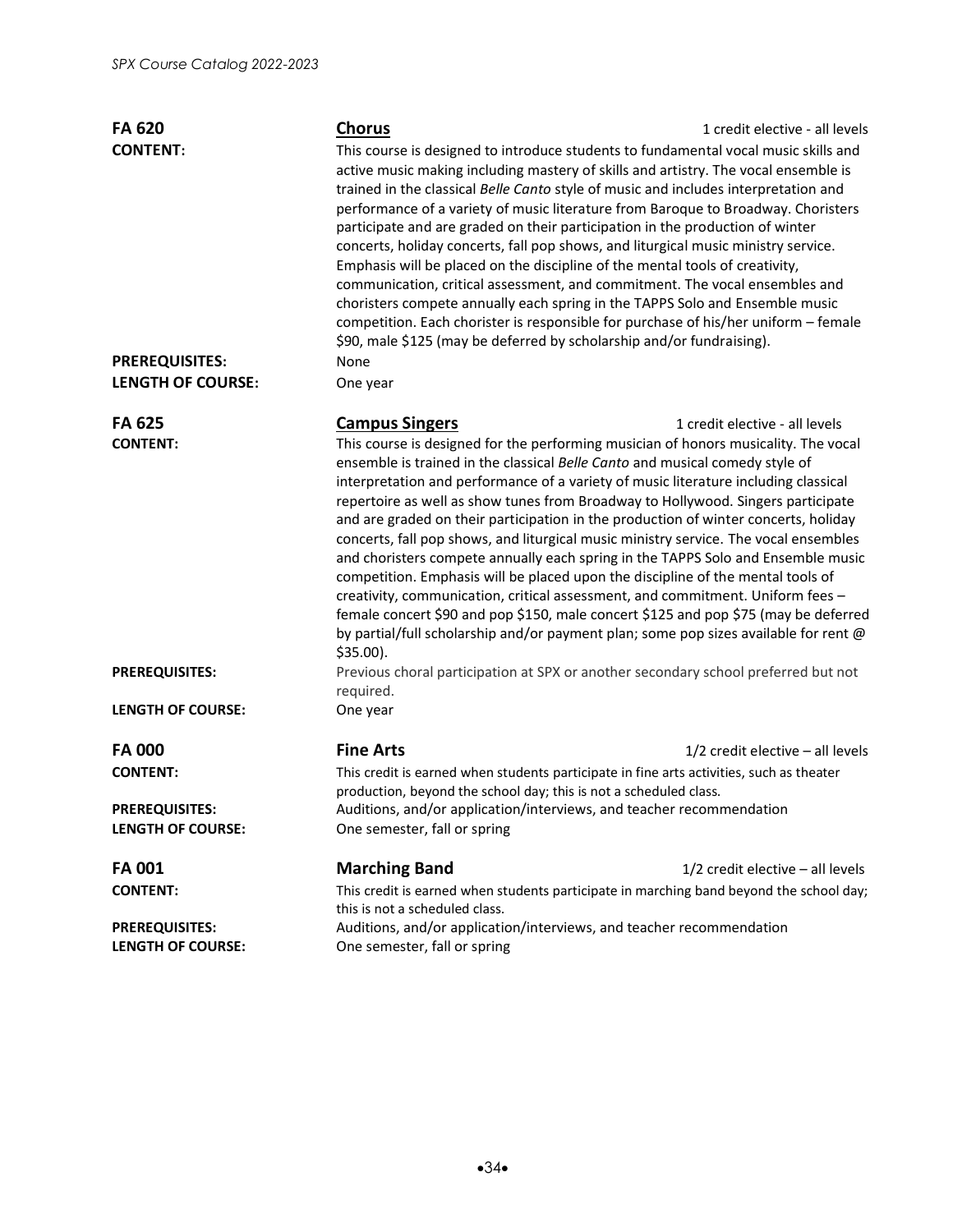### BUSINESS

| <b>BS 915</b>            | <b>Personal Finance</b>                                                                                                                                                                                                                                                                                                           | 1/2 credit elective - Junior, Senior         |
|--------------------------|-----------------------------------------------------------------------------------------------------------------------------------------------------------------------------------------------------------------------------------------------------------------------------------------------------------------------------------|----------------------------------------------|
| <b>CONTENT:</b>          | Personal Finance is a one semester course which provides the opportunity to learn<br>everyday "life-skills" including money management, personal recordkeeping, career<br>opportunities and economic risk factors through applications. Students will compete<br>in the Budget Challenge to apply financial literacy.             |                                              |
| <b>PREREQUISITES:</b>    | None                                                                                                                                                                                                                                                                                                                              |                                              |
| <b>LENGTH OF COURSE:</b> | One semester                                                                                                                                                                                                                                                                                                                      |                                              |
| <b>BS 919</b>            | <b>Business and Personal Law</b>                                                                                                                                                                                                                                                                                                  | 1/2 credit elective, fall - Junior, Senior   |
| <b>CONTENT:</b>          | This course introduces the fundamentals of business and personal areas of law that<br>are of interest to the student. The course will expose the student to the legal system,<br>forms of business organization, fundamentals of contract law, business ethics, and<br>other legal realms affecting today's society and students. |                                              |
| <b>PREREQUISITES:</b>    | None                                                                                                                                                                                                                                                                                                                              |                                              |
| <b>LENGTH OF COURSE:</b> | One semester                                                                                                                                                                                                                                                                                                                      |                                              |
| <b>BS 921</b>            | <b>International Business</b>                                                                                                                                                                                                                                                                                                     | 1/2 credit elective, spring - Junior, Senior |
| <b>CONTENT:</b>          | The course will provide a foundation for studying international business and will<br>cover aspects of conducting business in the global economy. Students will observe<br>how international businesses are dependent upon various factors such as national<br>economies, societies, and cultures.                                 |                                              |
| <b>PREREQUISITES:</b>    | None                                                                                                                                                                                                                                                                                                                              |                                              |
| <b>LENGTH OF COURSE:</b> | One semester                                                                                                                                                                                                                                                                                                                      |                                              |
| <b>BS 925</b>            | <b>Career Exploration</b>                                                                                                                                                                                                                                                                                                         | 1/2 credit elective - Junior, Senior         |
| <b>CONTENT:</b>          | Students may assist in the Library, Advancement, Academics, Technology, Office for<br>Campus Ministry, and/or Enrollment departments. Students will develop<br>organizational and social skills needed for post-secondary work. Grading is based on<br>work ethic, conduct, punctuality, and participation. Participation covers  |                                              |
|                          | demonstrating initiative, accomplishing assignments, working without constant<br>supervision, positive and helpful attitude.                                                                                                                                                                                                      |                                              |
| <b>PREREQUISITES:</b>    | Recommendation required                                                                                                                                                                                                                                                                                                           |                                              |
| <b>LENGTH OF COURSE:</b> | One semester                                                                                                                                                                                                                                                                                                                      |                                              |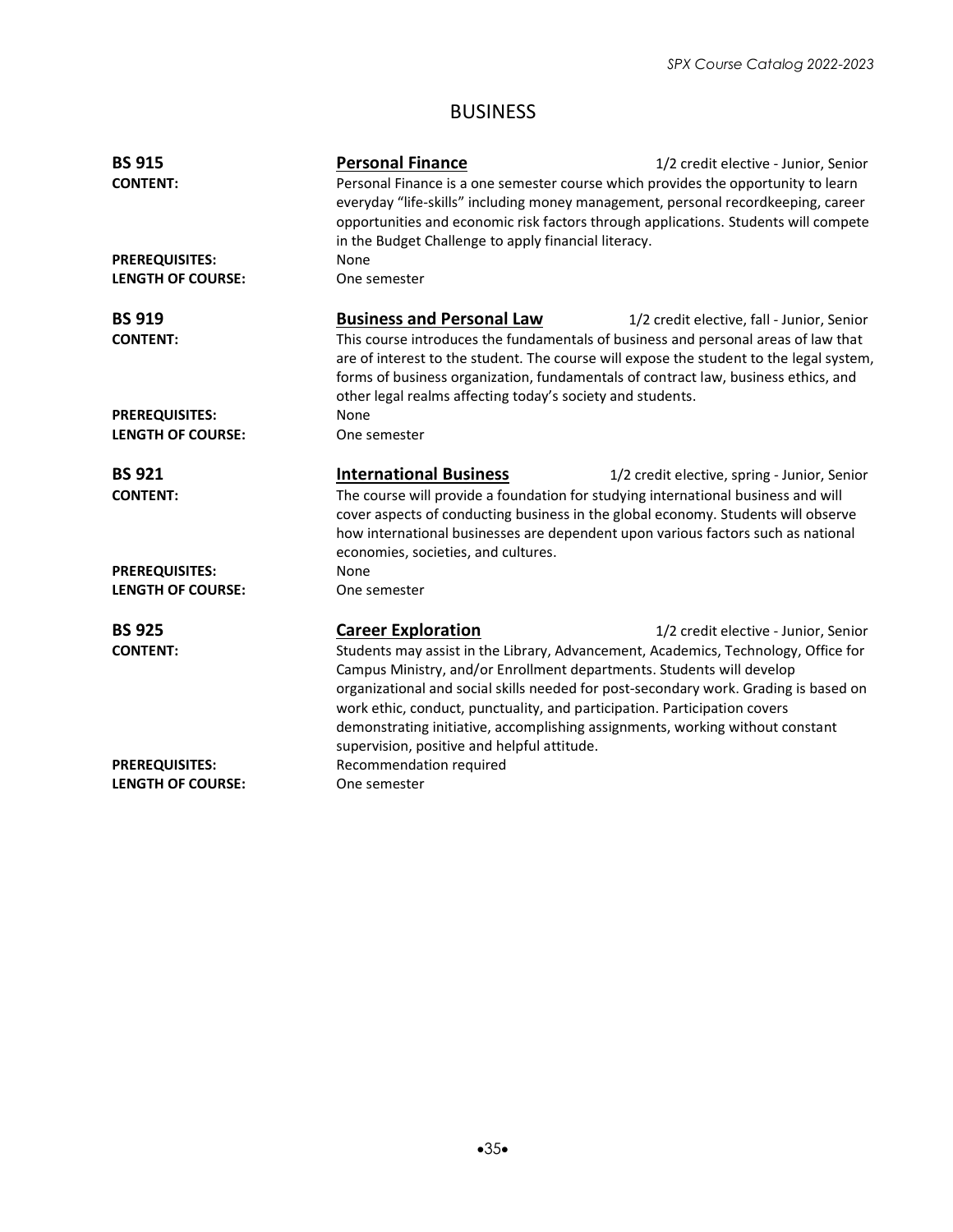# COMPUTER SCIENCE

| <b>CS 911</b><br><b>CONTENT:</b> | <b>Computer Applications</b><br>1/2 credit - Freshman, Sophomore<br>This course is designed to introduce students to the Microsoft Office365 and SPX<br>platform. Students will learn how to create documents, spreadsheets, and<br>presentations. Students will organize and share files in an online platform and apply<br>internet-based communications skills. Students will complete a major project at the<br>end of each unit which integrates what they have learned. Beginning with the class<br>of 2025, this course will be required in the freshman or sophomore year and serve as<br>a prerequisite for all technology courses. |
|----------------------------------|----------------------------------------------------------------------------------------------------------------------------------------------------------------------------------------------------------------------------------------------------------------------------------------------------------------------------------------------------------------------------------------------------------------------------------------------------------------------------------------------------------------------------------------------------------------------------------------------------------------------------------------------|
| <b>PREREQUISITES:</b>            | None                                                                                                                                                                                                                                                                                                                                                                                                                                                                                                                                                                                                                                         |
| <b>LENGTH OF COURSE:</b>         | One semester                                                                                                                                                                                                                                                                                                                                                                                                                                                                                                                                                                                                                                 |
| <b>SOFTWARE:</b>                 | Microsoft Office 365                                                                                                                                                                                                                                                                                                                                                                                                                                                                                                                                                                                                                         |
| <b>CS 942</b>                    | <b>Computer Science</b><br>1/2 credit elective - Sophomore, Junior, Senior                                                                                                                                                                                                                                                                                                                                                                                                                                                                                                                                                                   |
| <b>CONTENT:</b>                  | This course is designed to introduce students to the "computational thinking" of<br>Computer Science. The goal is to help students understand the common terminology<br>used in Computer Science. The student is introduced to the elements of program<br>design and implementation, using graphical simulations which resemble computer<br>games although their underpinnings form the basis of computer programming. In a<br>graphical environment, students will learn to create programs which make decisions<br>and respond to keyboard and mouse clicks.                                                                               |
| <b>PREREQUISITES:</b>            | Algebra I                                                                                                                                                                                                                                                                                                                                                                                                                                                                                                                                                                                                                                    |
| <b>LENGTH OF COURSE:</b>         | One semester                                                                                                                                                                                                                                                                                                                                                                                                                                                                                                                                                                                                                                 |
| <b>SOFTWARE:</b>                 | <b>Scratch and Processing</b>                                                                                                                                                                                                                                                                                                                                                                                                                                                                                                                                                                                                                |
| <b>CS 944</b><br><b>CONTENT:</b> | <b>Web Page Design</b><br>1/2 credit - Sophomore, Junior, Senior<br>This is an introduction to the design, creation, and maintenance of web pages and<br>websites. Students learn how to critically evaluate website quality; learn how to<br>create and maintain quality web pages; learn about web design standards and why<br>they are important; and learn to create and manipulate images. The course<br>progresses from introductory work on web design to culminating project<br>demonstrating the breadth of web technologies learned throughout the course.                                                                         |
| <b>PREREQUISITES:</b>            | Multimedia or demonstrated proficiency in keyboarding                                                                                                                                                                                                                                                                                                                                                                                                                                                                                                                                                                                        |
| <b>LENGTH OF COURSE:</b>         | One semester                                                                                                                                                                                                                                                                                                                                                                                                                                                                                                                                                                                                                                 |
| <b>SOFTWARE:</b>                 | Adobe Photoshop, Microsoft Notepad, and various web browsers                                                                                                                                                                                                                                                                                                                                                                                                                                                                                                                                                                                 |
| <b>CS 955</b>                    | AP Computer Science: Principles 1 credit elective - Sophomore, Junior, Senior                                                                                                                                                                                                                                                                                                                                                                                                                                                                                                                                                                |
| <b>CONTENT:</b>                  | AP Computer Science Principles covers the principles that underlie the science of<br>computing and develop the thinking skills that computer scientists use. You'll work<br>on your own and as part of a team to creatively address real-world issues using the<br>tools and processes of computation. Students are expected to produce a 20+ hour<br>project to submit to the College Board.                                                                                                                                                                                                                                                |
| <b>PREREQUISITES:</b>            | Completion of High School Algebra                                                                                                                                                                                                                                                                                                                                                                                                                                                                                                                                                                                                            |
| <b>LENGTH OF COURSE:</b>         | One year                                                                                                                                                                                                                                                                                                                                                                                                                                                                                                                                                                                                                                     |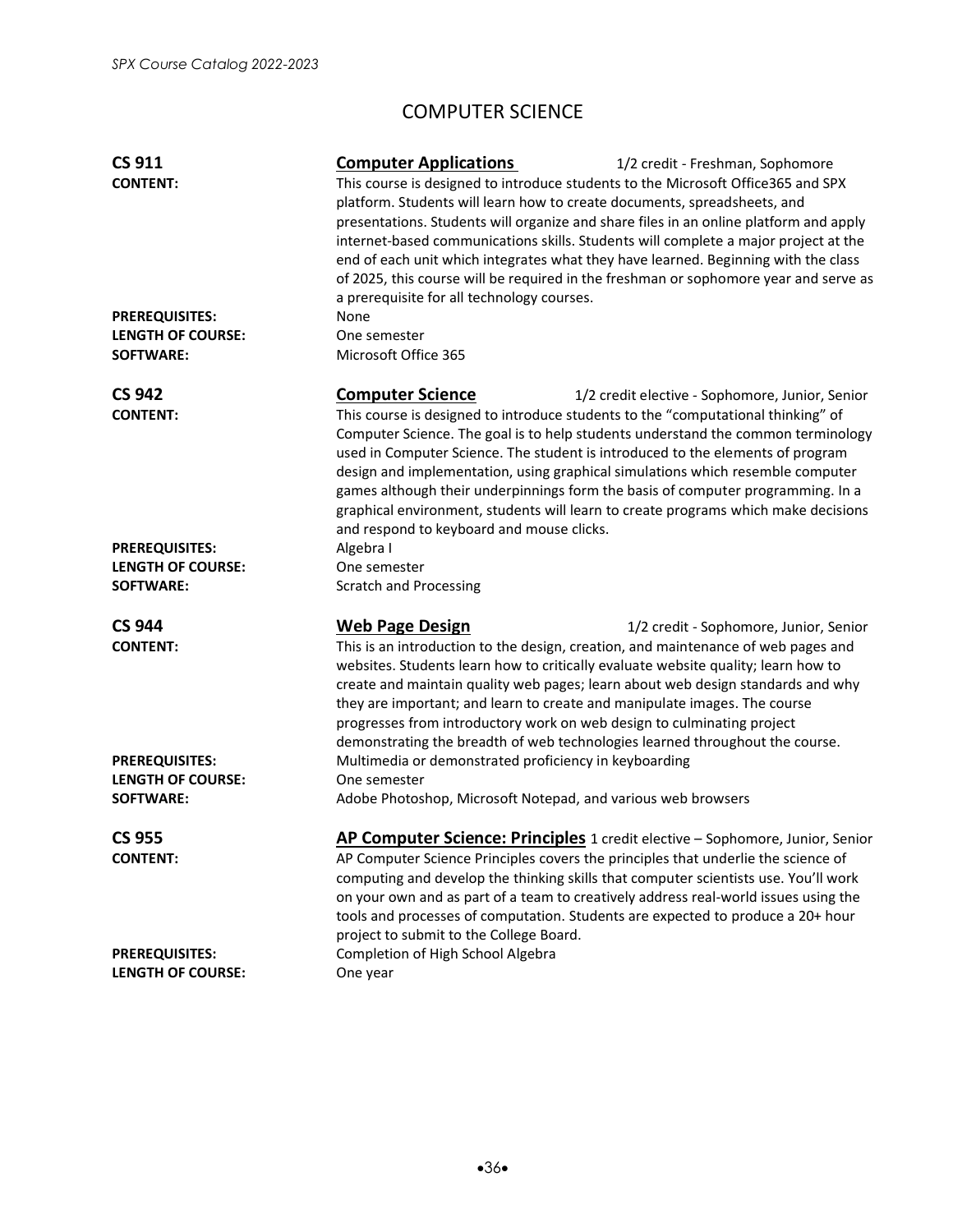| <b>CS 948</b>            | <b>AP Computer Science</b>                                                                                                                                                                                                                                                                                                                                                                                                  | 1 credit elective - Junior, Senior                                                                                                                                                                                                                                                                                        |  |
|--------------------------|-----------------------------------------------------------------------------------------------------------------------------------------------------------------------------------------------------------------------------------------------------------------------------------------------------------------------------------------------------------------------------------------------------------------------------|---------------------------------------------------------------------------------------------------------------------------------------------------------------------------------------------------------------------------------------------------------------------------------------------------------------------------|--|
| <b>CONTENT:</b>          |                                                                                                                                                                                                                                                                                                                                                                                                                             | AP Computer Science emphasizes object-oriented programming methodology with a<br>concentration on problem solving and algorithm development and is meant to be<br>the equivalent of a first-semester college level course in Computer Science. It also<br>includes the study of data structures, design, and abstraction. |  |
| <b>PREREQUISITES:</b>    | Computer Science or instructor recommendation                                                                                                                                                                                                                                                                                                                                                                               |                                                                                                                                                                                                                                                                                                                           |  |
| <b>LENGTH OF COURSE:</b> | One year                                                                                                                                                                                                                                                                                                                                                                                                                    |                                                                                                                                                                                                                                                                                                                           |  |
| <b>SOFTWARE:</b>         | JCreator and Java                                                                                                                                                                                                                                                                                                                                                                                                           |                                                                                                                                                                                                                                                                                                                           |  |
| <b>CS 950</b>            | <b>Robotics I</b>                                                                                                                                                                                                                                                                                                                                                                                                           | 1 credit elective - Sophomore, Junior, Senior                                                                                                                                                                                                                                                                             |  |
| <b>CONTENT:</b>          | This course will work to prepare students to work at different levels and to result in<br>the formation of a robotics competitive team. This course will focus on the creation<br>of circuits that are controlled by microprocessors and programmed to reach specific<br>outcomes. Students will follow the engineering design process in a simplified form<br>and will have their work driven by a project-based approach. |                                                                                                                                                                                                                                                                                                                           |  |
| <b>PREREQUISITES:</b>    | Algebra I                                                                                                                                                                                                                                                                                                                                                                                                                   |                                                                                                                                                                                                                                                                                                                           |  |
| <b>LENGTH OF COURSE:</b> | One year                                                                                                                                                                                                                                                                                                                                                                                                                    |                                                                                                                                                                                                                                                                                                                           |  |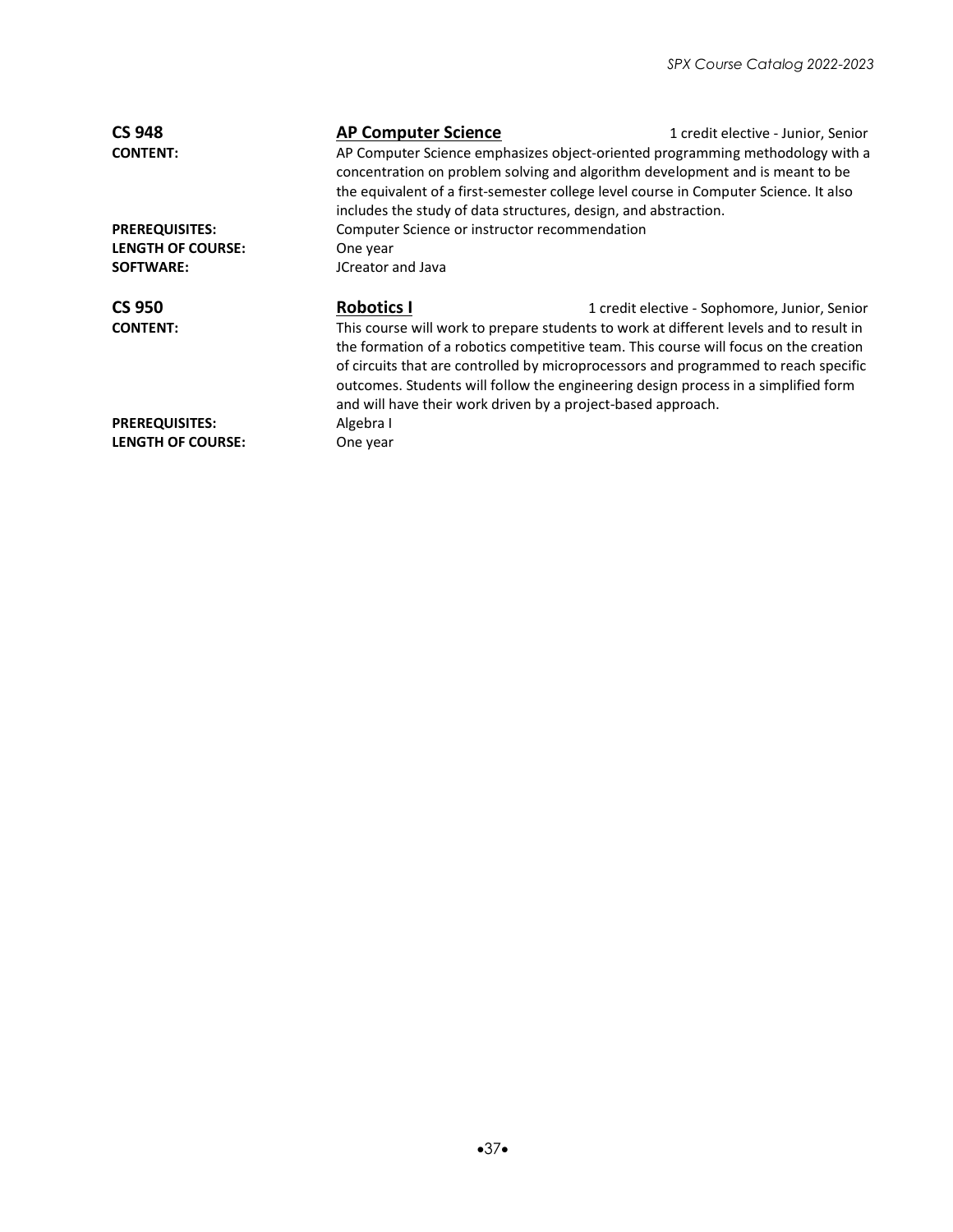# PHYSICAL EDUCATION/ATHLETICS

| <b>PE 961</b><br><b>CONTENT:</b>                  | <b>Physical Education I</b><br>The Physical Education I course emphasizes the importance of continued physical<br>activity and the overall impact it has on life expectancy. Knowledge and skills of<br>movement are acquired to enable the student to pursue a physically active lifestyle<br>and to understand the relationship between physical activity and overall health<br>throughout a life span. The students will explore different styles of exercise and<br>learn the proper etiquette and safety rules of the weight room.                                                                                                                           | 1/2 credit - all levels                |
|---------------------------------------------------|-------------------------------------------------------------------------------------------------------------------------------------------------------------------------------------------------------------------------------------------------------------------------------------------------------------------------------------------------------------------------------------------------------------------------------------------------------------------------------------------------------------------------------------------------------------------------------------------------------------------------------------------------------------------|----------------------------------------|
| <b>PREREQUISITES:</b><br><b>LENGTH OF COURSE:</b> | None<br>One semester                                                                                                                                                                                                                                                                                                                                                                                                                                                                                                                                                                                                                                              |                                        |
| <b>PE 952</b><br><b>CONTENT:</b>                  | <b>Physical Education II</b><br>Physical Education II emphasizes health-related fitness and an appreciation for<br>teamwork and fair play through team sports. Students will gain knowledge of<br>physical activity and health components that may be used throughout life. Students<br>will demonstrate competency in many movement forms and proficiency in three or<br>more team sports.                                                                                                                                                                                                                                                                       | 1/2 credit - Sophomore, Junior, Senior |
| <b>PREREQUISITES:</b><br><b>LENGTH OF COURSE:</b> | <b>Physical Education I</b><br>One semester                                                                                                                                                                                                                                                                                                                                                                                                                                                                                                                                                                                                                       |                                        |
| <b>PE 954</b><br><b>CONTENT:</b>                  | <b>Health</b><br>Good health is determined by meeting the physical and emotional needs of the<br>body. This course divides the curriculum into four major areas: knowledge of one's<br>physical self, knowledge of one's emotional self, elements which add to one's health,<br>and elements which take away from one's health. Presenting the facts and allowing<br>the students to make sound decisions based on knowledge rather than myth or                                                                                                                                                                                                                  | 1/2 credit - Freshman                  |
| <b>PREREQUISITES:</b><br><b>LENGTH OF COURSE:</b> | hearsay are the crux of this course.<br>None<br>One semester                                                                                                                                                                                                                                                                                                                                                                                                                                                                                                                                                                                                      |                                        |
| <b>PE 959</b><br><b>CONTENTS:</b>                 | <b>Physical Education III</b><br>Students will participate in a range of individual sports selected by the instructor.<br>Students will acquire movement knowledge and skills that provide the foundation<br>for enjoyment and continued social development through physical activity. Student<br>selections of individual sports activities that are enjoyable are a major objective of<br>this course.                                                                                                                                                                                                                                                          | 1/2 credit - Sophomore, Junior, Senior |
| <b>PREREQUISITES:</b><br><b>LENGTH OF COURSE:</b> | <b>Physical Education II</b><br>One semester                                                                                                                                                                                                                                                                                                                                                                                                                                                                                                                                                                                                                      |                                        |
| <b>PE 000</b><br><b>CONTENT:</b>                  | <b>Athletics</b><br>This credit is earned when students participate in athletics beyond the school day; this is<br>not a scheduled class. Students have the option of participating in after-school teams<br>including baseball, basketball, cheer, color guard, cross-country, drill, football, rugby,<br>softball, track, golf, soccer, rugby, lacrosse, swimming, tennis and volleyball.<br>Required during and after school are practice, competing against other schools, and<br>following the regulations of the Athletic Department. This credit is earned when<br>students participate in athletics beyond the school day; this is not a scheduled class. | 1 credit - Sophomore, Junior, Senior   |
| <b>PREREQUISITES:</b><br><b>LENGTH OF COURSE:</b> | None<br>One semester                                                                                                                                                                                                                                                                                                                                                                                                                                                                                                                                                                                                                                              |                                        |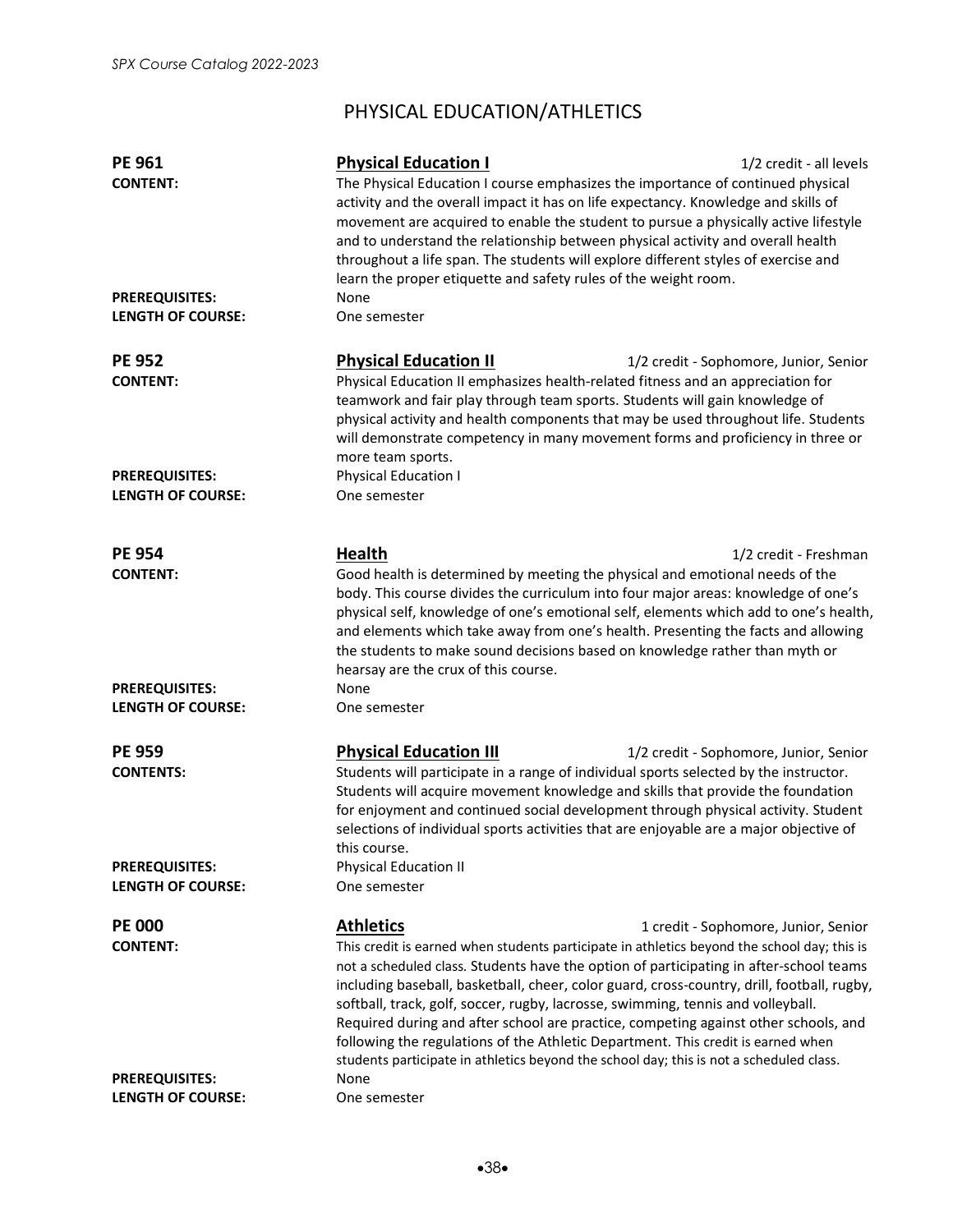| <b>PE 967</b>            | <b>Intro to Kinesiology and Sports Medicine I and II</b>                                                                                                                                                                                                                              | 1 credit - all levels                                                                                                                                                                                                                                                                                                                                                                                                                                                                                                                    |  |  |
|--------------------------|---------------------------------------------------------------------------------------------------------------------------------------------------------------------------------------------------------------------------------------------------------------------------------------|------------------------------------------------------------------------------------------------------------------------------------------------------------------------------------------------------------------------------------------------------------------------------------------------------------------------------------------------------------------------------------------------------------------------------------------------------------------------------------------------------------------------------------------|--|--|
| <b>CONTENT:</b>          |                                                                                                                                                                                                                                                                                       | This course provides an opportunity for the study and application of components of<br>kinesiology and sports medicine. Topics of study include human movement, sports<br>medicine, concepts of sport injury, athletic healthcare team, sports injury law, sports<br>injury prevention, sports psychology, nutrition, recognition of injuries, emergency<br>action plan and initial injury evaluation, first aid/CRP/AED, the injury process, skin<br>conditions, bloodborne pathogens, thermal injuries, and special medical concerns of |  |  |
|                          | the adolescent athlete.                                                                                                                                                                                                                                                               |                                                                                                                                                                                                                                                                                                                                                                                                                                                                                                                                          |  |  |
| <b>PREREQUISITES:</b>    | Health                                                                                                                                                                                                                                                                                |                                                                                                                                                                                                                                                                                                                                                                                                                                                                                                                                          |  |  |
| <b>LENGTH OF COURSE:</b> | One year                                                                                                                                                                                                                                                                              |                                                                                                                                                                                                                                                                                                                                                                                                                                                                                                                                          |  |  |
| PE 930, 940              | <b>Athletics-Men's Sports Prep: Fall/Spring</b>                                                                                                                                                                                                                                       | 1/2 credit - all levels                                                                                                                                                                                                                                                                                                                                                                                                                                                                                                                  |  |  |
| <b>CONTENT:</b>          | Athletics Sports Prep is a class designed for athletes who complete on an SPX team<br>(football, rugby, etc.). The class varies in content to give students time to participate<br>in strength training, conditioning, as well as skill development for their specific sport.         |                                                                                                                                                                                                                                                                                                                                                                                                                                                                                                                                          |  |  |
| <b>PREREQUISITES:</b>    | Athletic director or head coach recommendation                                                                                                                                                                                                                                        |                                                                                                                                                                                                                                                                                                                                                                                                                                                                                                                                          |  |  |
| <b>LENGTH OF COURSE:</b> | One semester                                                                                                                                                                                                                                                                          |                                                                                                                                                                                                                                                                                                                                                                                                                                                                                                                                          |  |  |
| PE 931, 941              | Athletics—Women's Sports Prep: Fall/Spring                                                                                                                                                                                                                                            | 1/2 credit - all levels                                                                                                                                                                                                                                                                                                                                                                                                                                                                                                                  |  |  |
| <b>CONTENT:</b>          | Athletics Sports Prep is a class designed for athletes who complete on an SPX team<br>(volleyball, softball, etc.). The class varies in content to give students time to<br>participate in strength training, conditioning, as well as skill development for their<br>specific sport. |                                                                                                                                                                                                                                                                                                                                                                                                                                                                                                                                          |  |  |
| <b>PREREQUISITES:</b>    | Athletic director or head coach recommendation                                                                                                                                                                                                                                        |                                                                                                                                                                                                                                                                                                                                                                                                                                                                                                                                          |  |  |
| <b>LENGTH OF COURSE:</b> | One semester                                                                                                                                                                                                                                                                          |                                                                                                                                                                                                                                                                                                                                                                                                                                                                                                                                          |  |  |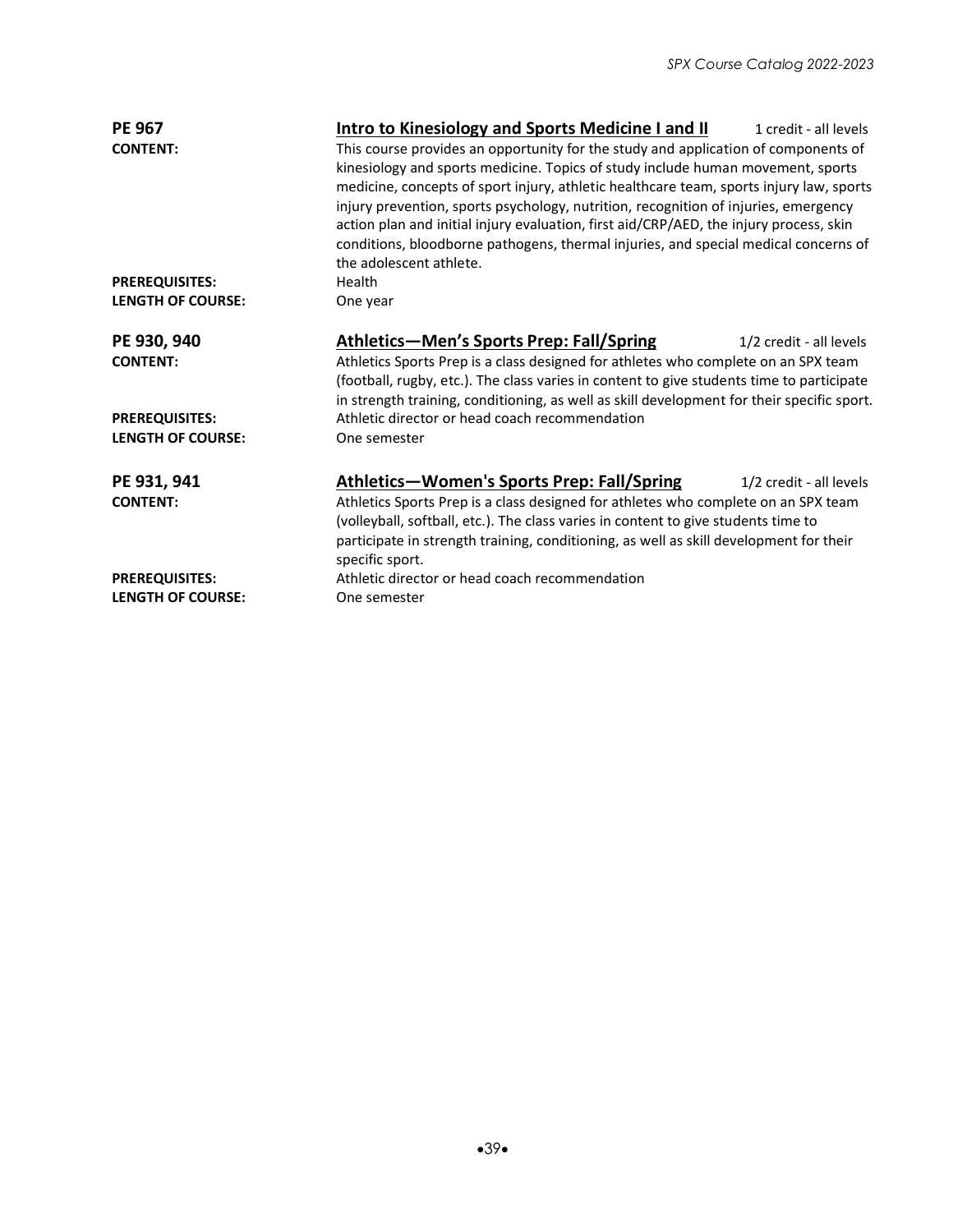### STUDY LAB

| <b>SL</b>                                         | <b>Study Lab</b>                                                                                                                                                                                                                                                                                                                                                  | 0 credits |
|---------------------------------------------------|-------------------------------------------------------------------------------------------------------------------------------------------------------------------------------------------------------------------------------------------------------------------------------------------------------------------------------------------------------------------|-----------|
| <b>CONTENT:</b>                                   | Study labs are reserved for junior and senior students who need additional time for<br>advanced course work and/or meeting with the college counselor. This time is                                                                                                                                                                                               |           |
|                                                   | expected to be productive time to work on course work. Students using this as 'free<br>time' may be removed. Freshmen and Sophomore students may request a study lab<br>however counselor approval will be required. Students are only eligible if they are<br>on-track to fulfilling graduation requirements. Study labs are not guaranteed for any<br>students. |           |
| <b>PREREQUISITES:</b><br><b>LENGTH OF COURSE:</b> | Students who are on-track to fulfill their graduation requirements<br>One semester                                                                                                                                                                                                                                                                                |           |